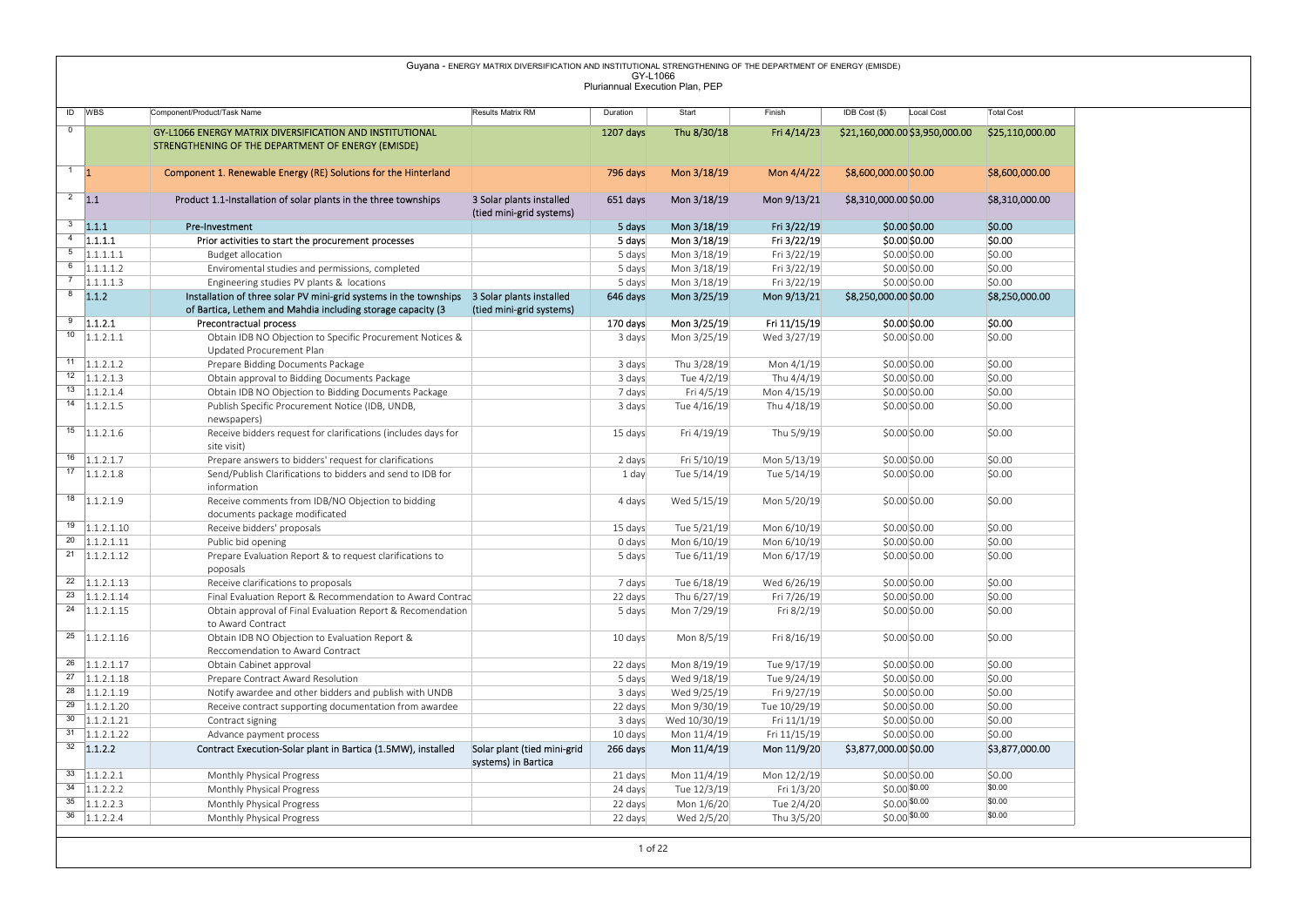| Guyana - ENERGY MATRIX DIVERSIFICATION AND INSTITUTIONAL STRENGTHENING OF THE DEPARTMENT OF ENERGY (EMISDE)<br>GY-L1066<br>Pluriannual Execution Plan, PEP<br>ID WBS<br>Component/Product/Task Name<br>Results Matrix RM<br>Duration<br>Start<br>Finish<br>IDB Cost (\$)<br>Local Cost<br><b>Total Cost</b><br>$\overline{37}$   1.1.2.2.5<br>\$0.00<br>$$0.00$ \$0.00<br>Mon 4/6/20<br>22 days<br>Fri 3/6/20<br>Monthly Physical Progress<br>\$0.00<br>$38$   1.1.2.2.6<br>$$0.00$ \$0.00<br>22 days<br>Tue 4/7/20<br>Wed 5/6/20<br>Monthly Physical Progress<br>$\overline{39}$ 1.1.2.2.7<br>\$0.00<br>$$0.00$ \$0.00<br>Fri 6/5/20<br>22 days<br>Thu 5/7/20<br>Monthly Physical Progress<br>\$0.00<br>40 $ 1.1.2.2.8$<br>$$0.00$ \$0.00<br>Tue 7/7/20<br>22 days<br>Mon 6/8/20<br>Monthly Physical Progress<br>$\frac{41}{1.1.2.2.9}$<br>\$0.00<br>$$0.00$ \$0.00<br>Thu 8/6/20<br>Monthly Physical Progress<br>22 days<br>Wed 7/8/20<br>\$0.00<br>$42 \quad  1.1.2.2.10$<br>$$0.00$ \$0.00<br>22 days<br>Fri 8/7/20<br>Mon 9/7/20<br>Monthly Physical Progress<br>$\overline{43}$ 1.1.2.2.11<br>\$0.00<br>$$0.00$ \$0.00<br>22 days<br>Tue 9/8/20<br>Wed 10/7/20<br>Preliminary work delivery<br>\$0.00<br>44 $ 1.1.2.2.12$<br>$$0.00$ \$0.00<br>Final work delivery<br>22 days<br>Thu 10/8/20<br>Fri 11/6/20<br>$\overline{45}$ 1.1.2.2.13<br>Mon 11/9/20<br>\$3,877,000.00<br>256 days<br>Mon 11/18/19<br>\$3,877,000.00 \$0.00<br>Payments<br>$46$   1.1.2.2.13.1<br>Mon 11/18/19<br>Mon 11/18/19<br>\$1,163,100.00 \$0.00<br>Advance of payment (30%)<br>1 day<br>\$1,163,100.00<br>$\overline{47}$ 1.1.2.2.13.2<br>Tue 12/3/19<br>1 day<br>Tue 12/3/19<br>\$232,620.00 \$0.00<br>\$232,620.00<br>Monthly invoice reception<br>\$232,620.00<br>$48$   1.1.2.2.13.3<br>\$232,620.00 \$0.00<br>1 day<br>Mon 1/6/20<br>Mon 1/6/20<br>Monthly invoice reception<br>$\overline{49}$ 1.1.2.2.13.4<br>\$232,620.00<br>\$232,620.00 \$0.00<br>Wed 2/5/20<br>1 day<br>Wed 2/5/20<br>Monthly invoice reception<br>\$232,620.00<br>$50$   1.1.2.2.13.5<br>Fri 3/6/20<br>\$232,620.00 \$0.00<br>1 day<br>Fri 3/6/20<br>Monthly invoice reception<br>$\overline{51}$ 1.1.2.2.13.6<br>\$232,620.00<br>\$232,620.00 \$0.00<br>Tue 4/7/20<br>1 day<br>Tue 4/7/20<br>Monthly invoice reception<br>$\overline{52}$ 1.1.2.2.13.7<br>\$232,620.00<br>Thu 5/7/20<br>\$232,620.00 \$0.00<br>1 day<br>Thu 5/7/20<br>Monthly invoice reception<br>$\overline{53}$ 1.1.2.2.13.8<br>\$232,620.00<br>Mon 6/8/20<br>\$232,620.00 \$0.00<br>1 day<br>Mon 6/8/20<br>Monthly invoice reception<br>\$232,620.00<br>$54$   1.1.2.2.13.9<br>Wed 7/8/20<br>\$232,620.00 \$0.00<br>Wed 7/8/20<br>Monthly invoice reception<br>1 day<br>\$232,620.00<br>$\overline{55}$ 1.1.2.2.13.10<br>\$232,620.00 \$0.00<br>Fri 8/7/20<br>Fri 8/7/20<br>1 day<br>Monthly invoice reception<br>\$232,620.00<br>$\overline{56}$ 1.1.2.2.13.11<br>\$232,620.00 \$0.00<br>1 day<br>Tue 9/8/20<br>Tue 9/8/20<br>Monthly invoice reception<br>\$193,850.00<br>$\overline{57}$ 1.1.2.2.13.12<br>\$193,850.00 \$0.00<br>1 day<br>Thu 10/8/20<br>Thu 10/8/20<br>Invoice-Preliminary work delivery (5%)<br>\$193,850.00<br>$\overline{58}$ 1.1.2.2.13.13<br>\$193,850.00 \$0.00<br>1 day<br>Mon 11/9/20<br>Mon 11/9/20<br>Invoice-Final work delivery (5%)<br>$59$ 1.1.2.3<br>Contract Execution-Solar plant in Lethem (1 MW), installed<br>Solar plant (tied mini-grid<br>486 days<br>Mon 11/4/19<br>Mon 9/13/21<br>\$2,592,000.00 \$0.00<br>\$2,592,000.00<br>systems) Lethem (1 MW),<br>$\overline{60}$ 1.1.2.3.1<br>\$0.00<br>Monthly Physical Progress<br>21 days<br>Mon 11/4/19<br>Mon 12/2/19<br>\$0.00 \$0.00<br>$61 \quad 1.1.2.3.2$<br>Fri 1/3/20<br>\$0.00 \$0.00<br>\$0.00<br>Monthly Physical Progress<br>24 days<br>Tue 12/3/19<br>$\overline{62}$ 1.1.2.3.3<br>Tue 2/4/20<br>\$0.00<br>Monthly Physical Progress<br>22 days<br>Mon 1/6/20<br>\$0.00 \$0.00<br>$63$ 1.1.2.3.4<br>Thu 3/5/20<br>\$0.00<br>Monthly Physical Progress<br>22 days<br>Wed 2/5/20<br>\$0.00\$0.00<br>$64$ 1.1.2.3.5<br>Mon 4/6/20<br>\$0.00<br>Monthly Physical Progress<br>22 days<br>Fri 3/6/20<br>\$0.00 \$0.00<br>$65$ 1.1.2.3.6<br>\$0.00<br>22 days<br>Tue 4/7/20<br>Wed 5/6/20<br>\$0.00\$0.00<br>Monthly Physical Progress<br>$66$ 1.1.2.3.7<br>Fri 6/5/20<br>\$0.00<br>Monthly Physical Progress<br>22 days<br>Thu 5/7/20<br>\$0.00 \$0.00<br>$67$ 1.1.2.3.8<br>Tue 7/7/20<br>\$0.00<br>Monthly Physical Progress<br>22 days<br>Mon 6/8/20<br>\$0.00\$0.00<br>$\overline{68}$ 1.1.2.3.9<br>Thu 8/6/20<br>\$0.00<br>Monthly Physical Progress<br>22 days<br>Wed 7/8/20<br>\$0.00 \$0.00<br>$\overline{69}$   1.1.2.3.10<br>Mon 9/7/20<br>\$0.00<br>Monthly Physical Progress<br>22 days<br>Fri 8/7/20<br>\$0.00\$0.00<br>$\overline{70}$   1.1.2.3.11<br>Wed 10/7/20<br>\$0.00<br>Monthly Physical Progress<br>22 days<br>Tue 9/8/20<br>\$0.00 \$0.00<br>$\frac{71}{1.1.2.3.12}$<br>\$0.00<br>Monthly Physical Progress<br>22 days<br>Thu 10/8/20<br>Fri 11/6/20<br>\$0.00\$0.00<br>$72$ 1.1.2.3.13<br>Tue 12/8/20<br>\$0.00<br>Monthly Physical Progress<br>22 days<br>Mon 11/9/20<br>\$0.00 \$0.00<br>$73$ 1.1.2.3.14<br>Thu 1/7/21<br>\$0.00<br>Monthly Physical Progress<br>22 days<br>Wed 12/9/20<br>\$0.00\$0.00<br>$74$ 1.1.2.3.15<br>Mon 2/8/21<br>\$0.00<br>Monthly Physical Progress<br>22 days<br>Fri 1/8/21<br>\$0.00 \$0.00<br>$\overline{75}$   1.1.2.3.16<br>Wed 3/10/21<br>\$0.00<br>Monthly Physical Progress<br>22 days<br>Tue 2/9/21<br>\$0.00\$0.00<br>$76$   1.1.2.3.17<br>Fri 4/9/21<br>\$0.00<br>Monthly Physical Progress<br>22 days<br>Thu 3/11/21<br>\$0.00 \$0.00<br>$77$ 1.1.2.3.18<br>Tue 5/11/21<br>\$0.00<br>Monthly Physical Progress<br>22 days<br>Mon 4/12/21<br>\$0.00\$0.00<br>$78$ 1.1.2.3.19<br>Wed 5/12/21<br>Thu 6/10/21<br>\$0.00<br>Preliminary work delivery<br>22 days<br>\$0.00 \$0.00<br>$79$ 1.1.2.3.20<br>66 days<br>Fri 6/11/21<br>Fri 9/10/21<br>\$0.00<br>Final work delivery<br>\$0.00\$0.00<br>$\overline{80}$ 1.1.2.3.31<br>Mon 9/13/21<br>476 days<br>Mon 11/18/19<br>\$2,592,000.00 \$0.00<br>\$2,592,000.00<br>Payments<br>$81 \quad  1.1.2.3.31.1$<br>Advance of payment (30%)<br>1 day<br>Mon 11/18/19<br>Mon 11/18/19<br>\$777,600.00 \$0.00<br>\$777,600.00<br>$\overline{82}$ 1.1.2.3.31.2<br>Tue 12/3/19<br>\$86,400.00<br>Monthly invoice reception<br>1 day<br>Tue 12/3/19<br>\$86,400.00 \$0.00<br>$\overline{83}$   1.1.2.3.31.3<br>Monthly invoice reception<br>1 day<br>Mon 1/6/20<br>Mon 1/6/20<br>\$86,400.00 \$0.00<br>\$86,400.00<br>$\overline{84}$ 1.1.2.3.31.4<br>Wed 2/5/20<br>\$86,400.00<br>Monthly invoice reception<br>1 day<br>Wed 2/5/20<br>\$86,400.00 \$0.00<br>$85$   1.1.2.3.31.5<br>1 day<br>Fri 3/6/20<br>Fri 3/6/20<br>\$86,400.00 \$0.00<br>\$86,400.00<br>Monthly invoice reception<br>$\overline{86}$ 1.1.2.3.31.6 |  |  |  |  |  |
|--------------------------------------------------------------------------------------------------------------------------------------------------------------------------------------------------------------------------------------------------------------------------------------------------------------------------------------------------------------------------------------------------------------------------------------------------------------------------------------------------------------------------------------------------------------------------------------------------------------------------------------------------------------------------------------------------------------------------------------------------------------------------------------------------------------------------------------------------------------------------------------------------------------------------------------------------------------------------------------------------------------------------------------------------------------------------------------------------------------------------------------------------------------------------------------------------------------------------------------------------------------------------------------------------------------------------------------------------------------------------------------------------------------------------------------------------------------------------------------------------------------------------------------------------------------------------------------------------------------------------------------------------------------------------------------------------------------------------------------------------------------------------------------------------------------------------------------------------------------------------------------------------------------------------------------------------------------------------------------------------------------------------------------------------------------------------------------------------------------------------------------------------------------------------------------------------------------------------------------------------------------------------------------------------------------------------------------------------------------------------------------------------------------------------------------------------------------------------------------------------------------------------------------------------------------------------------------------------------------------------------------------------------------------------------------------------------------------------------------------------------------------------------------------------------------------------------------------------------------------------------------------------------------------------------------------------------------------------------------------------------------------------------------------------------------------------------------------------------------------------------------------------------------------------------------------------------------------------------------------------------------------------------------------------------------------------------------------------------------------------------------------------------------------------------------------------------------------------------------------------------------------------------------------------------------------------------------------------------------------------------------------------------------------------------------------------------------------------------------------------------------------------------------------------------------------------------------------------------------------------------------------------------------------------------------------------------------------------------------------------------------------------------------------------------------------------------------------------------------------------------------------------------------------------------------------------------------------------------------------------------------------------------------------------------------------------------------------------------------------------------------------------------------------------------------------------------------------------------------------------------------------------------------------------------------------------------------------------------------------------------------------------------------------------------------------------------------------------------------------------------------------------------------------------------------------------------------------------------------------------------------------------------------------------------------------------------------------------------------------------------------------------------------------------------------------------------------------------------------------------------------------------------------------------------------------------------------------------------------------------------------------------------------------------------------------------------------------------------------------------------------------------------------------------------------------------------------------------------------------------------------------------------------------------------------------------------------------------------------------------------------------------------------------------------------------------------------------------------------------------------------------------------------------------------------------------------------------------------------------------------------------------------------------------------------------------------------------------------------------------------------------------------------------------------------------------------------------------------------------------------------------------------------------------------------------------------------------------------------------------------------------------------------------------------------------------------------------------------------------------------------------------------------------------------------------------------------------------------------------------------------------------------------------------------------------------------------------------------------------------------------------------------------------------------------------------------------------------------------------------------------------------------------------------------------------------------------------------------------|--|--|--|--|--|
|                                                                                                                                                                                                                                                                                                                                                                                                                                                                                                                                                                                                                                                                                                                                                                                                                                                                                                                                                                                                                                                                                                                                                                                                                                                                                                                                                                                                                                                                                                                                                                                                                                                                                                                                                                                                                                                                                                                                                                                                                                                                                                                                                                                                                                                                                                                                                                                                                                                                                                                                                                                                                                                                                                                                                                                                                                                                                                                                                                                                                                                                                                                                                                                                                                                                                                                                                                                                                                                                                                                                                                                                                                                                                                                                                                                                                                                                                                                                                                                                                                                                                                                                                                                                                                                                                                                                                                                                                                                                                                                                                                                                                                                                                                                                                                                                                                                                                                                                                                                                                                                                                                                                                                                                                                                                                                                                                                                                                                                                                                                                                                                                                                                                                                                                                                                                                                                                                                                                                                                                                                                                                                                                                                                                                                                                                                                                                                                                                                                                                                                                                                                                                                                                                                                                                                                                                                                              |  |  |  |  |  |
|                                                                                                                                                                                                                                                                                                                                                                                                                                                                                                                                                                                                                                                                                                                                                                                                                                                                                                                                                                                                                                                                                                                                                                                                                                                                                                                                                                                                                                                                                                                                                                                                                                                                                                                                                                                                                                                                                                                                                                                                                                                                                                                                                                                                                                                                                                                                                                                                                                                                                                                                                                                                                                                                                                                                                                                                                                                                                                                                                                                                                                                                                                                                                                                                                                                                                                                                                                                                                                                                                                                                                                                                                                                                                                                                                                                                                                                                                                                                                                                                                                                                                                                                                                                                                                                                                                                                                                                                                                                                                                                                                                                                                                                                                                                                                                                                                                                                                                                                                                                                                                                                                                                                                                                                                                                                                                                                                                                                                                                                                                                                                                                                                                                                                                                                                                                                                                                                                                                                                                                                                                                                                                                                                                                                                                                                                                                                                                                                                                                                                                                                                                                                                                                                                                                                                                                                                                                              |  |  |  |  |  |
|                                                                                                                                                                                                                                                                                                                                                                                                                                                                                                                                                                                                                                                                                                                                                                                                                                                                                                                                                                                                                                                                                                                                                                                                                                                                                                                                                                                                                                                                                                                                                                                                                                                                                                                                                                                                                                                                                                                                                                                                                                                                                                                                                                                                                                                                                                                                                                                                                                                                                                                                                                                                                                                                                                                                                                                                                                                                                                                                                                                                                                                                                                                                                                                                                                                                                                                                                                                                                                                                                                                                                                                                                                                                                                                                                                                                                                                                                                                                                                                                                                                                                                                                                                                                                                                                                                                                                                                                                                                                                                                                                                                                                                                                                                                                                                                                                                                                                                                                                                                                                                                                                                                                                                                                                                                                                                                                                                                                                                                                                                                                                                                                                                                                                                                                                                                                                                                                                                                                                                                                                                                                                                                                                                                                                                                                                                                                                                                                                                                                                                                                                                                                                                                                                                                                                                                                                                                              |  |  |  |  |  |
|                                                                                                                                                                                                                                                                                                                                                                                                                                                                                                                                                                                                                                                                                                                                                                                                                                                                                                                                                                                                                                                                                                                                                                                                                                                                                                                                                                                                                                                                                                                                                                                                                                                                                                                                                                                                                                                                                                                                                                                                                                                                                                                                                                                                                                                                                                                                                                                                                                                                                                                                                                                                                                                                                                                                                                                                                                                                                                                                                                                                                                                                                                                                                                                                                                                                                                                                                                                                                                                                                                                                                                                                                                                                                                                                                                                                                                                                                                                                                                                                                                                                                                                                                                                                                                                                                                                                                                                                                                                                                                                                                                                                                                                                                                                                                                                                                                                                                                                                                                                                                                                                                                                                                                                                                                                                                                                                                                                                                                                                                                                                                                                                                                                                                                                                                                                                                                                                                                                                                                                                                                                                                                                                                                                                                                                                                                                                                                                                                                                                                                                                                                                                                                                                                                                                                                                                                                                              |  |  |  |  |  |
|                                                                                                                                                                                                                                                                                                                                                                                                                                                                                                                                                                                                                                                                                                                                                                                                                                                                                                                                                                                                                                                                                                                                                                                                                                                                                                                                                                                                                                                                                                                                                                                                                                                                                                                                                                                                                                                                                                                                                                                                                                                                                                                                                                                                                                                                                                                                                                                                                                                                                                                                                                                                                                                                                                                                                                                                                                                                                                                                                                                                                                                                                                                                                                                                                                                                                                                                                                                                                                                                                                                                                                                                                                                                                                                                                                                                                                                                                                                                                                                                                                                                                                                                                                                                                                                                                                                                                                                                                                                                                                                                                                                                                                                                                                                                                                                                                                                                                                                                                                                                                                                                                                                                                                                                                                                                                                                                                                                                                                                                                                                                                                                                                                                                                                                                                                                                                                                                                                                                                                                                                                                                                                                                                                                                                                                                                                                                                                                                                                                                                                                                                                                                                                                                                                                                                                                                                                                              |  |  |  |  |  |
|                                                                                                                                                                                                                                                                                                                                                                                                                                                                                                                                                                                                                                                                                                                                                                                                                                                                                                                                                                                                                                                                                                                                                                                                                                                                                                                                                                                                                                                                                                                                                                                                                                                                                                                                                                                                                                                                                                                                                                                                                                                                                                                                                                                                                                                                                                                                                                                                                                                                                                                                                                                                                                                                                                                                                                                                                                                                                                                                                                                                                                                                                                                                                                                                                                                                                                                                                                                                                                                                                                                                                                                                                                                                                                                                                                                                                                                                                                                                                                                                                                                                                                                                                                                                                                                                                                                                                                                                                                                                                                                                                                                                                                                                                                                                                                                                                                                                                                                                                                                                                                                                                                                                                                                                                                                                                                                                                                                                                                                                                                                                                                                                                                                                                                                                                                                                                                                                                                                                                                                                                                                                                                                                                                                                                                                                                                                                                                                                                                                                                                                                                                                                                                                                                                                                                                                                                                                              |  |  |  |  |  |
|                                                                                                                                                                                                                                                                                                                                                                                                                                                                                                                                                                                                                                                                                                                                                                                                                                                                                                                                                                                                                                                                                                                                                                                                                                                                                                                                                                                                                                                                                                                                                                                                                                                                                                                                                                                                                                                                                                                                                                                                                                                                                                                                                                                                                                                                                                                                                                                                                                                                                                                                                                                                                                                                                                                                                                                                                                                                                                                                                                                                                                                                                                                                                                                                                                                                                                                                                                                                                                                                                                                                                                                                                                                                                                                                                                                                                                                                                                                                                                                                                                                                                                                                                                                                                                                                                                                                                                                                                                                                                                                                                                                                                                                                                                                                                                                                                                                                                                                                                                                                                                                                                                                                                                                                                                                                                                                                                                                                                                                                                                                                                                                                                                                                                                                                                                                                                                                                                                                                                                                                                                                                                                                                                                                                                                                                                                                                                                                                                                                                                                                                                                                                                                                                                                                                                                                                                                                              |  |  |  |  |  |
|                                                                                                                                                                                                                                                                                                                                                                                                                                                                                                                                                                                                                                                                                                                                                                                                                                                                                                                                                                                                                                                                                                                                                                                                                                                                                                                                                                                                                                                                                                                                                                                                                                                                                                                                                                                                                                                                                                                                                                                                                                                                                                                                                                                                                                                                                                                                                                                                                                                                                                                                                                                                                                                                                                                                                                                                                                                                                                                                                                                                                                                                                                                                                                                                                                                                                                                                                                                                                                                                                                                                                                                                                                                                                                                                                                                                                                                                                                                                                                                                                                                                                                                                                                                                                                                                                                                                                                                                                                                                                                                                                                                                                                                                                                                                                                                                                                                                                                                                                                                                                                                                                                                                                                                                                                                                                                                                                                                                                                                                                                                                                                                                                                                                                                                                                                                                                                                                                                                                                                                                                                                                                                                                                                                                                                                                                                                                                                                                                                                                                                                                                                                                                                                                                                                                                                                                                                                              |  |  |  |  |  |
|                                                                                                                                                                                                                                                                                                                                                                                                                                                                                                                                                                                                                                                                                                                                                                                                                                                                                                                                                                                                                                                                                                                                                                                                                                                                                                                                                                                                                                                                                                                                                                                                                                                                                                                                                                                                                                                                                                                                                                                                                                                                                                                                                                                                                                                                                                                                                                                                                                                                                                                                                                                                                                                                                                                                                                                                                                                                                                                                                                                                                                                                                                                                                                                                                                                                                                                                                                                                                                                                                                                                                                                                                                                                                                                                                                                                                                                                                                                                                                                                                                                                                                                                                                                                                                                                                                                                                                                                                                                                                                                                                                                                                                                                                                                                                                                                                                                                                                                                                                                                                                                                                                                                                                                                                                                                                                                                                                                                                                                                                                                                                                                                                                                                                                                                                                                                                                                                                                                                                                                                                                                                                                                                                                                                                                                                                                                                                                                                                                                                                                                                                                                                                                                                                                                                                                                                                                                              |  |  |  |  |  |
|                                                                                                                                                                                                                                                                                                                                                                                                                                                                                                                                                                                                                                                                                                                                                                                                                                                                                                                                                                                                                                                                                                                                                                                                                                                                                                                                                                                                                                                                                                                                                                                                                                                                                                                                                                                                                                                                                                                                                                                                                                                                                                                                                                                                                                                                                                                                                                                                                                                                                                                                                                                                                                                                                                                                                                                                                                                                                                                                                                                                                                                                                                                                                                                                                                                                                                                                                                                                                                                                                                                                                                                                                                                                                                                                                                                                                                                                                                                                                                                                                                                                                                                                                                                                                                                                                                                                                                                                                                                                                                                                                                                                                                                                                                                                                                                                                                                                                                                                                                                                                                                                                                                                                                                                                                                                                                                                                                                                                                                                                                                                                                                                                                                                                                                                                                                                                                                                                                                                                                                                                                                                                                                                                                                                                                                                                                                                                                                                                                                                                                                                                                                                                                                                                                                                                                                                                                                              |  |  |  |  |  |
|                                                                                                                                                                                                                                                                                                                                                                                                                                                                                                                                                                                                                                                                                                                                                                                                                                                                                                                                                                                                                                                                                                                                                                                                                                                                                                                                                                                                                                                                                                                                                                                                                                                                                                                                                                                                                                                                                                                                                                                                                                                                                                                                                                                                                                                                                                                                                                                                                                                                                                                                                                                                                                                                                                                                                                                                                                                                                                                                                                                                                                                                                                                                                                                                                                                                                                                                                                                                                                                                                                                                                                                                                                                                                                                                                                                                                                                                                                                                                                                                                                                                                                                                                                                                                                                                                                                                                                                                                                                                                                                                                                                                                                                                                                                                                                                                                                                                                                                                                                                                                                                                                                                                                                                                                                                                                                                                                                                                                                                                                                                                                                                                                                                                                                                                                                                                                                                                                                                                                                                                                                                                                                                                                                                                                                                                                                                                                                                                                                                                                                                                                                                                                                                                                                                                                                                                                                                              |  |  |  |  |  |
|                                                                                                                                                                                                                                                                                                                                                                                                                                                                                                                                                                                                                                                                                                                                                                                                                                                                                                                                                                                                                                                                                                                                                                                                                                                                                                                                                                                                                                                                                                                                                                                                                                                                                                                                                                                                                                                                                                                                                                                                                                                                                                                                                                                                                                                                                                                                                                                                                                                                                                                                                                                                                                                                                                                                                                                                                                                                                                                                                                                                                                                                                                                                                                                                                                                                                                                                                                                                                                                                                                                                                                                                                                                                                                                                                                                                                                                                                                                                                                                                                                                                                                                                                                                                                                                                                                                                                                                                                                                                                                                                                                                                                                                                                                                                                                                                                                                                                                                                                                                                                                                                                                                                                                                                                                                                                                                                                                                                                                                                                                                                                                                                                                                                                                                                                                                                                                                                                                                                                                                                                                                                                                                                                                                                                                                                                                                                                                                                                                                                                                                                                                                                                                                                                                                                                                                                                                                              |  |  |  |  |  |
|                                                                                                                                                                                                                                                                                                                                                                                                                                                                                                                                                                                                                                                                                                                                                                                                                                                                                                                                                                                                                                                                                                                                                                                                                                                                                                                                                                                                                                                                                                                                                                                                                                                                                                                                                                                                                                                                                                                                                                                                                                                                                                                                                                                                                                                                                                                                                                                                                                                                                                                                                                                                                                                                                                                                                                                                                                                                                                                                                                                                                                                                                                                                                                                                                                                                                                                                                                                                                                                                                                                                                                                                                                                                                                                                                                                                                                                                                                                                                                                                                                                                                                                                                                                                                                                                                                                                                                                                                                                                                                                                                                                                                                                                                                                                                                                                                                                                                                                                                                                                                                                                                                                                                                                                                                                                                                                                                                                                                                                                                                                                                                                                                                                                                                                                                                                                                                                                                                                                                                                                                                                                                                                                                                                                                                                                                                                                                                                                                                                                                                                                                                                                                                                                                                                                                                                                                                                              |  |  |  |  |  |
|                                                                                                                                                                                                                                                                                                                                                                                                                                                                                                                                                                                                                                                                                                                                                                                                                                                                                                                                                                                                                                                                                                                                                                                                                                                                                                                                                                                                                                                                                                                                                                                                                                                                                                                                                                                                                                                                                                                                                                                                                                                                                                                                                                                                                                                                                                                                                                                                                                                                                                                                                                                                                                                                                                                                                                                                                                                                                                                                                                                                                                                                                                                                                                                                                                                                                                                                                                                                                                                                                                                                                                                                                                                                                                                                                                                                                                                                                                                                                                                                                                                                                                                                                                                                                                                                                                                                                                                                                                                                                                                                                                                                                                                                                                                                                                                                                                                                                                                                                                                                                                                                                                                                                                                                                                                                                                                                                                                                                                                                                                                                                                                                                                                                                                                                                                                                                                                                                                                                                                                                                                                                                                                                                                                                                                                                                                                                                                                                                                                                                                                                                                                                                                                                                                                                                                                                                                                              |  |  |  |  |  |
|                                                                                                                                                                                                                                                                                                                                                                                                                                                                                                                                                                                                                                                                                                                                                                                                                                                                                                                                                                                                                                                                                                                                                                                                                                                                                                                                                                                                                                                                                                                                                                                                                                                                                                                                                                                                                                                                                                                                                                                                                                                                                                                                                                                                                                                                                                                                                                                                                                                                                                                                                                                                                                                                                                                                                                                                                                                                                                                                                                                                                                                                                                                                                                                                                                                                                                                                                                                                                                                                                                                                                                                                                                                                                                                                                                                                                                                                                                                                                                                                                                                                                                                                                                                                                                                                                                                                                                                                                                                                                                                                                                                                                                                                                                                                                                                                                                                                                                                                                                                                                                                                                                                                                                                                                                                                                                                                                                                                                                                                                                                                                                                                                                                                                                                                                                                                                                                                                                                                                                                                                                                                                                                                                                                                                                                                                                                                                                                                                                                                                                                                                                                                                                                                                                                                                                                                                                                              |  |  |  |  |  |
|                                                                                                                                                                                                                                                                                                                                                                                                                                                                                                                                                                                                                                                                                                                                                                                                                                                                                                                                                                                                                                                                                                                                                                                                                                                                                                                                                                                                                                                                                                                                                                                                                                                                                                                                                                                                                                                                                                                                                                                                                                                                                                                                                                                                                                                                                                                                                                                                                                                                                                                                                                                                                                                                                                                                                                                                                                                                                                                                                                                                                                                                                                                                                                                                                                                                                                                                                                                                                                                                                                                                                                                                                                                                                                                                                                                                                                                                                                                                                                                                                                                                                                                                                                                                                                                                                                                                                                                                                                                                                                                                                                                                                                                                                                                                                                                                                                                                                                                                                                                                                                                                                                                                                                                                                                                                                                                                                                                                                                                                                                                                                                                                                                                                                                                                                                                                                                                                                                                                                                                                                                                                                                                                                                                                                                                                                                                                                                                                                                                                                                                                                                                                                                                                                                                                                                                                                                                              |  |  |  |  |  |
|                                                                                                                                                                                                                                                                                                                                                                                                                                                                                                                                                                                                                                                                                                                                                                                                                                                                                                                                                                                                                                                                                                                                                                                                                                                                                                                                                                                                                                                                                                                                                                                                                                                                                                                                                                                                                                                                                                                                                                                                                                                                                                                                                                                                                                                                                                                                                                                                                                                                                                                                                                                                                                                                                                                                                                                                                                                                                                                                                                                                                                                                                                                                                                                                                                                                                                                                                                                                                                                                                                                                                                                                                                                                                                                                                                                                                                                                                                                                                                                                                                                                                                                                                                                                                                                                                                                                                                                                                                                                                                                                                                                                                                                                                                                                                                                                                                                                                                                                                                                                                                                                                                                                                                                                                                                                                                                                                                                                                                                                                                                                                                                                                                                                                                                                                                                                                                                                                                                                                                                                                                                                                                                                                                                                                                                                                                                                                                                                                                                                                                                                                                                                                                                                                                                                                                                                                                                              |  |  |  |  |  |
|                                                                                                                                                                                                                                                                                                                                                                                                                                                                                                                                                                                                                                                                                                                                                                                                                                                                                                                                                                                                                                                                                                                                                                                                                                                                                                                                                                                                                                                                                                                                                                                                                                                                                                                                                                                                                                                                                                                                                                                                                                                                                                                                                                                                                                                                                                                                                                                                                                                                                                                                                                                                                                                                                                                                                                                                                                                                                                                                                                                                                                                                                                                                                                                                                                                                                                                                                                                                                                                                                                                                                                                                                                                                                                                                                                                                                                                                                                                                                                                                                                                                                                                                                                                                                                                                                                                                                                                                                                                                                                                                                                                                                                                                                                                                                                                                                                                                                                                                                                                                                                                                                                                                                                                                                                                                                                                                                                                                                                                                                                                                                                                                                                                                                                                                                                                                                                                                                                                                                                                                                                                                                                                                                                                                                                                                                                                                                                                                                                                                                                                                                                                                                                                                                                                                                                                                                                                              |  |  |  |  |  |
|                                                                                                                                                                                                                                                                                                                                                                                                                                                                                                                                                                                                                                                                                                                                                                                                                                                                                                                                                                                                                                                                                                                                                                                                                                                                                                                                                                                                                                                                                                                                                                                                                                                                                                                                                                                                                                                                                                                                                                                                                                                                                                                                                                                                                                                                                                                                                                                                                                                                                                                                                                                                                                                                                                                                                                                                                                                                                                                                                                                                                                                                                                                                                                                                                                                                                                                                                                                                                                                                                                                                                                                                                                                                                                                                                                                                                                                                                                                                                                                                                                                                                                                                                                                                                                                                                                                                                                                                                                                                                                                                                                                                                                                                                                                                                                                                                                                                                                                                                                                                                                                                                                                                                                                                                                                                                                                                                                                                                                                                                                                                                                                                                                                                                                                                                                                                                                                                                                                                                                                                                                                                                                                                                                                                                                                                                                                                                                                                                                                                                                                                                                                                                                                                                                                                                                                                                                                              |  |  |  |  |  |
|                                                                                                                                                                                                                                                                                                                                                                                                                                                                                                                                                                                                                                                                                                                                                                                                                                                                                                                                                                                                                                                                                                                                                                                                                                                                                                                                                                                                                                                                                                                                                                                                                                                                                                                                                                                                                                                                                                                                                                                                                                                                                                                                                                                                                                                                                                                                                                                                                                                                                                                                                                                                                                                                                                                                                                                                                                                                                                                                                                                                                                                                                                                                                                                                                                                                                                                                                                                                                                                                                                                                                                                                                                                                                                                                                                                                                                                                                                                                                                                                                                                                                                                                                                                                                                                                                                                                                                                                                                                                                                                                                                                                                                                                                                                                                                                                                                                                                                                                                                                                                                                                                                                                                                                                                                                                                                                                                                                                                                                                                                                                                                                                                                                                                                                                                                                                                                                                                                                                                                                                                                                                                                                                                                                                                                                                                                                                                                                                                                                                                                                                                                                                                                                                                                                                                                                                                                                              |  |  |  |  |  |
|                                                                                                                                                                                                                                                                                                                                                                                                                                                                                                                                                                                                                                                                                                                                                                                                                                                                                                                                                                                                                                                                                                                                                                                                                                                                                                                                                                                                                                                                                                                                                                                                                                                                                                                                                                                                                                                                                                                                                                                                                                                                                                                                                                                                                                                                                                                                                                                                                                                                                                                                                                                                                                                                                                                                                                                                                                                                                                                                                                                                                                                                                                                                                                                                                                                                                                                                                                                                                                                                                                                                                                                                                                                                                                                                                                                                                                                                                                                                                                                                                                                                                                                                                                                                                                                                                                                                                                                                                                                                                                                                                                                                                                                                                                                                                                                                                                                                                                                                                                                                                                                                                                                                                                                                                                                                                                                                                                                                                                                                                                                                                                                                                                                                                                                                                                                                                                                                                                                                                                                                                                                                                                                                                                                                                                                                                                                                                                                                                                                                                                                                                                                                                                                                                                                                                                                                                                                              |  |  |  |  |  |
|                                                                                                                                                                                                                                                                                                                                                                                                                                                                                                                                                                                                                                                                                                                                                                                                                                                                                                                                                                                                                                                                                                                                                                                                                                                                                                                                                                                                                                                                                                                                                                                                                                                                                                                                                                                                                                                                                                                                                                                                                                                                                                                                                                                                                                                                                                                                                                                                                                                                                                                                                                                                                                                                                                                                                                                                                                                                                                                                                                                                                                                                                                                                                                                                                                                                                                                                                                                                                                                                                                                                                                                                                                                                                                                                                                                                                                                                                                                                                                                                                                                                                                                                                                                                                                                                                                                                                                                                                                                                                                                                                                                                                                                                                                                                                                                                                                                                                                                                                                                                                                                                                                                                                                                                                                                                                                                                                                                                                                                                                                                                                                                                                                                                                                                                                                                                                                                                                                                                                                                                                                                                                                                                                                                                                                                                                                                                                                                                                                                                                                                                                                                                                                                                                                                                                                                                                                                              |  |  |  |  |  |
|                                                                                                                                                                                                                                                                                                                                                                                                                                                                                                                                                                                                                                                                                                                                                                                                                                                                                                                                                                                                                                                                                                                                                                                                                                                                                                                                                                                                                                                                                                                                                                                                                                                                                                                                                                                                                                                                                                                                                                                                                                                                                                                                                                                                                                                                                                                                                                                                                                                                                                                                                                                                                                                                                                                                                                                                                                                                                                                                                                                                                                                                                                                                                                                                                                                                                                                                                                                                                                                                                                                                                                                                                                                                                                                                                                                                                                                                                                                                                                                                                                                                                                                                                                                                                                                                                                                                                                                                                                                                                                                                                                                                                                                                                                                                                                                                                                                                                                                                                                                                                                                                                                                                                                                                                                                                                                                                                                                                                                                                                                                                                                                                                                                                                                                                                                                                                                                                                                                                                                                                                                                                                                                                                                                                                                                                                                                                                                                                                                                                                                                                                                                                                                                                                                                                                                                                                                                              |  |  |  |  |  |
|                                                                                                                                                                                                                                                                                                                                                                                                                                                                                                                                                                                                                                                                                                                                                                                                                                                                                                                                                                                                                                                                                                                                                                                                                                                                                                                                                                                                                                                                                                                                                                                                                                                                                                                                                                                                                                                                                                                                                                                                                                                                                                                                                                                                                                                                                                                                                                                                                                                                                                                                                                                                                                                                                                                                                                                                                                                                                                                                                                                                                                                                                                                                                                                                                                                                                                                                                                                                                                                                                                                                                                                                                                                                                                                                                                                                                                                                                                                                                                                                                                                                                                                                                                                                                                                                                                                                                                                                                                                                                                                                                                                                                                                                                                                                                                                                                                                                                                                                                                                                                                                                                                                                                                                                                                                                                                                                                                                                                                                                                                                                                                                                                                                                                                                                                                                                                                                                                                                                                                                                                                                                                                                                                                                                                                                                                                                                                                                                                                                                                                                                                                                                                                                                                                                                                                                                                                                              |  |  |  |  |  |
|                                                                                                                                                                                                                                                                                                                                                                                                                                                                                                                                                                                                                                                                                                                                                                                                                                                                                                                                                                                                                                                                                                                                                                                                                                                                                                                                                                                                                                                                                                                                                                                                                                                                                                                                                                                                                                                                                                                                                                                                                                                                                                                                                                                                                                                                                                                                                                                                                                                                                                                                                                                                                                                                                                                                                                                                                                                                                                                                                                                                                                                                                                                                                                                                                                                                                                                                                                                                                                                                                                                                                                                                                                                                                                                                                                                                                                                                                                                                                                                                                                                                                                                                                                                                                                                                                                                                                                                                                                                                                                                                                                                                                                                                                                                                                                                                                                                                                                                                                                                                                                                                                                                                                                                                                                                                                                                                                                                                                                                                                                                                                                                                                                                                                                                                                                                                                                                                                                                                                                                                                                                                                                                                                                                                                                                                                                                                                                                                                                                                                                                                                                                                                                                                                                                                                                                                                                                              |  |  |  |  |  |
|                                                                                                                                                                                                                                                                                                                                                                                                                                                                                                                                                                                                                                                                                                                                                                                                                                                                                                                                                                                                                                                                                                                                                                                                                                                                                                                                                                                                                                                                                                                                                                                                                                                                                                                                                                                                                                                                                                                                                                                                                                                                                                                                                                                                                                                                                                                                                                                                                                                                                                                                                                                                                                                                                                                                                                                                                                                                                                                                                                                                                                                                                                                                                                                                                                                                                                                                                                                                                                                                                                                                                                                                                                                                                                                                                                                                                                                                                                                                                                                                                                                                                                                                                                                                                                                                                                                                                                                                                                                                                                                                                                                                                                                                                                                                                                                                                                                                                                                                                                                                                                                                                                                                                                                                                                                                                                                                                                                                                                                                                                                                                                                                                                                                                                                                                                                                                                                                                                                                                                                                                                                                                                                                                                                                                                                                                                                                                                                                                                                                                                                                                                                                                                                                                                                                                                                                                                                              |  |  |  |  |  |
|                                                                                                                                                                                                                                                                                                                                                                                                                                                                                                                                                                                                                                                                                                                                                                                                                                                                                                                                                                                                                                                                                                                                                                                                                                                                                                                                                                                                                                                                                                                                                                                                                                                                                                                                                                                                                                                                                                                                                                                                                                                                                                                                                                                                                                                                                                                                                                                                                                                                                                                                                                                                                                                                                                                                                                                                                                                                                                                                                                                                                                                                                                                                                                                                                                                                                                                                                                                                                                                                                                                                                                                                                                                                                                                                                                                                                                                                                                                                                                                                                                                                                                                                                                                                                                                                                                                                                                                                                                                                                                                                                                                                                                                                                                                                                                                                                                                                                                                                                                                                                                                                                                                                                                                                                                                                                                                                                                                                                                                                                                                                                                                                                                                                                                                                                                                                                                                                                                                                                                                                                                                                                                                                                                                                                                                                                                                                                                                                                                                                                                                                                                                                                                                                                                                                                                                                                                                              |  |  |  |  |  |
|                                                                                                                                                                                                                                                                                                                                                                                                                                                                                                                                                                                                                                                                                                                                                                                                                                                                                                                                                                                                                                                                                                                                                                                                                                                                                                                                                                                                                                                                                                                                                                                                                                                                                                                                                                                                                                                                                                                                                                                                                                                                                                                                                                                                                                                                                                                                                                                                                                                                                                                                                                                                                                                                                                                                                                                                                                                                                                                                                                                                                                                                                                                                                                                                                                                                                                                                                                                                                                                                                                                                                                                                                                                                                                                                                                                                                                                                                                                                                                                                                                                                                                                                                                                                                                                                                                                                                                                                                                                                                                                                                                                                                                                                                                                                                                                                                                                                                                                                                                                                                                                                                                                                                                                                                                                                                                                                                                                                                                                                                                                                                                                                                                                                                                                                                                                                                                                                                                                                                                                                                                                                                                                                                                                                                                                                                                                                                                                                                                                                                                                                                                                                                                                                                                                                                                                                                                                              |  |  |  |  |  |
|                                                                                                                                                                                                                                                                                                                                                                                                                                                                                                                                                                                                                                                                                                                                                                                                                                                                                                                                                                                                                                                                                                                                                                                                                                                                                                                                                                                                                                                                                                                                                                                                                                                                                                                                                                                                                                                                                                                                                                                                                                                                                                                                                                                                                                                                                                                                                                                                                                                                                                                                                                                                                                                                                                                                                                                                                                                                                                                                                                                                                                                                                                                                                                                                                                                                                                                                                                                                                                                                                                                                                                                                                                                                                                                                                                                                                                                                                                                                                                                                                                                                                                                                                                                                                                                                                                                                                                                                                                                                                                                                                                                                                                                                                                                                                                                                                                                                                                                                                                                                                                                                                                                                                                                                                                                                                                                                                                                                                                                                                                                                                                                                                                                                                                                                                                                                                                                                                                                                                                                                                                                                                                                                                                                                                                                                                                                                                                                                                                                                                                                                                                                                                                                                                                                                                                                                                                                              |  |  |  |  |  |
|                                                                                                                                                                                                                                                                                                                                                                                                                                                                                                                                                                                                                                                                                                                                                                                                                                                                                                                                                                                                                                                                                                                                                                                                                                                                                                                                                                                                                                                                                                                                                                                                                                                                                                                                                                                                                                                                                                                                                                                                                                                                                                                                                                                                                                                                                                                                                                                                                                                                                                                                                                                                                                                                                                                                                                                                                                                                                                                                                                                                                                                                                                                                                                                                                                                                                                                                                                                                                                                                                                                                                                                                                                                                                                                                                                                                                                                                                                                                                                                                                                                                                                                                                                                                                                                                                                                                                                                                                                                                                                                                                                                                                                                                                                                                                                                                                                                                                                                                                                                                                                                                                                                                                                                                                                                                                                                                                                                                                                                                                                                                                                                                                                                                                                                                                                                                                                                                                                                                                                                                                                                                                                                                                                                                                                                                                                                                                                                                                                                                                                                                                                                                                                                                                                                                                                                                                                                              |  |  |  |  |  |
|                                                                                                                                                                                                                                                                                                                                                                                                                                                                                                                                                                                                                                                                                                                                                                                                                                                                                                                                                                                                                                                                                                                                                                                                                                                                                                                                                                                                                                                                                                                                                                                                                                                                                                                                                                                                                                                                                                                                                                                                                                                                                                                                                                                                                                                                                                                                                                                                                                                                                                                                                                                                                                                                                                                                                                                                                                                                                                                                                                                                                                                                                                                                                                                                                                                                                                                                                                                                                                                                                                                                                                                                                                                                                                                                                                                                                                                                                                                                                                                                                                                                                                                                                                                                                                                                                                                                                                                                                                                                                                                                                                                                                                                                                                                                                                                                                                                                                                                                                                                                                                                                                                                                                                                                                                                                                                                                                                                                                                                                                                                                                                                                                                                                                                                                                                                                                                                                                                                                                                                                                                                                                                                                                                                                                                                                                                                                                                                                                                                                                                                                                                                                                                                                                                                                                                                                                                                              |  |  |  |  |  |
|                                                                                                                                                                                                                                                                                                                                                                                                                                                                                                                                                                                                                                                                                                                                                                                                                                                                                                                                                                                                                                                                                                                                                                                                                                                                                                                                                                                                                                                                                                                                                                                                                                                                                                                                                                                                                                                                                                                                                                                                                                                                                                                                                                                                                                                                                                                                                                                                                                                                                                                                                                                                                                                                                                                                                                                                                                                                                                                                                                                                                                                                                                                                                                                                                                                                                                                                                                                                                                                                                                                                                                                                                                                                                                                                                                                                                                                                                                                                                                                                                                                                                                                                                                                                                                                                                                                                                                                                                                                                                                                                                                                                                                                                                                                                                                                                                                                                                                                                                                                                                                                                                                                                                                                                                                                                                                                                                                                                                                                                                                                                                                                                                                                                                                                                                                                                                                                                                                                                                                                                                                                                                                                                                                                                                                                                                                                                                                                                                                                                                                                                                                                                                                                                                                                                                                                                                                                              |  |  |  |  |  |
|                                                                                                                                                                                                                                                                                                                                                                                                                                                                                                                                                                                                                                                                                                                                                                                                                                                                                                                                                                                                                                                                                                                                                                                                                                                                                                                                                                                                                                                                                                                                                                                                                                                                                                                                                                                                                                                                                                                                                                                                                                                                                                                                                                                                                                                                                                                                                                                                                                                                                                                                                                                                                                                                                                                                                                                                                                                                                                                                                                                                                                                                                                                                                                                                                                                                                                                                                                                                                                                                                                                                                                                                                                                                                                                                                                                                                                                                                                                                                                                                                                                                                                                                                                                                                                                                                                                                                                                                                                                                                                                                                                                                                                                                                                                                                                                                                                                                                                                                                                                                                                                                                                                                                                                                                                                                                                                                                                                                                                                                                                                                                                                                                                                                                                                                                                                                                                                                                                                                                                                                                                                                                                                                                                                                                                                                                                                                                                                                                                                                                                                                                                                                                                                                                                                                                                                                                                                              |  |  |  |  |  |
|                                                                                                                                                                                                                                                                                                                                                                                                                                                                                                                                                                                                                                                                                                                                                                                                                                                                                                                                                                                                                                                                                                                                                                                                                                                                                                                                                                                                                                                                                                                                                                                                                                                                                                                                                                                                                                                                                                                                                                                                                                                                                                                                                                                                                                                                                                                                                                                                                                                                                                                                                                                                                                                                                                                                                                                                                                                                                                                                                                                                                                                                                                                                                                                                                                                                                                                                                                                                                                                                                                                                                                                                                                                                                                                                                                                                                                                                                                                                                                                                                                                                                                                                                                                                                                                                                                                                                                                                                                                                                                                                                                                                                                                                                                                                                                                                                                                                                                                                                                                                                                                                                                                                                                                                                                                                                                                                                                                                                                                                                                                                                                                                                                                                                                                                                                                                                                                                                                                                                                                                                                                                                                                                                                                                                                                                                                                                                                                                                                                                                                                                                                                                                                                                                                                                                                                                                                                              |  |  |  |  |  |
|                                                                                                                                                                                                                                                                                                                                                                                                                                                                                                                                                                                                                                                                                                                                                                                                                                                                                                                                                                                                                                                                                                                                                                                                                                                                                                                                                                                                                                                                                                                                                                                                                                                                                                                                                                                                                                                                                                                                                                                                                                                                                                                                                                                                                                                                                                                                                                                                                                                                                                                                                                                                                                                                                                                                                                                                                                                                                                                                                                                                                                                                                                                                                                                                                                                                                                                                                                                                                                                                                                                                                                                                                                                                                                                                                                                                                                                                                                                                                                                                                                                                                                                                                                                                                                                                                                                                                                                                                                                                                                                                                                                                                                                                                                                                                                                                                                                                                                                                                                                                                                                                                                                                                                                                                                                                                                                                                                                                                                                                                                                                                                                                                                                                                                                                                                                                                                                                                                                                                                                                                                                                                                                                                                                                                                                                                                                                                                                                                                                                                                                                                                                                                                                                                                                                                                                                                                                              |  |  |  |  |  |
|                                                                                                                                                                                                                                                                                                                                                                                                                                                                                                                                                                                                                                                                                                                                                                                                                                                                                                                                                                                                                                                                                                                                                                                                                                                                                                                                                                                                                                                                                                                                                                                                                                                                                                                                                                                                                                                                                                                                                                                                                                                                                                                                                                                                                                                                                                                                                                                                                                                                                                                                                                                                                                                                                                                                                                                                                                                                                                                                                                                                                                                                                                                                                                                                                                                                                                                                                                                                                                                                                                                                                                                                                                                                                                                                                                                                                                                                                                                                                                                                                                                                                                                                                                                                                                                                                                                                                                                                                                                                                                                                                                                                                                                                                                                                                                                                                                                                                                                                                                                                                                                                                                                                                                                                                                                                                                                                                                                                                                                                                                                                                                                                                                                                                                                                                                                                                                                                                                                                                                                                                                                                                                                                                                                                                                                                                                                                                                                                                                                                                                                                                                                                                                                                                                                                                                                                                                                              |  |  |  |  |  |
|                                                                                                                                                                                                                                                                                                                                                                                                                                                                                                                                                                                                                                                                                                                                                                                                                                                                                                                                                                                                                                                                                                                                                                                                                                                                                                                                                                                                                                                                                                                                                                                                                                                                                                                                                                                                                                                                                                                                                                                                                                                                                                                                                                                                                                                                                                                                                                                                                                                                                                                                                                                                                                                                                                                                                                                                                                                                                                                                                                                                                                                                                                                                                                                                                                                                                                                                                                                                                                                                                                                                                                                                                                                                                                                                                                                                                                                                                                                                                                                                                                                                                                                                                                                                                                                                                                                                                                                                                                                                                                                                                                                                                                                                                                                                                                                                                                                                                                                                                                                                                                                                                                                                                                                                                                                                                                                                                                                                                                                                                                                                                                                                                                                                                                                                                                                                                                                                                                                                                                                                                                                                                                                                                                                                                                                                                                                                                                                                                                                                                                                                                                                                                                                                                                                                                                                                                                                              |  |  |  |  |  |
|                                                                                                                                                                                                                                                                                                                                                                                                                                                                                                                                                                                                                                                                                                                                                                                                                                                                                                                                                                                                                                                                                                                                                                                                                                                                                                                                                                                                                                                                                                                                                                                                                                                                                                                                                                                                                                                                                                                                                                                                                                                                                                                                                                                                                                                                                                                                                                                                                                                                                                                                                                                                                                                                                                                                                                                                                                                                                                                                                                                                                                                                                                                                                                                                                                                                                                                                                                                                                                                                                                                                                                                                                                                                                                                                                                                                                                                                                                                                                                                                                                                                                                                                                                                                                                                                                                                                                                                                                                                                                                                                                                                                                                                                                                                                                                                                                                                                                                                                                                                                                                                                                                                                                                                                                                                                                                                                                                                                                                                                                                                                                                                                                                                                                                                                                                                                                                                                                                                                                                                                                                                                                                                                                                                                                                                                                                                                                                                                                                                                                                                                                                                                                                                                                                                                                                                                                                                              |  |  |  |  |  |
|                                                                                                                                                                                                                                                                                                                                                                                                                                                                                                                                                                                                                                                                                                                                                                                                                                                                                                                                                                                                                                                                                                                                                                                                                                                                                                                                                                                                                                                                                                                                                                                                                                                                                                                                                                                                                                                                                                                                                                                                                                                                                                                                                                                                                                                                                                                                                                                                                                                                                                                                                                                                                                                                                                                                                                                                                                                                                                                                                                                                                                                                                                                                                                                                                                                                                                                                                                                                                                                                                                                                                                                                                                                                                                                                                                                                                                                                                                                                                                                                                                                                                                                                                                                                                                                                                                                                                                                                                                                                                                                                                                                                                                                                                                                                                                                                                                                                                                                                                                                                                                                                                                                                                                                                                                                                                                                                                                                                                                                                                                                                                                                                                                                                                                                                                                                                                                                                                                                                                                                                                                                                                                                                                                                                                                                                                                                                                                                                                                                                                                                                                                                                                                                                                                                                                                                                                                                              |  |  |  |  |  |
|                                                                                                                                                                                                                                                                                                                                                                                                                                                                                                                                                                                                                                                                                                                                                                                                                                                                                                                                                                                                                                                                                                                                                                                                                                                                                                                                                                                                                                                                                                                                                                                                                                                                                                                                                                                                                                                                                                                                                                                                                                                                                                                                                                                                                                                                                                                                                                                                                                                                                                                                                                                                                                                                                                                                                                                                                                                                                                                                                                                                                                                                                                                                                                                                                                                                                                                                                                                                                                                                                                                                                                                                                                                                                                                                                                                                                                                                                                                                                                                                                                                                                                                                                                                                                                                                                                                                                                                                                                                                                                                                                                                                                                                                                                                                                                                                                                                                                                                                                                                                                                                                                                                                                                                                                                                                                                                                                                                                                                                                                                                                                                                                                                                                                                                                                                                                                                                                                                                                                                                                                                                                                                                                                                                                                                                                                                                                                                                                                                                                                                                                                                                                                                                                                                                                                                                                                                                              |  |  |  |  |  |
|                                                                                                                                                                                                                                                                                                                                                                                                                                                                                                                                                                                                                                                                                                                                                                                                                                                                                                                                                                                                                                                                                                                                                                                                                                                                                                                                                                                                                                                                                                                                                                                                                                                                                                                                                                                                                                                                                                                                                                                                                                                                                                                                                                                                                                                                                                                                                                                                                                                                                                                                                                                                                                                                                                                                                                                                                                                                                                                                                                                                                                                                                                                                                                                                                                                                                                                                                                                                                                                                                                                                                                                                                                                                                                                                                                                                                                                                                                                                                                                                                                                                                                                                                                                                                                                                                                                                                                                                                                                                                                                                                                                                                                                                                                                                                                                                                                                                                                                                                                                                                                                                                                                                                                                                                                                                                                                                                                                                                                                                                                                                                                                                                                                                                                                                                                                                                                                                                                                                                                                                                                                                                                                                                                                                                                                                                                                                                                                                                                                                                                                                                                                                                                                                                                                                                                                                                                                              |  |  |  |  |  |
|                                                                                                                                                                                                                                                                                                                                                                                                                                                                                                                                                                                                                                                                                                                                                                                                                                                                                                                                                                                                                                                                                                                                                                                                                                                                                                                                                                                                                                                                                                                                                                                                                                                                                                                                                                                                                                                                                                                                                                                                                                                                                                                                                                                                                                                                                                                                                                                                                                                                                                                                                                                                                                                                                                                                                                                                                                                                                                                                                                                                                                                                                                                                                                                                                                                                                                                                                                                                                                                                                                                                                                                                                                                                                                                                                                                                                                                                                                                                                                                                                                                                                                                                                                                                                                                                                                                                                                                                                                                                                                                                                                                                                                                                                                                                                                                                                                                                                                                                                                                                                                                                                                                                                                                                                                                                                                                                                                                                                                                                                                                                                                                                                                                                                                                                                                                                                                                                                                                                                                                                                                                                                                                                                                                                                                                                                                                                                                                                                                                                                                                                                                                                                                                                                                                                                                                                                                                              |  |  |  |  |  |
|                                                                                                                                                                                                                                                                                                                                                                                                                                                                                                                                                                                                                                                                                                                                                                                                                                                                                                                                                                                                                                                                                                                                                                                                                                                                                                                                                                                                                                                                                                                                                                                                                                                                                                                                                                                                                                                                                                                                                                                                                                                                                                                                                                                                                                                                                                                                                                                                                                                                                                                                                                                                                                                                                                                                                                                                                                                                                                                                                                                                                                                                                                                                                                                                                                                                                                                                                                                                                                                                                                                                                                                                                                                                                                                                                                                                                                                                                                                                                                                                                                                                                                                                                                                                                                                                                                                                                                                                                                                                                                                                                                                                                                                                                                                                                                                                                                                                                                                                                                                                                                                                                                                                                                                                                                                                                                                                                                                                                                                                                                                                                                                                                                                                                                                                                                                                                                                                                                                                                                                                                                                                                                                                                                                                                                                                                                                                                                                                                                                                                                                                                                                                                                                                                                                                                                                                                                                              |  |  |  |  |  |
|                                                                                                                                                                                                                                                                                                                                                                                                                                                                                                                                                                                                                                                                                                                                                                                                                                                                                                                                                                                                                                                                                                                                                                                                                                                                                                                                                                                                                                                                                                                                                                                                                                                                                                                                                                                                                                                                                                                                                                                                                                                                                                                                                                                                                                                                                                                                                                                                                                                                                                                                                                                                                                                                                                                                                                                                                                                                                                                                                                                                                                                                                                                                                                                                                                                                                                                                                                                                                                                                                                                                                                                                                                                                                                                                                                                                                                                                                                                                                                                                                                                                                                                                                                                                                                                                                                                                                                                                                                                                                                                                                                                                                                                                                                                                                                                                                                                                                                                                                                                                                                                                                                                                                                                                                                                                                                                                                                                                                                                                                                                                                                                                                                                                                                                                                                                                                                                                                                                                                                                                                                                                                                                                                                                                                                                                                                                                                                                                                                                                                                                                                                                                                                                                                                                                                                                                                                                              |  |  |  |  |  |
|                                                                                                                                                                                                                                                                                                                                                                                                                                                                                                                                                                                                                                                                                                                                                                                                                                                                                                                                                                                                                                                                                                                                                                                                                                                                                                                                                                                                                                                                                                                                                                                                                                                                                                                                                                                                                                                                                                                                                                                                                                                                                                                                                                                                                                                                                                                                                                                                                                                                                                                                                                                                                                                                                                                                                                                                                                                                                                                                                                                                                                                                                                                                                                                                                                                                                                                                                                                                                                                                                                                                                                                                                                                                                                                                                                                                                                                                                                                                                                                                                                                                                                                                                                                                                                                                                                                                                                                                                                                                                                                                                                                                                                                                                                                                                                                                                                                                                                                                                                                                                                                                                                                                                                                                                                                                                                                                                                                                                                                                                                                                                                                                                                                                                                                                                                                                                                                                                                                                                                                                                                                                                                                                                                                                                                                                                                                                                                                                                                                                                                                                                                                                                                                                                                                                                                                                                                                              |  |  |  |  |  |
|                                                                                                                                                                                                                                                                                                                                                                                                                                                                                                                                                                                                                                                                                                                                                                                                                                                                                                                                                                                                                                                                                                                                                                                                                                                                                                                                                                                                                                                                                                                                                                                                                                                                                                                                                                                                                                                                                                                                                                                                                                                                                                                                                                                                                                                                                                                                                                                                                                                                                                                                                                                                                                                                                                                                                                                                                                                                                                                                                                                                                                                                                                                                                                                                                                                                                                                                                                                                                                                                                                                                                                                                                                                                                                                                                                                                                                                                                                                                                                                                                                                                                                                                                                                                                                                                                                                                                                                                                                                                                                                                                                                                                                                                                                                                                                                                                                                                                                                                                                                                                                                                                                                                                                                                                                                                                                                                                                                                                                                                                                                                                                                                                                                                                                                                                                                                                                                                                                                                                                                                                                                                                                                                                                                                                                                                                                                                                                                                                                                                                                                                                                                                                                                                                                                                                                                                                                                              |  |  |  |  |  |
|                                                                                                                                                                                                                                                                                                                                                                                                                                                                                                                                                                                                                                                                                                                                                                                                                                                                                                                                                                                                                                                                                                                                                                                                                                                                                                                                                                                                                                                                                                                                                                                                                                                                                                                                                                                                                                                                                                                                                                                                                                                                                                                                                                                                                                                                                                                                                                                                                                                                                                                                                                                                                                                                                                                                                                                                                                                                                                                                                                                                                                                                                                                                                                                                                                                                                                                                                                                                                                                                                                                                                                                                                                                                                                                                                                                                                                                                                                                                                                                                                                                                                                                                                                                                                                                                                                                                                                                                                                                                                                                                                                                                                                                                                                                                                                                                                                                                                                                                                                                                                                                                                                                                                                                                                                                                                                                                                                                                                                                                                                                                                                                                                                                                                                                                                                                                                                                                                                                                                                                                                                                                                                                                                                                                                                                                                                                                                                                                                                                                                                                                                                                                                                                                                                                                                                                                                                                              |  |  |  |  |  |
|                                                                                                                                                                                                                                                                                                                                                                                                                                                                                                                                                                                                                                                                                                                                                                                                                                                                                                                                                                                                                                                                                                                                                                                                                                                                                                                                                                                                                                                                                                                                                                                                                                                                                                                                                                                                                                                                                                                                                                                                                                                                                                                                                                                                                                                                                                                                                                                                                                                                                                                                                                                                                                                                                                                                                                                                                                                                                                                                                                                                                                                                                                                                                                                                                                                                                                                                                                                                                                                                                                                                                                                                                                                                                                                                                                                                                                                                                                                                                                                                                                                                                                                                                                                                                                                                                                                                                                                                                                                                                                                                                                                                                                                                                                                                                                                                                                                                                                                                                                                                                                                                                                                                                                                                                                                                                                                                                                                                                                                                                                                                                                                                                                                                                                                                                                                                                                                                                                                                                                                                                                                                                                                                                                                                                                                                                                                                                                                                                                                                                                                                                                                                                                                                                                                                                                                                                                                              |  |  |  |  |  |
|                                                                                                                                                                                                                                                                                                                                                                                                                                                                                                                                                                                                                                                                                                                                                                                                                                                                                                                                                                                                                                                                                                                                                                                                                                                                                                                                                                                                                                                                                                                                                                                                                                                                                                                                                                                                                                                                                                                                                                                                                                                                                                                                                                                                                                                                                                                                                                                                                                                                                                                                                                                                                                                                                                                                                                                                                                                                                                                                                                                                                                                                                                                                                                                                                                                                                                                                                                                                                                                                                                                                                                                                                                                                                                                                                                                                                                                                                                                                                                                                                                                                                                                                                                                                                                                                                                                                                                                                                                                                                                                                                                                                                                                                                                                                                                                                                                                                                                                                                                                                                                                                                                                                                                                                                                                                                                                                                                                                                                                                                                                                                                                                                                                                                                                                                                                                                                                                                                                                                                                                                                                                                                                                                                                                                                                                                                                                                                                                                                                                                                                                                                                                                                                                                                                                                                                                                                                              |  |  |  |  |  |
|                                                                                                                                                                                                                                                                                                                                                                                                                                                                                                                                                                                                                                                                                                                                                                                                                                                                                                                                                                                                                                                                                                                                                                                                                                                                                                                                                                                                                                                                                                                                                                                                                                                                                                                                                                                                                                                                                                                                                                                                                                                                                                                                                                                                                                                                                                                                                                                                                                                                                                                                                                                                                                                                                                                                                                                                                                                                                                                                                                                                                                                                                                                                                                                                                                                                                                                                                                                                                                                                                                                                                                                                                                                                                                                                                                                                                                                                                                                                                                                                                                                                                                                                                                                                                                                                                                                                                                                                                                                                                                                                                                                                                                                                                                                                                                                                                                                                                                                                                                                                                                                                                                                                                                                                                                                                                                                                                                                                                                                                                                                                                                                                                                                                                                                                                                                                                                                                                                                                                                                                                                                                                                                                                                                                                                                                                                                                                                                                                                                                                                                                                                                                                                                                                                                                                                                                                                                              |  |  |  |  |  |
|                                                                                                                                                                                                                                                                                                                                                                                                                                                                                                                                                                                                                                                                                                                                                                                                                                                                                                                                                                                                                                                                                                                                                                                                                                                                                                                                                                                                                                                                                                                                                                                                                                                                                                                                                                                                                                                                                                                                                                                                                                                                                                                                                                                                                                                                                                                                                                                                                                                                                                                                                                                                                                                                                                                                                                                                                                                                                                                                                                                                                                                                                                                                                                                                                                                                                                                                                                                                                                                                                                                                                                                                                                                                                                                                                                                                                                                                                                                                                                                                                                                                                                                                                                                                                                                                                                                                                                                                                                                                                                                                                                                                                                                                                                                                                                                                                                                                                                                                                                                                                                                                                                                                                                                                                                                                                                                                                                                                                                                                                                                                                                                                                                                                                                                                                                                                                                                                                                                                                                                                                                                                                                                                                                                                                                                                                                                                                                                                                                                                                                                                                                                                                                                                                                                                                                                                                                                              |  |  |  |  |  |
|                                                                                                                                                                                                                                                                                                                                                                                                                                                                                                                                                                                                                                                                                                                                                                                                                                                                                                                                                                                                                                                                                                                                                                                                                                                                                                                                                                                                                                                                                                                                                                                                                                                                                                                                                                                                                                                                                                                                                                                                                                                                                                                                                                                                                                                                                                                                                                                                                                                                                                                                                                                                                                                                                                                                                                                                                                                                                                                                                                                                                                                                                                                                                                                                                                                                                                                                                                                                                                                                                                                                                                                                                                                                                                                                                                                                                                                                                                                                                                                                                                                                                                                                                                                                                                                                                                                                                                                                                                                                                                                                                                                                                                                                                                                                                                                                                                                                                                                                                                                                                                                                                                                                                                                                                                                                                                                                                                                                                                                                                                                                                                                                                                                                                                                                                                                                                                                                                                                                                                                                                                                                                                                                                                                                                                                                                                                                                                                                                                                                                                                                                                                                                                                                                                                                                                                                                                                              |  |  |  |  |  |
| Tue 4/7/20<br>Monthly invoice reception<br>1 day<br>Tue 4/7/20<br>\$86,400.00 \$0.00<br>\$86,400.00                                                                                                                                                                                                                                                                                                                                                                                                                                                                                                                                                                                                                                                                                                                                                                                                                                                                                                                                                                                                                                                                                                                                                                                                                                                                                                                                                                                                                                                                                                                                                                                                                                                                                                                                                                                                                                                                                                                                                                                                                                                                                                                                                                                                                                                                                                                                                                                                                                                                                                                                                                                                                                                                                                                                                                                                                                                                                                                                                                                                                                                                                                                                                                                                                                                                                                                                                                                                                                                                                                                                                                                                                                                                                                                                                                                                                                                                                                                                                                                                                                                                                                                                                                                                                                                                                                                                                                                                                                                                                                                                                                                                                                                                                                                                                                                                                                                                                                                                                                                                                                                                                                                                                                                                                                                                                                                                                                                                                                                                                                                                                                                                                                                                                                                                                                                                                                                                                                                                                                                                                                                                                                                                                                                                                                                                                                                                                                                                                                                                                                                                                                                                                                                                                                                                                          |  |  |  |  |  |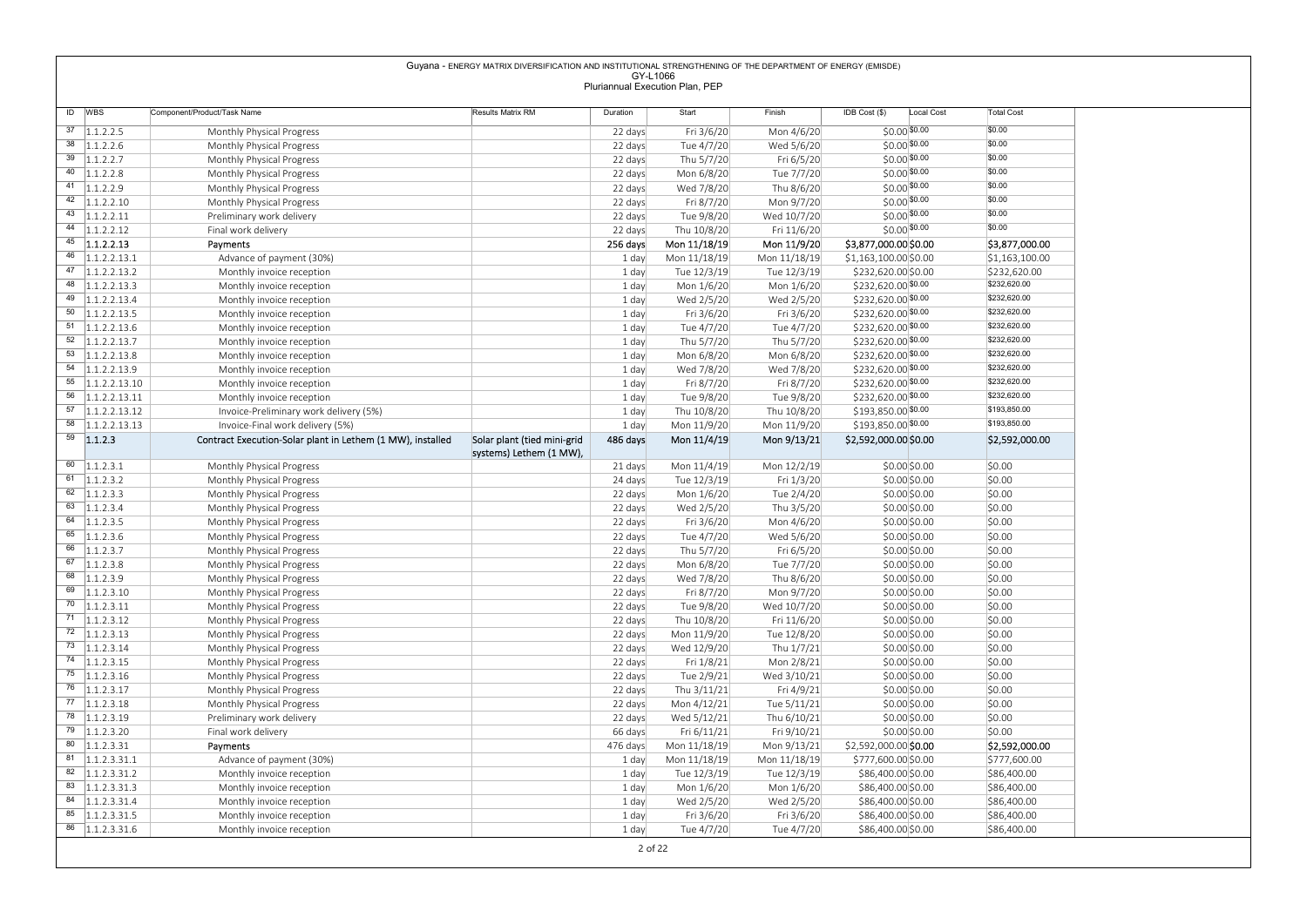|                                                       |                                                            | Guyana - ENERGY MATRIX DIVERSIFICATION AND INSTITUTIONAL STRENGTHENING OF THE DEPARTMENT OF ENERGY (EMISDE) |                    |                                 |                            |                                           |                             |
|-------------------------------------------------------|------------------------------------------------------------|-------------------------------------------------------------------------------------------------------------|--------------------|---------------------------------|----------------------------|-------------------------------------------|-----------------------------|
|                                                       |                                                            |                                                                                                             | GY-L1066           | Pluriannual Execution Plan, PEP |                            |                                           |                             |
| ID WBS                                                | Component/Product/Task Name                                | Results Matrix RM                                                                                           | Duration           | Start                           | Finish                     | IDB Cost (\$)<br>Local Cost               | <b>Total Cost</b>           |
| $\overline{87}$ 1.1.2.3.31.7                          |                                                            |                                                                                                             | 1 day              | Thu 5/7/20                      | Thu 5/7/20                 | \$86,400.00 \$0.00                        | \$86,400.00                 |
| $88$ 1.1.2.3.31.8                                     | Monthly invoice reception<br>Monthly invoice reception     |                                                                                                             | 1 day              | Mon 6/8/20                      | Mon 6/8/20                 | \$86,400.00 \$0.00                        | \$86,400.00                 |
| $\overline{89}$ 1.1.2.3.31.9                          | Monthly invoice reception                                  |                                                                                                             | 1 day              | Wed 7/8/20                      | Wed 7/8/20                 | \$86,400.00 \$0.00                        | \$86,400.00                 |
| $90$   1.1.2.3.31.10                                  | Monthly invoice reception                                  |                                                                                                             | 1 day              | Fri 8/7/20                      | Fri 8/7/20                 | \$86,400.00 \$0.00                        | \$86,400.00                 |
| $\overline{91}$ 1.1.2.3.31.11                         | Monthly invoice reception                                  |                                                                                                             | 1 day              | Tue 9/8/20                      | Tue 9/8/20                 | \$86,400.00 \$0.00                        | \$86,400.00                 |
| $92$   1.1.2.3.31.12<br>$\overline{93}$ 1.1.2.3.31.13 | Monthly invoice reception<br>Monthly invoice reception     |                                                                                                             | 1 day<br>1 day     | Thu 10/8/20<br>Mon 11/9/20      | Thu 10/8/20<br>Mon 11/9/20 | \$86,400.00 \$0.00<br>\$86,400.00 \$0.00  | \$86,400.00<br>\$86,400.00  |
| $94$ 1.1.2.3.31.14                                    | Monthly invoice reception                                  |                                                                                                             | 1 day              | Wed 12/9/20                     | Wed 12/9/20                | \$86,400.00 \$0.00                        | \$86,400.00                 |
| $\overline{95}$ 1.1.2.3.31.15                         | Monthly invoice reception                                  |                                                                                                             | 1 day              | Fri 1/8/21                      | Fri 1/8/21                 | \$86,400.00 \$0.00                        | \$86,400.00                 |
| $96$   1.1.2.3.31.16                                  | Monthly invoice reception                                  |                                                                                                             | 1 day              | Tue 2/9/21                      | Tue 2/9/21                 | \$86,400.00 \$0.00                        | \$86,400.00                 |
| $\overline{97}$ 1.1.2.3.31.17                         | Monthly invoice reception                                  |                                                                                                             | 1 day              | Thu 3/11/21                     | Thu 3/11/21                | \$86,400.00 \$0.00                        | \$86,400.00                 |
| $98$   1.1.2.3.31.18<br>$\overline{99}$ 1.1.2.3.31.19 | Monthly invoice reception<br>Monthly invoice reception     |                                                                                                             | 1 day<br>1 day     | Mon 4/12/21<br>Wed 5/12/21      | Mon 4/12/21<br>Wed 5/12/21 | \$86,400.00 \$0.00<br>\$86,400.00 \$0.00  | \$86,400.00<br>\$86,400.00  |
| $100$   1.1.2.3.31.20                                 | Invoice-Preliminary work delivery (5%)                     |                                                                                                             | 1 day              | Fri 6/11/21                     | Fri 6/11/21                | \$129,600.00 \$0.00                       | \$129,600.00                |
| $\overline{101}$ 1.1.2.3.31.21                        | Invoice-Final work delivery (5%)                           |                                                                                                             | 1 day              | Mon 9/13/21                     | Mon 9/13/21                | \$129,600.00 \$0.00                       | \$129,600.00                |
| $102$ 1.1.2.4                                         | Contract Execution-Solar plant Mahdia (0.65 MW), installed | Solar plant (tied mini-grid<br>systems) Mahdia (0.65                                                        | 486 days           | Mon 11/4/19                     | Mon 9/13/21                | \$1,781,000.00 \$0.00                     | \$1,781,000.00              |
| $103$ 1.1.2.4.1                                       | Monthly Physical Progress                                  |                                                                                                             | 21 days            | Mon 11/4/19                     | Mon 12/2/19                | \$0.00 \$0.00                             | \$0.00                      |
| $104$ 1.1.2.4.2                                       | Monthly Physical Progress                                  |                                                                                                             | 24 days            | Tue 12/3/19                     | Fri 1/3/20                 | $$0.00$ \$0.00                            | \$0.00                      |
| $105$   1.1.2.4.3<br>$106$ 1.1.2.4.4                  | Monthly Physical Progress                                  |                                                                                                             | 22 days            | Mon 1/6/20                      | Tue 2/4/20                 | $$0.00$ \$0.00                            | \$0.00<br>\$0.00            |
| $107$ 1.1.2.4.5                                       | Monthly Physical Progress<br>Monthly Physical Progress     |                                                                                                             | 22 days<br>22 days | Wed 2/5/20<br>Fri 3/6/20        | Thu 3/5/20<br>Mon 4/6/20   | $$0.00$ \$0.00<br>$$0.00$ \$0.00          | \$0.00                      |
| $108$   1.1.2.4.6                                     | Monthly Physical Progress                                  |                                                                                                             | 22 days            | Tue 4/7/20                      | Wed 5/6/20                 | $$0.00$ \$0.00                            | \$0.00                      |
| $109$ 1.1.2.4.7                                       | Monthly Physical Progress                                  |                                                                                                             | 22 days            | Thu 5/7/20                      | Fri 6/5/20                 | $$0.00$ \$0.00                            | \$0.00                      |
| $110$   1.1.2.4.8                                     | Monthly Physical Progress                                  |                                                                                                             | 22 days            | Mon 6/8/20                      | Tue 7/7/20                 | $$0.00$ \$0.00                            | \$0.00                      |
| $111 \quad 1.1.2.4.9$                                 | Monthly Physical Progress                                  |                                                                                                             | 22 days            | Wed 7/8/20                      | Thu 8/6/20                 | $$0.00$ \$0.00                            | \$0.00<br>\$0.00            |
| $112$   1.1.2.4.10<br>$113$   1.1.2.4.11              | Monthly Physical Progress<br>Monthly Physical Progress     |                                                                                                             | 22 days<br>22 days | Fri 8/7/20<br>Tue 9/8/20        | Mon 9/7/20<br>Wed 10/7/20  | $$0.00$ \$0.00<br>$$0.00$ \$0.00          | \$0.00                      |
| $114$   1.1.2.4.12                                    | Monthly Physical Progress                                  |                                                                                                             | 22 days            | Thu 10/8/20                     | Fri 11/6/20                | $$0.00$ \$0.00                            | \$0.00                      |
| $115$  1.1.2.4.13                                     | Monthly Physical Progress                                  |                                                                                                             | 22 days            | Mon 11/9/20                     | Tue 12/8/20                | $$0.00$ \$0.00                            | \$0.00                      |
| $116$   1.1.2.4.14                                    | Monthly Physical Progress                                  |                                                                                                             | 22 days            | Wed 12/9/20                     | Thu 1/7/21                 | $$0.00$ \$0.00                            | \$0.00                      |
| $117$   1.1.2.4.15                                    | Monthly Physical Progress                                  |                                                                                                             | 22 days            | Fri 1/8/21                      | Mon 2/8/21                 | $$0.00$ \$0.00                            | \$0.00<br>\$0.00            |
| $118$   1.1.2.4.16<br>$119$   1.1.2.4.17              | Monthly Physical Progress<br>Monthly Physical Progress     |                                                                                                             | 22 days<br>22 days | Tue 2/9/21<br>Thu 3/11/21       | Wed 3/10/21<br>Fri 4/9/21  | $$0.00$ \$0.00<br>$$0.00$ \$0.00          | \$0.00                      |
| $120$   1.1.2.4.18                                    | Monthly Physical Progress                                  |                                                                                                             | 22 days            | Mon 4/12/21                     | Tue 5/11/21                | $$0.00$ \$0.00                            | \$0.00                      |
| $121$ 1.1.2.4.19                                      | Preliminary work delivery                                  |                                                                                                             | 22 days            | Wed 5/12/21                     | Thu 6/10/21                | $$0.00$ \$0.00                            | \$0.00                      |
| $122$   1.1.2.4.20                                    | Final work delivery                                        |                                                                                                             | 66 days            | Fri 6/11/21                     | Fri 9/10/21                | $$0.00$ \$0.00                            | \$0.00                      |
| $123$ 1.1.2.4.21                                      | Payments                                                   |                                                                                                             | 476 days           | Mon 11/18/19                    | Mon 9/13/21                | \$1,781,000.00 \$0.00                     | \$1,781,000.00              |
| $124$   1.1.2.4.21.43<br>$125$   1.1.2.4.21.44        | Advance of payment (30%)                                   |                                                                                                             | 1 day              | Mon 11/18/19                    | Mon 11/18/19               | \$534,300.00 \$0.00<br>\$59,366.67 \$0.00 | \$534,300.00<br>\$59,366.67 |
| $126$   1.1.2.4.21.45                                 | Monthly invoice reception<br>Monthly invoice reception     |                                                                                                             | 1 day<br>1 day     | Tue 12/3/19<br>Mon 1/6/20       | Tue 12/3/19<br>Mon 1/6/20  | \$59,366.67 \$0.00                        | \$59,366.67                 |
| $127$   1.1.2.4.21.46                                 | Monthly invoice reception                                  |                                                                                                             | 1 day              | Wed 2/5/20                      | Wed 2/5/20                 | \$59,366.67 \$0.00                        | \$59,366.67                 |
| $128$   1.1.2.4.21.47                                 | Monthly invoice reception                                  |                                                                                                             | 1 day              | Fri 3/6/20                      | Fri 3/6/20                 | \$59,366.67 \$0.00                        | \$59,366.67                 |
| $129$   1.1.2.4.21.48                                 | Monthly invoice reception                                  |                                                                                                             | 1 day              | Tue 4/7/20                      | Tue 4/7/20                 | \$59,366.67 \$0.00                        | \$59,366.67                 |
| $130$ 1.1.2.4.21.49                                   | Monthly invoice reception                                  |                                                                                                             | 1 day              | Thu 5/7/20                      | Thu 5/7/20                 | \$59,366.67 \$0.00<br>\$59,366.67 \$0.00  | \$59,366.67<br>\$59,366.67  |
|                                                       | Monthly invoice reception<br>Monthly invoice reception     |                                                                                                             | 1 day<br>1 day     | Mon 6/8/20<br>Wed 7/8/20        | Mon 6/8/20<br>Wed 7/8/20   | \$59,366.67 \$0.00                        | \$59,366.67                 |
| $131$   1.1.2.4.21.50                                 |                                                            |                                                                                                             | 1 day              | Fri 8/7/20                      | Fri 8/7/20                 | \$59,366.67 \$0.00                        | \$59,366.67                 |
| $132$   1.1.2.4.21.51<br>$133$   1.1.2.4.21.52        | Monthly invoice reception                                  |                                                                                                             | 1 day              | Tue 9/8/20                      | Tue 9/8/20                 | \$59,366.67 \$0.00                        | \$59,366.67                 |
| $134$   1.1.2.4.21.53                                 | Monthly invoice reception                                  |                                                                                                             |                    |                                 |                            |                                           |                             |
| $135$   1.1.2.4.21.54<br>$136$ 1.1.2.4.21.55          | Monthly invoice reception<br>Monthly invoice reception     |                                                                                                             | 1 day<br>1 day     | Thu 10/8/20<br>Mon 11/9/20      | Thu 10/8/20<br>Mon 11/9/20 | \$59,366.67 \$0.00<br>\$59,366.67 \$0.00  | \$59,366.67<br>\$59,366.67  |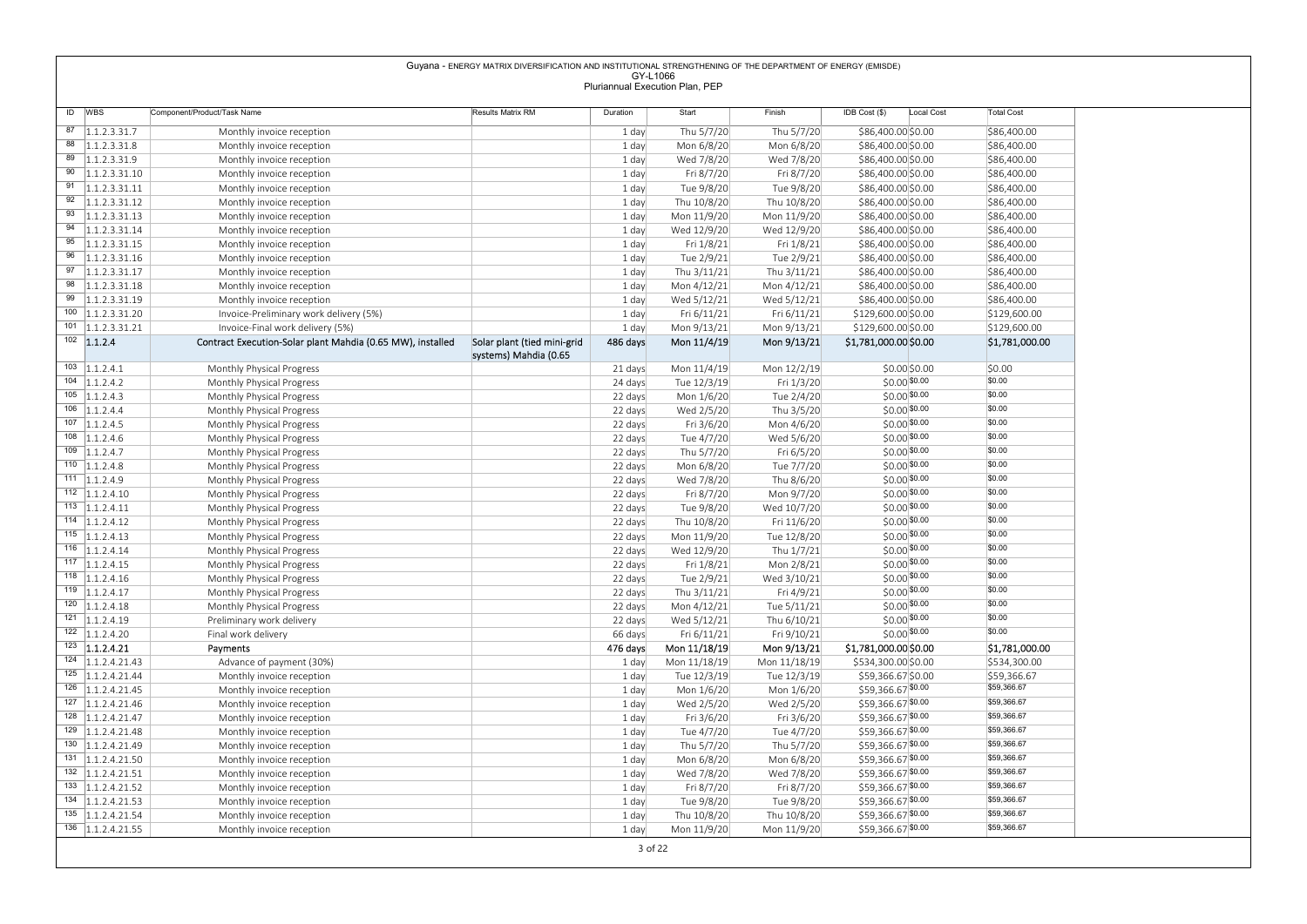|                                                |                                                                                               | Guyana - ENERGY MATRIX DIVERSIFICATION AND INSTITUTIONAL STRENGTHENING OF THE DEPARTMENT OF ENERGY (EMISDE) | GY-L1066           |                                 |                              |                                          |                            |
|------------------------------------------------|-----------------------------------------------------------------------------------------------|-------------------------------------------------------------------------------------------------------------|--------------------|---------------------------------|------------------------------|------------------------------------------|----------------------------|
|                                                |                                                                                               |                                                                                                             |                    | Pluriannual Execution Plan, PEP |                              |                                          |                            |
| ID WBS                                         | Component/Product/Task Name                                                                   | Results Matrix RM                                                                                           | Duration           | Start                           | Finish                       | IDB Cost (\$)<br>Local Cost              | <b>Total Cost</b>          |
| 137 1.1.2.4.21.56<br>138 1.1.2.4.21.57         | Monthly invoice reception                                                                     |                                                                                                             | 1 day              | Wed 12/9/20                     | Wed 12/9/20                  | \$59,366.67 \$0.00                       | \$59,366.67<br>\$59,366.67 |
| 139 1.1.2.4.21.58                              | Monthly invoice reception<br>Monthly invoice reception                                        |                                                                                                             | 1 day<br>1 day     | Fri 1/8/21<br>Tue 2/9/21        | Fri 1/8/21<br>Tue 2/9/21     | \$59,366.67 \$0.00<br>\$59,366.67 \$0.00 | \$59,366.67                |
| 140 1.1.2.4.21.59                              | Monthly invoice reception                                                                     |                                                                                                             | 1 day              | Thu 3/11/21                     | Thu 3/11/21                  | \$59,366.67 \$0.00                       | \$59,366.67                |
| $141$   1.1.2.4.21.60<br>$142$   1.1.2.4.21.61 | Monthly invoice reception                                                                     |                                                                                                             | 1 day              | Mon 4/12/21                     | Mon 4/12/21                  | \$59,366.67 \$0.00<br>\$59,366.61 \$0.00 | \$59,366.67<br>\$59,366.61 |
| $143$ 1.1.2.4.21.62                            | Monthly invoice reception<br>Invoice-Preliminary work delivery (5%)                           |                                                                                                             | 1 day<br>1 day     | Wed 5/12/21<br>Fri 6/11/21      | Wed 5/12/21<br>Fri 6/11/21   | \$89,050.00 \$0.00                       | \$89,050.00                |
| 144 1.1.2.4.21.63                              | Invoice-Final work delivery (5%)                                                              |                                                                                                             | 1 day              | Mon 9/13/21                     | Mon 9/13/21                  | \$89,050.00 \$0.00                       | \$89,050.00                |
| $145$ 1.1.3<br>$146$ 1.1.3.1                   | Technical consultant for the supervision of the Solar Plans works Solar plants Works Supervis |                                                                                                             | 538 days           | Thu 8/22/19                     | Mon 9/13/21                  | \$60,000.00 \$0.00<br>\$0.00 \$0.00      | \$60,000.00<br>\$0.00      |
| $147$  1.1.3.1.1                               | Precontractual process<br>Prepare Terms of Reference (TOR)                                    |                                                                                                             | 53 days<br>10 days | Thu 8/22/19<br>Thu 8/22/19      | Mon 11/4/19<br>Wed 9/4/19    | \$0.00 \$0.00                            | \$0.00                     |
| $148$  1.1.3.1.2                               | Request of no objection to the terms of reference                                             |                                                                                                             | 1 day              | Thu 9/5/19                      | Thu 9/5/19                   | \$0.00\$0.00                             | \$0.00                     |
| $\overline{149}$ 1.1.3.1.3                     | Obtain IDB NO Objection to Request for Terms of Reference<br>(TOR)                            |                                                                                                             | 2 days             | Fri 9/6/19                      | Mon 9/9/19                   | $$0.00$ $$0.00$                          | \$0.00                     |
| $150$   1.1.3.1.4                              | Invitation to participate                                                                     |                                                                                                             | 3 days             | Tue 9/10/19                     | Thu 9/12/19                  | \$0.00\$0.00                             | \$0.00                     |
| $151$   1.1.3.1.5<br>$152$   1.1.3.1.6         | Reception of expressions of interest and resumes                                              |                                                                                                             | 12 days            | Fri 9/13/19                     | Mon 9/30/19                  | \$0.00\$0.00                             | \$0.00                     |
| $153$  1.1.3.1.7                               | Evaluation of responses<br>Request of no objection to the evaluation of responses             |                                                                                                             | 10 days<br>1 day   | Tue 10/1/19<br>Tue 10/15/19     | Mon 10/14/19<br>Tue 10/15/19 | \$0.00\$0.00<br>\$0.00\$0.00             | \$0.00<br>\$0.00           |
| $154$   1.1.3.1.8                              | Non objection evaluation report                                                               |                                                                                                             | 5 days             | Wed 10/16/19                    | Tue 10/22/19                 | \$0.00\$0.00                             | \$0.00                     |
| $155$   1.1.3.1.9<br>$156$ 1.1.3.1.10          | Contract award                                                                                |                                                                                                             | 2 days<br>2 days   | Wed 10/23/19                    | Thu 10/24/19                 | \$0.00 \$0.00                            | \$0.00<br>\$0.00           |
| $157$ 1.1.3.1.11                               | Results notification<br>Contract signing                                                      |                                                                                                             | 5 days             | Fri 10/25/19<br>Tue 10/29/19    | Mon 10/28/19<br>Mon 11/4/19  | \$0.00\$0.00<br>\$0.00\$0.00             | \$0.00                     |
| 1.13.2                                         | Contract execution                                                                            | Solar plants Works Supervis                                                                                 | 485 days           | Tue 11/5/19                     | Mon 9/13/21                  | \$60,000.00 \$0.00                       | \$60,000.00                |
| $159$ 1.1.3.2.1<br>$160$ 1.1.3.2.2             | Monthly Physical Progress<br>Monthly Physical Progress                                        |                                                                                                             | 21 days<br>24 days | Tue 11/5/19<br>Wed 12/4/19      | Tue 12/3/19<br>Mon 1/6/20    | \$0.00\$0.00<br>\$0.00 \$0.00            | \$0.00<br>\$0.00           |
| $161$ 1.1.3.2.3                                | Monthly Physical Progress                                                                     |                                                                                                             | 22 days            | Tue 1/7/20                      | Wed 2/5/20                   | \$0.00\$0.00                             | \$0.00                     |
| $162$ 1.1.3.2.4                                | Monthly Physical Progress                                                                     |                                                                                                             | 22 days            | Thu 2/6/20                      | Fri 3/6/20                   | \$0.00\$0.00                             | \$0.00                     |
| $163$   1.1.3.2.5<br>$164$   1.1.3.2.6         | Monthly Physical Progress<br>Monthly Physical Progress                                        |                                                                                                             | 22 days<br>22 days | Mon 3/9/20<br>Wed 4/8/20        | Tue 4/7/20<br>Thu 5/7/20     | \$0.00\$0.00<br>\$0.00\$0.00             | \$0.00<br>\$0.00           |
| $165$   1.1.3.2.7                              | Monthly Physical Progress                                                                     |                                                                                                             | 22 days            | Fri 5/8/20                      | Mon 6/8/20                   | \$0.00\$0.00                             | \$0.00                     |
| $166$ 1.1.3.2.8                                | Monthly Physical Progress                                                                     |                                                                                                             | 22 days            | Tue 6/9/20                      | Wed 7/8/20                   | \$0.00\$0.00                             | \$0.00                     |
| $167$ 1.1.3.2.9<br>$168$ 1.1.3.2.10            | Monthly Physical Progress<br>Monthly Physical Progress                                        |                                                                                                             | 22 days<br>22 days | Thu 7/9/20<br>Mon 8/10/20       | Fri 8/7/20<br>Tue 9/8/20     | \$0.00\$0.00<br>\$0.00\$0.00             | \$0.00<br>\$0.00           |
| $169$   1.1.3.2.11                             | Monthly Physical Progress                                                                     |                                                                                                             | 22 days            | Wed 9/9/20                      | Thu 10/8/20                  | \$0.00\$0.00                             | \$0.00                     |
| $170$   1.1.3.2.12                             | Monthly Physical Progress                                                                     |                                                                                                             | 22 days            | Fri 10/9/20                     | Mon 11/9/20                  | \$0.00\$0.00                             | \$0.00                     |
|                                                | Monthly Physical Progress                                                                     |                                                                                                             | 22 days<br>22 days | Tue 11/10/20<br>Thu 12/10/20    | Wed 12/9/20<br>Fri 1/8/21    | \$0.00\$0.00<br>\$0.00\$0.00             | \$0.00<br>\$0.00           |
| $171$ 1.1.3.2.13                               |                                                                                               |                                                                                                             | 22 days            | Mon 1/11/21                     | Tue 2/9/21                   | \$0.00\$0.00                             | \$0.00                     |
| $172$   1.1.3.2.14<br>$173$   1.1.3.2.15       | Monthly Physical Progress<br>Monthly Physical Progress                                        |                                                                                                             |                    |                                 |                              |                                          |                            |
| $174$   1.1.3.2.16                             | Monthly Physical Progress                                                                     |                                                                                                             | 22 days            | Wed 2/10/21                     | Thu 3/11/21                  | \$0.00\$0.00                             | \$0.00                     |
| $175$ 1.1.3.2.17<br>$176$   1.1.3.2.18         | Monthly Physical Progress                                                                     |                                                                                                             | 22 days            | Fri 3/12/21                     | Mon 4/12/21                  | \$0.00\$0.00                             | \$0.00<br>\$0.00           |
| $177$   1.1.3.2.19                             | Monthly Physical Progress<br>Monthly Physical Progress                                        |                                                                                                             | 22 days<br>22 days | Tue 4/13/21<br>Thu 5/13/21      | Wed 5/12/21<br>Fri 6/11/21   | \$0.00\$0.00<br>\$0.00\$0.00             | \$0.00                     |
| $178$   1.1.3.2.20                             | Monthly Physical Progress                                                                     |                                                                                                             | 66 days            | Mon 6/14/21                     | Mon 9/13/21                  | \$0.00\$0.00                             | \$0.00                     |
| $179$ 1.1.3.2.21                               | Payments                                                                                      |                                                                                                             | 465 days           | Tue 12/3/19                     | Mon 9/13/21                  | \$60,000.00 \$0.00                       | \$60,000.00                |
| $180$   1.1.3.2.21.1<br>$181$ 1.1.3.2.21.2     | Monthly invoice reception<br>Monthly invoice reception                                        |                                                                                                             | 1 day<br>1 day     | Tue 12/3/19<br>Mon 1/6/20       | Tue 12/3/19<br>Mon 1/6/20    | \$3,000.00 \$0.00<br>\$3,000.00 \$0.00   | \$3,000.00<br>\$3,000.00   |
| $182$   1.1.3.2.21.3                           | Monthly invoice reception                                                                     |                                                                                                             | 1 day              | Wed 2/5/20                      | Wed 2/5/20                   | \$3,000.00 \$0.00                        | \$3,000.00                 |
| $183$   1.1.3.2.21.4<br>184 1.1.3.2.21.5       | Monthly invoice reception                                                                     |                                                                                                             | 1 day<br>1 day     | Fri 3/6/20<br>Tue 4/7/20        | Fri 3/6/20<br>Tue 4/7/20     | \$3,000.00 \$0.00<br>\$3,000.00 \$0.00   | \$3,000.00<br>\$3,000.00   |
| $185$   1.1.3.2.21.6<br>$186$ 1.1.3.2.21.7     | Monthly invoice reception<br>Monthly invoice reception<br>Monthly invoice reception           |                                                                                                             | 1 day<br>1 day     | Thu 5/7/20<br>Mon 6/8/20        | Thu 5/7/20<br>Mon 6/8/20     | \$3,000.00 \$0.00<br>\$3,000.00 \$0.00   | \$3,000.00<br>\$3,000.00   |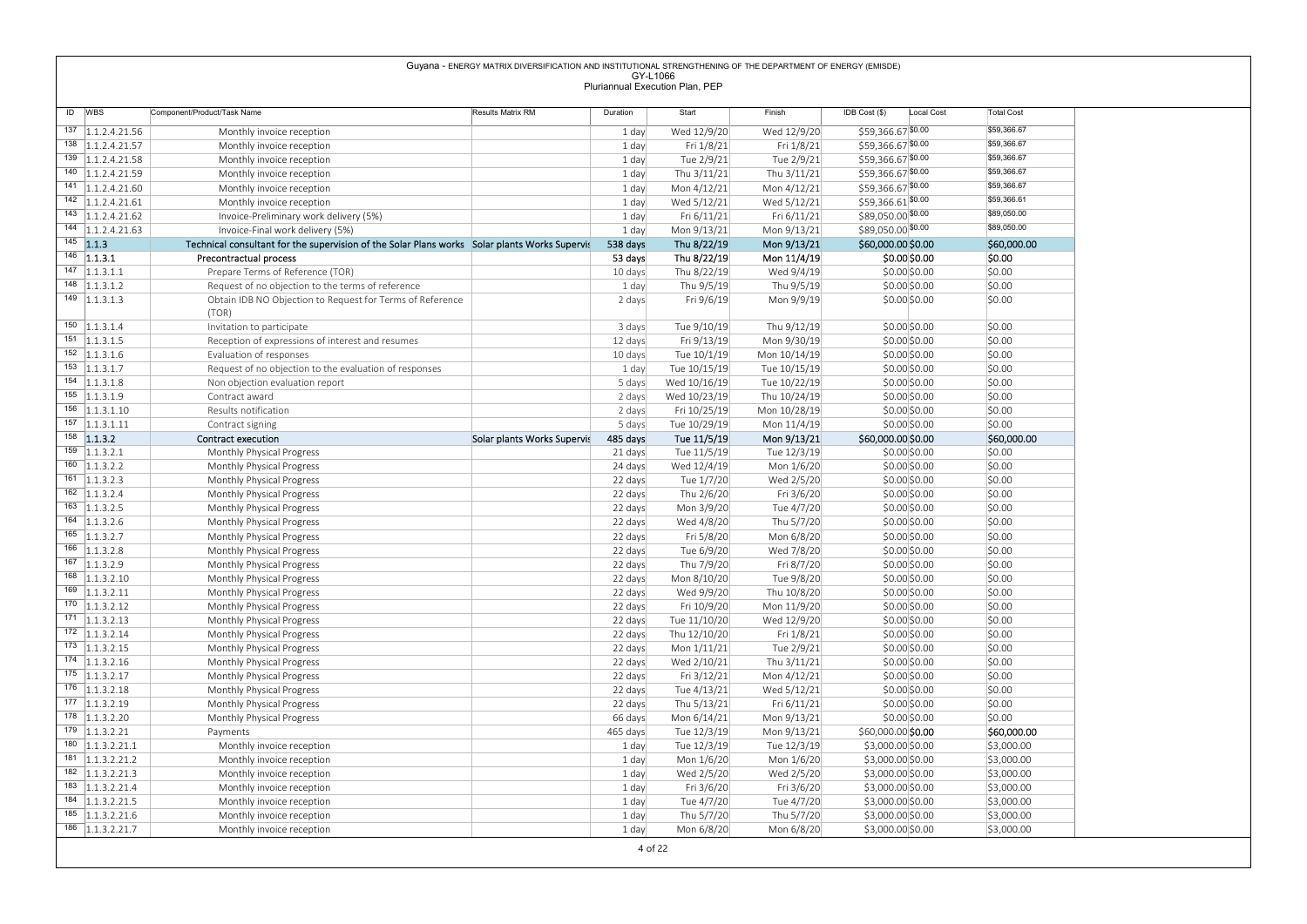|           |                                            |                                                                                                             | Guyana - ENERGY MATRIX DIVERSIFICATION AND INSTITUTIONAL STRENGTHENING OF THE DEPARTMENT OF ENERGY (EMISDE) |                  |                                 |                            |                                        |                          |
|-----------|--------------------------------------------|-------------------------------------------------------------------------------------------------------------|-------------------------------------------------------------------------------------------------------------|------------------|---------------------------------|----------------------------|----------------------------------------|--------------------------|
|           |                                            |                                                                                                             |                                                                                                             | GY-L1066         | Pluriannual Execution Plan, PEP |                            |                                        |                          |
|           | ID WBS                                     | Component/Product/Task Name                                                                                 | Results Matrix RM                                                                                           | Duration         | Start                           | Finish                     | IDB Cost (\$)<br>Local Cost            | <b>Total Cost</b>        |
|           | $187$   1.1.3.2.21.8                       | Monthly invoice reception                                                                                   |                                                                                                             | 1 day            | Wed 7/8/20                      | Wed 7/8/20                 | \$3,000.00 \$0.00                      | \$3,000.00               |
|           | 188 1.1.3.2.21.9                           | Monthly invoice reception                                                                                   |                                                                                                             | 1 day            | Fri 8/7/20                      | Fri 8/7/20                 | \$3,000.00 \$0.00                      | \$3,000.00               |
|           | $189$   1.1.3.2.21.10                      | Monthly invoice reception                                                                                   |                                                                                                             | 1 day            | Tue 9/8/20                      | Tue 9/8/20                 | \$3,000.00 \$0.00                      | \$3,000.00               |
|           | $\overline{190}$ 1.1.3.2.21.11             | Monthly invoice reception                                                                                   |                                                                                                             | 1 day            | Thu 10/8/20                     | Thu 10/8/20                | \$3,000.00 \$0.00                      | \$3,000.00               |
|           | $\overline{191}$ 1.1.3.2.21.12             | Monthly invoice reception                                                                                   |                                                                                                             | 1 day            | Mon 11/9/20                     | Mon 11/9/20                | \$3,000.00 \$0.00                      | \$3,000.00               |
|           | $192$ 1.1.3.2.21.13                        | Monthly invoice reception                                                                                   |                                                                                                             | 1 day            | Wed 12/9/20                     | Wed 12/9/20                | \$3,000.00 \$0.00                      | \$3,000.00               |
|           | $\overline{193}$ 1.1.3.2.21.14             | Monthly invoice reception                                                                                   |                                                                                                             | 1 day            | Fri 1/8/21                      | Fri 1/8/21                 | \$3,000.00 \$0.00                      | \$3,000.00               |
|           | $194$ 1.1.3.2.21.15<br>$195$ 1.1.3.2.21.16 | Monthly invoice reception                                                                                   |                                                                                                             | 1 day<br>1 day   | Tue 2/9/21                      | Tue 2/9/21                 | \$3,000.00 \$0.00                      | \$3,000.00               |
|           | $196$   1.1.3.2.21.17                      | Monthly invoice reception<br>Monthly invoice reception                                                      |                                                                                                             | 1 day            | Thu 3/11/21<br>Mon 4/12/21      | Thu 3/11/21<br>Mon 4/12/21 | \$3,000.00 \$0.00<br>\$3,000.00 \$0.00 | \$3,000.00<br>\$3,000.00 |
|           | $\overline{197}$ 1.1.3.2.21.18             | Monthly invoice reception                                                                                   |                                                                                                             | 1 day            | Wed 5/12/21                     | Wed 5/12/21                | \$3,000.00 \$0.00                      | \$3,000.00               |
|           | $198$   1.1.3.2.21.19                      | Monthly invoice reception                                                                                   |                                                                                                             | 1 day            | Fri 6/11/21                     | Fri 6/11/21                | \$3,000.00 \$0.00                      | \$3,000.00               |
|           | $\overline{199}$ 1.1.3.2.21.20             | Monthly invoice reception                                                                                   |                                                                                                             | 1 day            | Mon 9/13/21                     | Mon 9/13/21                | \$3,000.00 \$0.00                      | \$3,000.00               |
| $200$ 1.2 |                                            | Product 1.2-Introduction of smart metering and digitalization                                               | <b>Pilot Smart Meters intalled</b><br>and in operation                                                      | 266 days         | Thu 2/25/21                     | Thu 3/3/22                 | \$140,000.00 \$0.00                    | \$140,000.00             |
|           | $201$ 1.2.1                                | Pre-Investment                                                                                              |                                                                                                             | 1 day            | Tue 9/14/21                     | Tue 9/14/21                | \$0.00\$0.00                           | \$0.00                   |
|           | $202$ 1.2.1.1                              | Prior activities to start the procurement processes                                                         |                                                                                                             | 1 day            | Tue 9/14/21                     | Tue 9/14/21                | \$0.00 \$0.00                          | \$0.00                   |
|           | $203$   1.2.1.1.4<br>$204$ 1.2.2           | PV installed<br>Procurement and installation of SMART meters and digitalization Pilot Smart Meters intalled |                                                                                                             | 1 day            | Tue 9/14/21                     | Tue 9/14/21                | \$0.00 \$0.00                          | \$0.00<br>\$140,000.00   |
|           |                                            | component as a pilot project in the comsuming units                                                         | and in operation                                                                                            | 266 days         | Thu 2/25/21                     | Thu 3/3/22                 | \$140,000.00 \$0.00                    |                          |
|           | $\overline{205}$ 1.2.2.1                   | Precontractual process                                                                                      |                                                                                                             | 139 days         | Thu 2/25/21                     | Tue 9/7/21                 | \$0.00\$0.00                           | \$0.00                   |
|           | $206$ 1.2.2.1.1                            | Obtain IDB NO Objection to Specific Procurement Notices &<br>Updated Procurement Plan                       |                                                                                                             | 3 days           | Thu 2/25/21                     | Tue 3/2/21                 | \$0.00 \$0.00                          |                          |
|           |                                            |                                                                                                             |                                                                                                             |                  |                                 |                            |                                        | \$0.00                   |
|           |                                            |                                                                                                             |                                                                                                             |                  |                                 |                            |                                        |                          |
|           | $\overline{207}$ 1.2.2.1.2                 | Prepare Bidding Documents Package                                                                           |                                                                                                             | 15 days          | Tue 3/2/21                      | Mon 3/22/21                | \$0.00 \$0.00                          | \$0.00                   |
|           | $\overline{208}$ 1.2.2.1.3                 | Obtain approval to Bidding Documents Package                                                                |                                                                                                             | 5 days           | Tue 3/23/21                     | Mon 3/29/21                | \$0.00 \$0.00                          | \$0.00                   |
|           | $209$ 1.2.2.1.4                            | Obtain IDB NO Objection to Bidding Documents Package                                                        |                                                                                                             | 5 days           | Tue 3/30/21                     | Mon 4/5/21                 | \$0.00\$0.00                           | \$0.00                   |
|           | $\overline{210}$ 1.2.2.1.5                 | Publish Specific Procurement Notice (newspapers)                                                            |                                                                                                             | 3 days           | Tue 4/6/21                      | Thu 4/8/21                 | \$0.00 \$0.00                          | \$0.00                   |
|           | $211$ 1.2.2.1.6                            | Receive bidders request for clarifications (includes days for                                               |                                                                                                             | 10 days          | Fri 4/9/21                      | Thu 4/22/21                | \$0.00 \$0.00                          | \$0.00                   |
|           |                                            | site visit)                                                                                                 |                                                                                                             |                  |                                 |                            |                                        |                          |
|           | $212$   1.2.2.1.7                          | Prepare answers to bidders' request for clarifications                                                      |                                                                                                             | 2 days           | Fri 4/23/21                     | Mon 4/26/21                | \$0.00 \$0.00                          | \$0.00                   |
|           | $213$ 1.2.2.1.8                            | Send/Publish Clarifications to bidders and send to IDB for                                                  |                                                                                                             | 1 day            | Tue 4/27/21                     | Tue 4/27/21                | \$0.00 \$0.00                          | \$0.00                   |
|           |                                            | information                                                                                                 |                                                                                                             |                  |                                 |                            |                                        |                          |
|           | $\overline{214}$ 1.2.2.1.9                 | Receive comments from IDB/NO Objection to bidding<br>documents package modificated                          |                                                                                                             | 2 days           | Wed 4/28/21                     | Thu 4/29/21                | \$0.00 \$0.00                          | \$0.00                   |
|           |                                            |                                                                                                             |                                                                                                             |                  |                                 |                            |                                        |                          |
|           | $215$ 1.2.2.1.10<br>$216$   1.2.2.1.11     | Receive bidders' proposals<br>Public bid opening                                                            |                                                                                                             | 7 days<br>0 days | Fri 4/30/21<br>Mon 5/10/21      | Mon 5/10/21<br>Mon 5/10/21 | \$0.00\$0.00<br>\$0.00 \$0.00          | \$0.00<br>\$0.00         |
|           | $217$ 1.2.2.1.12                           | Prepare Evaluation Report & to request clarifications to                                                    |                                                                                                             | 5 days           | Tue 5/11/21                     | Mon 5/17/21                | \$0.00 \$0.00                          | \$0.00                   |
|           |                                            | poposals                                                                                                    |                                                                                                             |                  |                                 |                            |                                        |                          |
|           | $218$ 1.2.2.1.13                           | Receive clarifications to proposals                                                                         |                                                                                                             | 7 days           | Tue 5/18/21                     | Wed 5/26/21                | \$0.00 \$0.00                          | \$0.00                   |
|           | $219$ 1.2.2.1.14                           | Final Evaluation Report & Recommendation to Award                                                           |                                                                                                             | 10 days          | Thu 5/27/21                     | Wed 6/9/21                 | \$0.00\$0.00                           | \$0.00                   |
|           |                                            | Contract<br>Obtain approval of Final Evaluation Report & Recomendation                                      |                                                                                                             |                  | Thu 6/10/21                     | Wed 6/16/21                | \$0.00 \$0.00                          |                          |
|           | $220$ 1.2.2.1.15                           | to Award Contract                                                                                           |                                                                                                             | 5 days           |                                 |                            |                                        | \$0.00                   |
|           | $221$   1.2.2.1.16                         | Obtain IDB NO Objection to Evaluation Report &                                                              |                                                                                                             | 5 days           | Thu 6/17/21                     | Wed 6/23/21                | \$0.00 \$0.00                          | \$0.00                   |
|           |                                            | Reccomendation to Award Contract                                                                            |                                                                                                             |                  |                                 |                            |                                        |                          |
|           | $222$ 1.2.2.1.17                           | Cabinet approval                                                                                            |                                                                                                             | 22 days          | Thu 6/24/21                     | Fri 7/23/21                | \$0.00 \$0.00                          | \$0.00                   |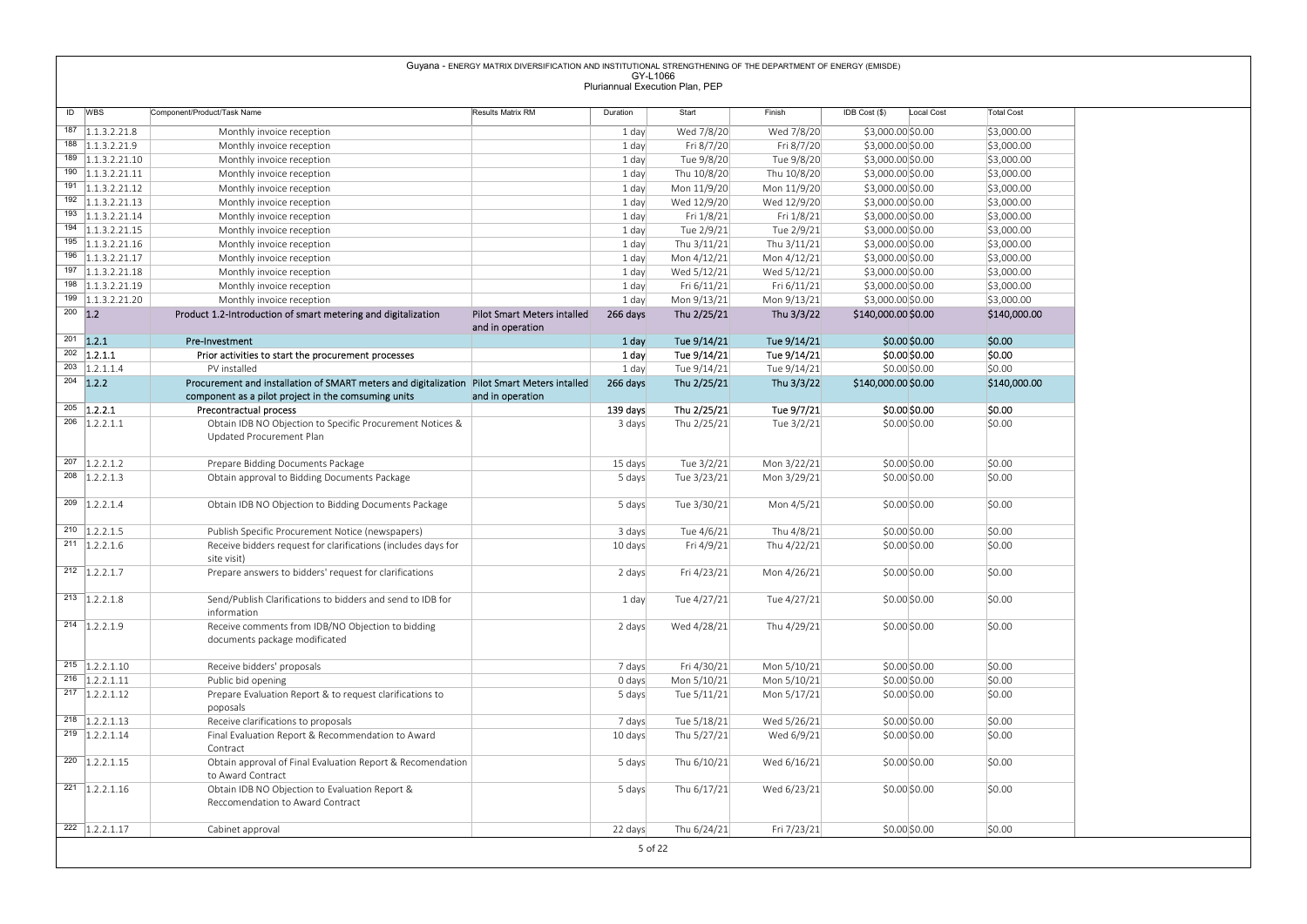|                                                                                                                                                                               |                                                                                                                                                             | Guyana - ENERGY MATRIX DIVERSIFICATION AND INSTITUTIONAL STRENGTHENING OF THE DEPARTMENT OF ENERGY (EMISDE) |                    |                                 |                            |                                          |                            |
|-------------------------------------------------------------------------------------------------------------------------------------------------------------------------------|-------------------------------------------------------------------------------------------------------------------------------------------------------------|-------------------------------------------------------------------------------------------------------------|--------------------|---------------------------------|----------------------------|------------------------------------------|----------------------------|
|                                                                                                                                                                               |                                                                                                                                                             |                                                                                                             | GY-L1066           | Pluriannual Execution Plan, PEP |                            |                                          |                            |
|                                                                                                                                                                               |                                                                                                                                                             |                                                                                                             |                    |                                 |                            |                                          |                            |
| ID WBS                                                                                                                                                                        | Component/Product/Task Name                                                                                                                                 | Results Matrix RM                                                                                           | Duration           | Start                           | Finish                     | $IDB Cost ($)$<br>Local Cost             | <b>Total Cost</b>          |
| $\overline{223}$ 1.2.2.1.18<br>$224$ 1.2.2.1.19                                                                                                                               | Prepare Contract Award Resolution                                                                                                                           |                                                                                                             | 5 days             | Mon 7/26/21                     | Fri 7/30/21                | \$0.00 \$0.00                            | \$0.00                     |
| $225$ 1.2.2.1.20                                                                                                                                                              | Notify awardee and other bidders and publish<br>Receive contract supporting documentation from awardee                                                      |                                                                                                             | 1 day<br>20 days   | Mon 8/2/21<br>Tue 8/3/21        | Mon 8/2/21<br>Mon 8/30/21  | \$0.00\$0.00<br>\$0.00\$0.00             | \$0.00<br>\$0.00           |
| $226$ 1.2.2.1.21                                                                                                                                                              | Contract signing                                                                                                                                            |                                                                                                             | 1 day              | Tue 8/31/21                     | Tue 8/31/21                | \$0.00 \$0.00                            | \$0.00                     |
| $\overline{227}$ 1.2.2.1.22                                                                                                                                                   | Advance payment process                                                                                                                                     |                                                                                                             | 5 days             | Wed 9/1/21                      | Tue 9/7/21                 | \$0.00\$0.00                             | \$0.00                     |
| $228$ 1.2.2.2                                                                                                                                                                 | Contract execution                                                                                                                                          | Smart Meters intalled and i                                                                                 | 132 days           | Wed 9/1/21                      | Thu 3/3/22                 | \$140,000.00 \$0.00                      | \$140,000.00               |
| $\overline{229}$ 1.2.2.2.1                                                                                                                                                    | Monthly Physical Progress                                                                                                                                   |                                                                                                             | 22 days            | Wed 9/1/21                      | Thu 9/30/21                | \$0.00\$0.00                             | \$0.00                     |
| $230$   1.2.2.2.2<br>$231$ 1.2.2.2.3                                                                                                                                          | Monthly Physical Progress<br>Monthly Physical Progress                                                                                                      |                                                                                                             | 22 days<br>22 days | Fri 10/1/21<br>Tue 11/2/21      | Mon 11/1/21<br>Wed 12/1/21 | \$0.00\$0.00<br>\$0.00 \$0.00            | \$0.00<br>\$0.00           |
| $232$ 1.2.2.2.4                                                                                                                                                               | Monthly Physical Progress                                                                                                                                   |                                                                                                             | 22 days            | Thu 12/2/21                     | Fri 12/31/21               | \$0.00 \$0.00                            | \$0.00                     |
| $233$ 1.2.2.2.5                                                                                                                                                               | Preliminary work delivery                                                                                                                                   |                                                                                                             | 22 days            | Mon 1/3/22                      | Tue 2/1/22                 | \$0.00 \$0.00                            | \$0.00                     |
| $234$ 1.2.2.2.6                                                                                                                                                               | Final work delivery                                                                                                                                         |                                                                                                             | 22 days            | Wed 2/2/22                      | Thu 3/3/22                 | \$0.00\$0.00                             | \$0.00                     |
| $235$ 1.2.2.2.7                                                                                                                                                               | Payments                                                                                                                                                    |                                                                                                             | 127 days           | Tue 9/7/21                      | Thu 3/3/22                 | \$140,000.00 \$0.00                      | \$140,000.00               |
| $236$   1.2.2.2.7.1<br>$237$ 1.2.2.2.7.2                                                                                                                                      | Advance of Payment (30%)<br>Monthly invoice reception                                                                                                       |                                                                                                             | 0 days             | Tue 9/7/21<br>Thu 9/30/21       | Wed 9/8/21<br>Fri 10/1/21  | \$42,000.00 \$0.00<br>\$21,000.00 \$0.00 | \$42,000.00<br>\$21,000.00 |
| $238$ 1.2.2.2.7.3                                                                                                                                                             | Monthly invoice reception                                                                                                                                   |                                                                                                             | 0 days<br>0 days   | Mon 11/1/21                     | Mon $11/1/21$              | \$21,000.00 \$0.00                       | \$21,000.00                |
| $239$ 1.2.2.2.7.4                                                                                                                                                             | Monthly invoice reception                                                                                                                                   |                                                                                                             | 0 days             | Wed 12/1/21                     | Wed 12/1/21                | \$21,000.00 \$0.00                       | \$21,000.00                |
| $240$   1.2.2.2.7.5                                                                                                                                                           | Monthly invoice reception                                                                                                                                   |                                                                                                             | 0 days             | Fri 12/31/21                    | Fri 12/31/21               | \$21,000.00 \$0.00                       | \$21,000.00                |
| $241$ 1.2.2.2.7.6                                                                                                                                                             | Invoice-Preliminary work delivery (5%)                                                                                                                      |                                                                                                             | 0 days             | Tue 2/1/22                      | Tue 2/1/22                 | \$7,000.00 \$0.00                        | \$7,000.00                 |
| $242$ 1.2.2.2.7.7<br>$243$ 1.3                                                                                                                                                | Invoice-Final work delivery (5%)<br>Product 1.3-Community centers with female entrepreneur groups 2 Community Centers in                                    |                                                                                                             | 0 days<br>631 days | Thu 3/3/22<br>Mon 11/4/19       | Thu 3/3/22<br>Mon 4/4/22   | \$7,000.00 \$0.00<br>\$150,000.00 \$0.00 | \$7,000.00<br>\$150,000.00 |
|                                                                                                                                                                               | with use of electricity                                                                                                                                     | the three townships                                                                                         |                    |                                 |                            |                                          |                            |
| $244$ 1.3.1                                                                                                                                                                   | Pre-Investment                                                                                                                                              |                                                                                                             | 1 day              | Mon 11/4/19                     | Mon 11/4/19                | $$0.00$$ \$0.00                          | \$0.00                     |
| $245$ 1.3.1.1                                                                                                                                                                 | Prior activities to start the procurement processes                                                                                                         |                                                                                                             | 1 day              | Mon 11/4/19                     | Mon 11/4/19                | \$0.00 \$0.00                            | \$0.00                     |
| $246$ 1.3.1.1.2                                                                                                                                                               | Installation of PV plants contracted                                                                                                                        |                                                                                                             | 1 day              | Mon 11/4/19                     | Mon 11/4/19                | \$0.00 \$0.00                            | \$0.00                     |
| $247$ 1.3.4                                                                                                                                                                   | Gender consultancy to train and develop de market based<br>advisory for Female trainnies in building up local solutions for<br>solar technology development |                                                                                                             | 484 days           | Wed 5/27/20                     | Mon 4/4/22                 | \$150,000.00 \$0.00                      | \$150,000.00               |
| $248$ 1.3.4.1                                                                                                                                                                 | Precontractual process                                                                                                                                      |                                                                                                             | 118 days           | Wed 5/27/20                     | Fri 11/6/20                | \$0.00 \$0.00                            | \$0.00                     |
| $249$   1.3.4.1.1                                                                                                                                                             | Prepare Terms of Reference (TOR) & Cost Estimate (Budget)                                                                                                   |                                                                                                             | 3 days             | Wed 5/27/20                     | Fri 5/29/20                | \$0.00 \$0.00                            | \$0.00                     |
| $250$   1.3.4.1.2<br>$251$   1.3.4.1.3                                                                                                                                        | Obtain IDB No Objection to TOR<br>Prepare Request for Expressions of Interest (EOI)                                                                         |                                                                                                             | 5 days<br>2 days   | Mon 6/1/20<br>Mon 6/8/20        | Fri 6/5/20<br>Tue 6/9/20   | \$0.00 \$0.00<br>\$0.00 \$0.00           | \$0.00<br>\$0.00           |
| $252$   1.3.4.1.4                                                                                                                                                             | Request for EOI                                                                                                                                             |                                                                                                             | 1 day              | Wed 6/10/20                     | Wed 6/10/20                | \$0.00 \$0.00                            | \$0.00                     |
| $253$ 1.3.4.1.5                                                                                                                                                               | Receipt EOI and Select the Short List                                                                                                                       |                                                                                                             | 12 days            | Thu 6/11/20                     | Fri 6/26/20                | \$0.00 \$0.00                            | \$0.00                     |
| $254$ 1.3.4.1.6                                                                                                                                                               | Prepare Request for Proposals (RFP)                                                                                                                         |                                                                                                             | 5 days             | Mon 6/29/20                     | Fri 7/3/20                 | \$0.00 \$0.00                            | \$0.00                     |
| $255$ 1.3.4.1.7                                                                                                                                                               | Obtain approval to RFP                                                                                                                                      |                                                                                                             | 2 days             | Mon 7/6/20                      | Tue 7/7/20                 | \$0.00 \$0.00                            | \$0.00                     |
| $256$ 1.3.4.1.8                                                                                                                                                               | Obtain IDB No Objection to RFP & short list                                                                                                                 |                                                                                                             | 5 days             | Wed 7/8/20                      | Tue 7/14/20                | \$0.00 \$0.00                            | \$0.00                     |
| $257$ 1.3.4.1.9<br>$258$   1.3.4.1.10                                                                                                                                         | Submit RFP to shortlisted bidders & invite to bid<br>Receive bidders request for clarifications                                                             |                                                                                                             | 1 day<br>7 days    | Wed 7/15/20<br>Thu 7/16/20      | Wed 7/15/20<br>Fri 7/24/20 | \$0.00 \$0.00<br>\$0.00 \$0.00           | \$0.00<br>\$0.00           |
| $259$  1.3.4.1.11                                                                                                                                                             | Prepare answers to bidders' request for clarifications                                                                                                      |                                                                                                             | 2 days             | Mon 7/27/20                     | Tue 7/28/20                | \$0.00 \$0.00                            | \$0.00                     |
| $260$ 1.3.4.1.12                                                                                                                                                              | Send/Publish Clarifications to bidders                                                                                                                      |                                                                                                             | 1 day              | Wed 7/29/20                     | Wed 7/29/20                | \$0.00 \$0.00                            | \$0.00                     |
| $261$   1.3.4.1.13                                                                                                                                                            | Receipt of Proposals                                                                                                                                        |                                                                                                             | 12 days            | Thu 7/30/20                     | Fri 8/14/20                | \$0.00 \$0.00                            | \$0.00                     |
| $262$ 1.3.4.1.14                                                                                                                                                              | Public opening                                                                                                                                              |                                                                                                             | 0 days             | Fri 8/14/20                     | Fri 8/14/20                | \$0.00 \$0.00                            | \$0.00                     |
|                                                                                                                                                                               | Preliminar technical evaluation and request for clarifications                                                                                              |                                                                                                             | 3 days             | Mon 8/17/20                     | Wed 8/19/20                | \$0.00 \$0.00                            | \$0.00                     |
|                                                                                                                                                                               | Receive clarifications from bidders<br>Prepare Technical Evaluation Report                                                                                  |                                                                                                             | 5 days<br>3 days   | Thu 8/20/20<br>Thu 8/27/20      | Wed 8/26/20<br>Mon 8/31/20 | \$0.00 \$0.00<br>\$0.00 \$0.00           | \$0.00<br>\$0.00           |
|                                                                                                                                                                               |                                                                                                                                                             |                                                                                                             | 5 days             |                                 |                            |                                          | \$0.00                     |
|                                                                                                                                                                               | Obtain IDB No Objection to Technical Evaluation Report                                                                                                      |                                                                                                             |                    | Tue 9/1/20                      | Mon 9/7/20                 | \$0.00 \$0.00                            |                            |
|                                                                                                                                                                               | Financial proposal opening                                                                                                                                  |                                                                                                             | 1 day              | Tue 9/8/20                      | Tue 9/8/20                 | \$0.00 \$0.00                            | \$0.00                     |
|                                                                                                                                                                               | Prepare Combined Quality and Cost Evaluation Report                                                                                                         |                                                                                                             | 2 days             | Wed 9/9/20                      | Thu 9/10/20                | \$0.00 \$0.00                            | \$0.00                     |
| $263$   1.3.4.1.15<br>$264$ 1.3.4.1.16<br>$265$   1.3.4.1.17<br>$266$ 1.3.4.1.18<br>$267$   1.3.4.1.19<br>$268$ 1.3.4.1.20<br>$\overline{269}$ 1.3.4.1.21<br>$270$ 1.3.4.1.22 | Send Combined Quality and Evaluation Report to IDB for infor<br>Negotiation and Award of Contract                                                           |                                                                                                             | 1 day<br>1 day     | Fri 9/11/20<br>Mon 9/14/20      | Fri 9/11/20<br>Mon 9/14/20 | \$0.00 \$0.00<br>\$0.00 \$0.00           | \$0.00<br>\$0.00           |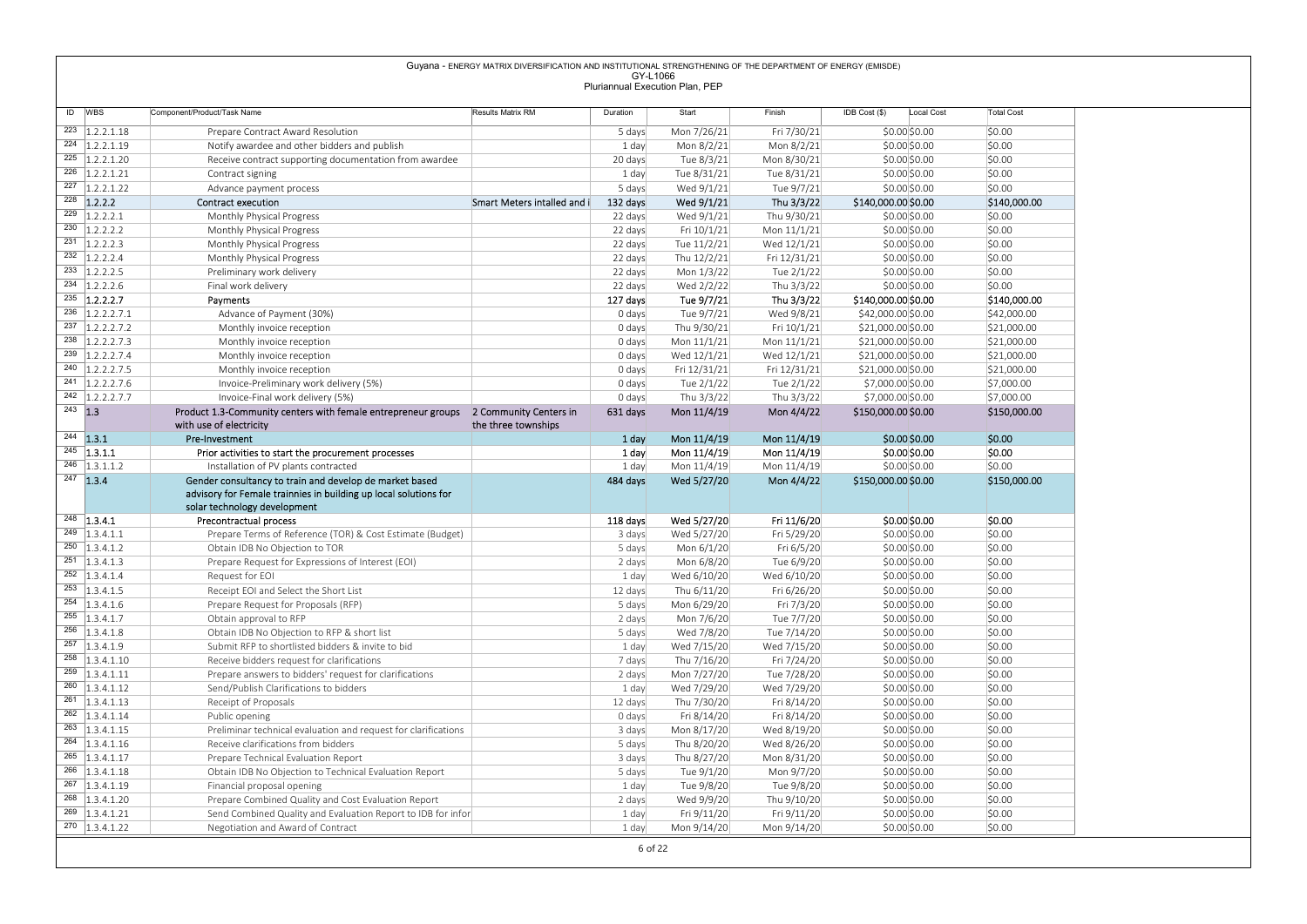|           |                                                            |                                                                                                                                                            | Guyana - ENERGY MATRIX DIVERSIFICATION AND INSTITUTIONAL STRENGTHENING OF THE DEPARTMENT OF ENERGY (EMISDE) | GY-L1066                        |                              |                              |                                          |                            |
|-----------|------------------------------------------------------------|------------------------------------------------------------------------------------------------------------------------------------------------------------|-------------------------------------------------------------------------------------------------------------|---------------------------------|------------------------------|------------------------------|------------------------------------------|----------------------------|
|           |                                                            |                                                                                                                                                            |                                                                                                             | Pluriannual Execution Plan, PEP |                              |                              |                                          |                            |
|           | ID WBS                                                     | Component/Product/Task Name                                                                                                                                | Results Matrix RM                                                                                           | Duration                        | Start                        | Finish                       | $IDB Cost$ (\$)<br>Local Cost            | <b>Total Cost</b>          |
|           | $\overline{271}$ 1.3.4.1.23                                | Obtain IDB No Objection to Negociated Contract                                                                                                             |                                                                                                             | 5 days                          | Tue 9/15/20                  | Mon 9/21/20                  | \$0.00 \$0.00                            | \$0.00                     |
|           | $\overline{272}$   1.3.4.1.24                              | Obtain Cabinet approval                                                                                                                                    |                                                                                                             | 22 days                         | Tue 9/22/20                  | Wed 10/21/20                 | \$0.00\$0.00                             | \$0.00                     |
|           | $\overline{273}$   1.3.4.1.25                              | Notify awardee and other bidders and publish in UNDB                                                                                                       |                                                                                                             | 1 day                           | Thu 10/22/20                 | Thu 10/22/20                 | \$0.00\$0.00                             | \$0.00                     |
|           | $274$   1.3.4.1.26                                         | Receipt contract supporting documentation from awardee                                                                                                     |                                                                                                             | 7 days                          | Fri 10/23/20                 | Mon 11/2/20                  | \$0.00\$0.00                             | \$0.00                     |
|           | $275$   1.3.4.1.27<br>$276$   1.3.4.1.28                   | Contract signing<br>Advance payment process                                                                                                                |                                                                                                             | 1 day<br>3 days                 | Tue 11/3/20<br>Wed 11/4/20   | Tue 11/3/20<br>Fri 11/6/20   | \$0.00\$0.00<br>\$0.00\$0.00             | \$0.00<br>\$0.00           |
|           | 277 1.3.4.31                                               | <b>Contract execution</b>                                                                                                                                  |                                                                                                             | 366 days                        | Mon 11/9/20                  | Mon 4/4/22                   | \$150,000.00 \$0.00                      | \$150,000.00               |
|           | $278$   1.3.4.31.1                                         | Work plan                                                                                                                                                  |                                                                                                             | 5 days                          | Mon 11/9/20                  | Fri 11/13/20                 | \$0.00\$0.00                             | \$0.00                     |
|           | $\overline{279}$ 1.3.4.31.2<br>$\overline{280}$ 1.3.4.31.3 | Partial Report<br>Final Report                                                                                                                             |                                                                                                             | 180 days<br>180 days            | Mon 11/16/20<br>Mon 7/26/21  | Fri 7/23/21<br>Fri 4/1/22    | \$0.00\$0.00<br>\$0.00\$0.00             | \$0.00<br>\$0.00           |
|           | $281$   1.3.4.31.4                                         | Payments                                                                                                                                                   |                                                                                                             | 366 days                        | Mon 11/9/20                  | Mon 4/4/22                   | \$150,000.00 \$0.00                      | \$150,000.00               |
|           | $\overline{282}$ 1.3.4.31.4.1                              | Advance of Payment (20%)                                                                                                                                   |                                                                                                             | 1 day                           | Mon 11/9/20                  | Tue 11/10/20                 | \$30,000.00 \$0.00                       | \$30,000.00                |
|           | $\overline{283}$ 1.3.4.31.4.2                              | Invoice reception- Partial Report (40%)                                                                                                                    |                                                                                                             | 1 day                           | Mon 7/26/21                  | Tue 7/27/21                  | \$60,000.00 \$0.00                       | \$60,000.00                |
| $285$ 1.4 | 284 1.3.4.31.4.3                                           | Invoice reception- Final Report (40%)<br>Component 1. Completed                                                                                            |                                                                                                             | 1 day<br>0 days                 | Mon 4/4/22<br>Mon 4/4/22     | Mon 4/4/22<br>Mon 4/4/22     | \$60,000.00 \$0.00<br>\$0.00\$0.00       | \$60,000.00<br>\$0.00      |
| $286$ 2   |                                                            | <b>Component 2. Reinforcement of Transmission Infrastructure</b>                                                                                           |                                                                                                             | 627 days                        | Thu 8/30/18                  | Fri 1/22/21                  | \$6,000,000.00 \$3,950,000.00            | \$9,950,000.00             |
| $287$ 2.1 |                                                            | Product 2.1-Completion of construction of transmission line from                                                                                           | <b>Transmission Line</b>                                                                                    | 627 days                        | Thu 8/30/18                  | Fri 1/22/21                  | \$2,650,000.00 \$0.00                    | \$2,650,000.00             |
|           | $288$ 2.1.1                                                | Kingston to Sophia<br>Pre-Investment                                                                                                                       | constructed and in                                                                                          | 20 days                         | Mon 3/18/19                  | Fri 4/12/19                  | \$0.00\$0.00                             | \$0.00                     |
|           | $289$ 2.1.1.1                                              | Prior activities to start the procurement processes                                                                                                        |                                                                                                             | 20 days                         | Mon 3/18/19                  | Fri 4/12/19                  | \$0.00 \$0.00                            | \$0.00                     |
|           | $290$ 2.1.1.1.1                                            | <b>Budget allocation</b>                                                                                                                                   |                                                                                                             | 5 days                          | Mon 3/18/19                  | Fri 3/22/19                  | \$0.00 \$0.00                            | \$0.00                     |
|           | $291$ 2.1.1.1.2<br>$292$ 2.1.1.1.3                         | Enviromental studies and permissions, completed<br>Technical Specifications, approved                                                                      |                                                                                                             | 20 days                         | Mon 3/18/19<br>Mon 3/18/19   | Fri 4/12/19<br>Fri 4/12/19   | \$0.00 \$0.00<br>\$0.00 \$0.00           | \$0.00<br>\$0.00           |
|           | $293$ 2.1.2                                                | Consultancy for supporting GPL in the elaboration of TdR for                                                                                               |                                                                                                             | 20 days<br>163 days             | Thu 8/30/18                  | Mon 4/15/19                  | \$50,000.00 \$0.00                       | \$50,000.00                |
|           |                                                            | bidding process and support in the technical review of proposals                                                                                           |                                                                                                             |                                 |                              |                              |                                          |                            |
|           | $\overline{294}$ 2.1.2.1                                   | Precontractual process                                                                                                                                     |                                                                                                             | 44 days                         | Thu 8/30/18                  | Tue 10/30/18                 | \$0.00 \$0.00                            | \$0.00                     |
|           | $\overline{295}$ 2.1.2.1.1<br>$296$ 2.1.2.1.2              | Prepare Terms of Reference (TOR)<br>Request of no objection to the terms of reference                                                                      |                                                                                                             | 5 days<br>1 day                 | Thu 8/30/18<br>Thu 9/6/18    | Wed 9/5/18<br>Thu 9/6/18     | \$0.00 \$0.00<br>\$0.00\$0.00            | \$0.00<br>\$0.00           |
|           | $\overline{297}$ 2.1.2.1.3                                 | Obtain IDB NO Objection to Request for Terms of Reference                                                                                                  |                                                                                                             | 5 days                          | Fri 9/7/18                   | Thu 9/13/18                  | \$0.00 \$0.00                            | \$0.00                     |
|           |                                                            | (TOR)                                                                                                                                                      |                                                                                                             |                                 |                              |                              |                                          |                            |
|           | $298$ 2.1.2.1.4                                            | Invitation to participate<br>Reception of expressions of interest and resumes                                                                              |                                                                                                             | 3 days<br>10 days               | Fri 9/14/18<br>Wed 9/19/18   | Tue 9/18/18<br>Tue 10/2/18   | \$0.00 \$0.00<br>\$0.00 \$0.00           | \$0.00<br>\$0.00           |
|           |                                                            |                                                                                                                                                            |                                                                                                             | 5 days                          | Wed 10/3/18                  | Tue 10/9/18                  | \$0.00 \$0.00                            | \$0.00                     |
|           | $299$ 2.1.2.1.5<br>$300$ 2.1.2.1.6                         | Evaluation of responses                                                                                                                                    |                                                                                                             | 1 day                           | Wed 10/10/18                 | Wed 10/10/18                 | \$0.00 \$0.00                            | \$0.00                     |
|           | $301$ 2.1.2.1.7                                            | Request of no objection to the evaluation of responses                                                                                                     |                                                                                                             |                                 |                              |                              |                                          |                            |
|           | $302$ 2.1.2.1.8                                            | Non objection evaluation report                                                                                                                            |                                                                                                             | 5 days                          | Thu 10/11/18                 | Wed 10/17/18                 | \$0.00 \$0.00                            | \$0.00                     |
|           | $303$ 2.1.2.1.9                                            | Contract award                                                                                                                                             |                                                                                                             | 2 days                          | Thu 10/18/18                 | Fri 10/19/18                 | \$0.00 \$0.00                            | \$0.00                     |
|           | $304$ 2.1.2.1.10<br>$305$ 2.1.2.1.11                       | Results notification<br>Contract signing                                                                                                                   |                                                                                                             | 2 days<br>5 days                | Mon 10/22/18<br>Wed 10/24/18 | Tue 10/23/18<br>Tue 10/30/18 | \$0.00\$0.00<br>\$0.00 \$0.00            | \$0.00<br>\$0.00           |
|           | $306$ 2.1.2.2                                              | Contract execution                                                                                                                                         |                                                                                                             | 119 days                        | Wed 10/31/18                 | Mon 4/15/19                  | \$50,000.00 \$0.00                       | \$50,000.00                |
|           | $307$ 2.1.2.2.1                                            | Work Plan                                                                                                                                                  |                                                                                                             | 5 days                          | Wed 10/31/18                 | Tue 11/6/18                  | \$0.00 \$0.00                            | \$0.00                     |
|           | $308$ 2.1.2.2.2<br>$309$ 2.1.2.2.3                         | Partial Report<br>Technical Specifications, elaborated                                                                                                     |                                                                                                             | 44 days<br>1 day                | Wed 11/7/18<br>Fri 3/15/19   | Mon 1/7/19<br>Mon 3/18/19    | \$0.00 \$0.00<br>\$0.00 \$0.00           | \$0.00<br>\$0.00           |
|           | $310$ 2.1.2.2.4                                            | Final Report                                                                                                                                               |                                                                                                             | 18 days                         | Wed 3/20/19                  | Fri 4/12/19                  | \$0.00 \$0.00                            | \$0.00                     |
|           | $311$ 2.1.2.2.5                                            | Payments                                                                                                                                                   |                                                                                                             | 114 days                        | Wed 11/7/18                  | Mon 4/15/19                  | \$50,000.00 \$0.00                       | \$50,000.00                |
|           | $312$ 2.1.2.2.5.1                                          | Invoice Deliverable 1                                                                                                                                      |                                                                                                             | 1 day                           | Wed 11/7/18                  | Wed 11/7/18                  | \$12,500.00 \$0.00                       | \$12,500.00                |
|           | $313$ 2.1.2.2.5.2<br>$314$ 2.1.2.2.5.3                     | Invoice Deliverable 2<br>Invoice Deliverable 3                                                                                                             |                                                                                                             | 1 day<br>1 day                  | Tue 1/8/19<br>Mon 3/18/19    | Tue 1/8/19<br>Mon 3/18/19    | \$12,500.00 \$0.00<br>\$12,500.00 \$0.00 | \$12,500.00<br>\$12,500.00 |
|           | $315$ 2.1.2.2.5.4                                          | Invoice Deliverable 4                                                                                                                                      |                                                                                                             | 1 day                           | Mon 4/15/19                  | Mon 4/15/19                  | \$12,500.00 \$0.00                       | \$12,500.00                |
|           | $316$ 2.1.3<br>$317$ 2.1.3.1                               | Consultancy for supporting GPL in the elaboration of TdR for<br>bidding process and support in the technical review of proposals<br>Precontractual process |                                                                                                             | 163 days<br>44 days             | Thu 8/30/18<br>Thu 8/30/18   | Mon 4/15/19<br>Tue 10/30/18  | \$50,000.00 \$0.00<br>\$0.00 \$0.00      | \$50,000.00<br>\$0.00      |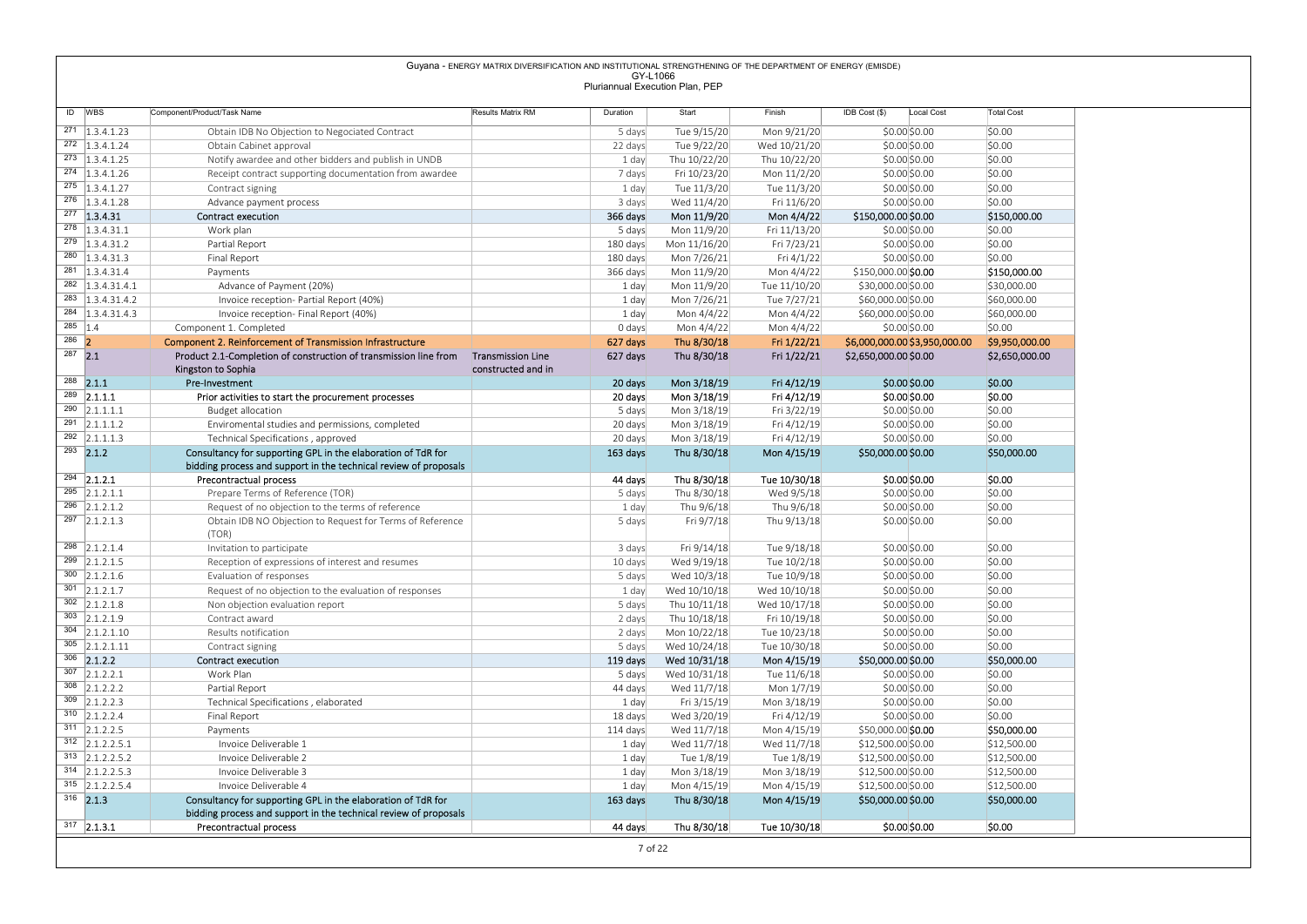# $\begin{tabular}{l|c|c|c|c|c} \hline & \multicolumn{3}{c}{\textbf{Guyana} = ENERGV AMTRX DIVERSE/CATION AND NISTITITIONALS TREBGTHEINNG OF THE DEDARTMERT OF ENERGV (EMSOE) } \\\hline \hline \end{tabular} \begin{tabular}{l|c|c|c|c} \hline & \multicolumn{3}{c}{\textbf{Guyana} = ENERGV AMTRX DIVERSE/CATION AND NISTITITIONALS TREBGTHEINNG OF THE DEDARTMERT OF ENERGV (EMSOE) } \\\hline \end{tabular} \begin{tabular}{l|c|c|c} \hline & \multicolumn{$ (TOR) 5 days Fri 9/7/18 Thu 9/13/18 \$0.00|\$0.00 \$0.00 \$0.00 <sup>321</sup> 2.1.3.1.4 Invitation to participate 3 days Fri 9/14/18 Tue 9/18/18 \$0.00 \$0.00 \$0.00 322 2.1.3.1.5 Reception of expressions of interest and resumes 10 days Wed 9/19/18 Tue 10/2/18 \$0.00 \$0.00 \$0.00 \$0.00 \$0.00 \$0.00 \$0.00 \$0.00 \$0.00 \$0.00 \$0.00 \$0.00 \$0.00 \$0.00 \$0.00 \$0.00 \$0.00 \$0.00 \$0.00 \$0.00 \$0.00 \$ <sup>323</sup> 2.1.3.1.6 Evaluation of responses 5 days Wed 10/3/18 Tue 10/9/18 \$0.00 \$0.00 \$0.00  $\frac{324}{325}$  2.1.3.1.7 Request of no objection to the evaluation of responses 1 day Wed 10/10/18 Wed 10/10/18 \$0.00 \$0.00 \$0.00 \$0.00 \$0.00 \$0.00 \$0.00 \$0.00 \$0.00 \$0.00 \$0.00 \$0.00 \$0.00 \$0.00 \$0.00 \$0.00 \$0.00 \$0.00 \$0 <sup>325</sup> 2.1.3.1.8 Non objection evaluation report 5 days Thu 10/11/18 Wed 10/17/18 \$0.00 \$0.00 \$0.00 <sup>326</sup> 2.1.3.1.9 Contract award 2 days Thu 10/18/18 Fri 10/19/18 \$0.00 \$0.00 \$0.00 <sup>327</sup> 2.1.3.1.10 Results notification 2 days Mon 10/22/18 Tue 10/23/18 \$0.00 \$0.00 \$0.00 <sup>328</sup> 2.1.3.1.11 Contract signing 5 days Wed 10/24/18 Tue 10/30/18 \$0.00 \$0.00 \$0.00 <sup>329</sup> 2.1.3.2 Contract execution 119 days Wed 10/31/18 Mon 4/15/19 \$50,000.00 \$0.00 \$50,000.00 <sup>330</sup> 2.1.3.2.1 Work Plan 5 days Wed 10/31/18 Tue 11/6/18 \$0.00 \$0.00 \$0.00 <sup>331</sup> 2.1.3.2.2 Partial Report 44 days Wed 11/7/18 Mon 1/7/19 \$0.00 \$0.00 \$0.00  $\frac{332}{21.3.2.3}$  332 2.1.3.2.3 Technical Specifications , elaborated 1 day Fri 3/15/19 Mon 3/18/19 \$0.00 \$0.00 \$0.00 \$0.00 \$0.00 \$0.00 \$0.00 \$0.00 \$0.00 \$0.00 \$0.00 \$0.00 \$0.00 \$0.00 \$0.00 \$0.00 \$0.00 \$0.00 \$0.00 \$0.00 333 2.1.3.2.4 Final Report 18 days Wed 3/20/19 Fri 4/12/19 \$0.00|\$0.00 334 2.1.3.2.5 | Payments Payments Payments Payments Payments Payments Payments Payments Payments Payments Payments Payments Payments Payments Payments Payments Payments Payments Payments Payments Payments Payments Payments <sup>335</sup> 2.1.3.2.5.1 Invoice Deliverable 1 1 day Wed 11/7/18 Wed 11/7/18 \$12,500.00 \$0.00 \$12,500.00 <sup>336</sup> 2.1.3.2.5.2 Invoice Deliverable 2 1 day Tue 1/8/19 Tue 1/8/19 \$12,500.00 \$0.00 \$12,500.00 337 2.1.3.2.5.3 Invoice Deliverable 3 1 day Mon 3/18/19 Mon 3/18/19 \$12,500.00 \$0.00 \$12,500.00 \$12,500.00 \$12,500.00 \$12,500.00 \$12,500.00 \$12,500.00 \$12,500.00 \$12,500.00 \$12,500.00 \$12,500.00 \$12, <sup>338</sup> 2.1.3.2.5.4 Invoice Deliverable 4 1 day Mon 4/15/19 Mon 4/15/19 \$12,500.00 \$0.00 \$12,500.00  $\overline{339}$  2.1.4 **Reinforcements of the DBIS with the rehabilitation of 5 Transmission Line**<br>Reinforcements of associated transmission line and substations constructed and in kilometers of associated transmission line and substations Transmission Line 165 days Transmission Line 465 days Mon 4/15/19 Fri 1/22/21 \$2,550,000.00 \$0.00 \$2,550,000.00 <br>constructed and in Fri 1/22/21 \$2,550,000.00 \$0.00 <sup>340</sup> 2.1.4.1 Precontractual process 165 days Mon 4/15/19 Fri 11/29/19 \$0.00 \$0.00 \$0.00 <sup>341</sup> 2.1.4.1.1 Obtain IDB NO Objection to Specific Procurement Notices & Updated Procurement Plan 3 days Mon 4/15/19 Wed 4/17/19 \$0.00|\$0.00 |\$0.00 | 342 2.1.4.1.2 Prepare Bidding Documents Package 3 days Thu 4/18/19 Mon 4/22/19 \$0.00 \$0.00 \$0.00 \$0.00 \$0.00 \$0.00 \$0.00 \$0.00 \$0.00 \$0.00 \$0.00 \$0.00 \$0.00 \$0.00 \$0.00 \$0.00 \$0.00 \$0.00 \$0.00 \$0.00 \$0.00 \$0.00 \$0.00 \$0.00  $\frac{343}{2.1.4.1.3}$  Obtain approval to Bidding Documents Package 3 days Tue 4/23/19 Thu 4/25/19 \$0.00 \$0.00 \$0.00 \$0.00 \$0.00 \$0.00 \$0.00 \$0.00 \$0.00 \$0.00 \$0.00 \$0.00 \$0.00 \$0.00 \$0.00 \$0.00 \$0.00 \$0.00 \$0.00 \$0.00 \$0.00 344 2.1.4.1.4 Obtain IDB NO Objection to Bidding Documents Package 7 days Fri 4/26/19 Mon 5/6/19 \$0.00 \$0.00 \$0.00 \$0.00 \$0.00 \$0.00 \$0.00 \$0.00 \$0.00 \$0.00 \$0.00 \$0.00 \$0.00 \$0.00 \$0.00 \$0.00 \$0.00 \$0.00 \$0.00 \$0.00 \$0.00 Publish Specific Procurement Notice (IDB, UNDB, newspapers) 3 days Tue 5/7/19 Thu 5/9/19 \$0.00|\$0.00 |\$0.00 | | <sup>346</sup> 2.1.4.1.6 Receive bidders request for clarifications (includes days for site visit) 15 days Fri 5/10/19 Thu 5/30/19 \$0.00 \$0.00 \$0.00 \$0.00 \$0.00 \$0.00 \$0.00 \$0.00 \$ information Guyana - ENERGY MATRIX DIVERSIFICATION AND INSTITUTIONAL STRENGTHENING OF THE DEPARTMENT OF ENERGY (EMISDE) GY-L1066 Pluriannual Execution Plan, PEP

|                             | site visit)                                                                        |         |             |             |               |        |
|-----------------------------|------------------------------------------------------------------------------------|---------|-------------|-------------|---------------|--------|
| $347$ 2.1.4.1.7             | Prepare answers to bidders' request for clarifications                             | 2 days  | Fri 5/31/19 | Mon 6/3/19  | \$0.00 \$0.00 | \$0.00 |
| 348 2.1.4.1.8               | Send/Publish Clarifications to bidders and send to IDB for<br>information          | 1 day   | Tue 6/4/19  | Tue 6/4/19  | \$0.00 \$0.00 | \$0.00 |
| $\frac{349}{2.1.4.1.9}$     | Receive comments from IDB/NO Objection to bidding<br>documents package modificated | 4 days  | Wed 6/5/19  | Mon 6/10/19 | \$0.00 \$0.00 | \$0.00 |
| $\overline{350}$ 2.1.4.1.10 | Receive bidders' proposals                                                         | 15 days | Tue 6/11/19 | Mon 7/1/19  | \$0.00 \$0.00 | \$0.00 |
| $351 \quad  2.1.4.1.11$     | Public bid opening                                                                 | 0 days  | Mon 7/1/19  | Mon 7/1/19  | \$0.00 \$0.00 | \$0.00 |
| $352$ 2.1.4.1.12            | Prepare Evaluation Report & to request clarifications to<br>poposals               | 5 days  | Tue 7/2/19  | Mon 7/8/19  | \$0.00 \$0.00 | \$0.00 |
| $353$ 2.1.4.1.13            | Receive clarifications to proposals                                                | 7 days  | Tue 7/9/19  | Wed 7/17/19 | \$0.00 \$0.00 | \$0.00 |
| $354$ 2.1.4.1.14            | Final Evaluation Report & Recommendation to Award Contrac                          | 22 days | Thu 7/18/19 | Fri 8/16/19 | \$0.00 \$0.00 | \$0.00 |
| 355 2.1.4.1.15              | Obtain approval of Final Evaluation Report & Recomendation<br>to Award Contract    | 5 days  | Mon 8/19/19 | Fri 8/23/19 | \$0.00 \$0.00 | \$0.00 |
| $\overline{356}$ 2.1.4.1.16 | Obtain IDB NO Objection to Evaluation Report &<br>Reccomendation to Award Contract | 5 days  | Mon 8/26/19 | Fri 8/30/19 | \$0.00 \$0.00 | \$0.00 |
| $357$ 2.1.4.1.17            | Obtain Cabinet approval                                                            | 22 days | Mon 9/2/19  | Tue 10/1/19 | \$0.00 \$0.00 | \$0.00 |
| 358 2.1.4.1.18              | Prepare Contract Award Resolution                                                  | 5 days  | Wed 10/2/19 | Tue 10/8/19 | \$0.00 \$0.00 | \$0.00 |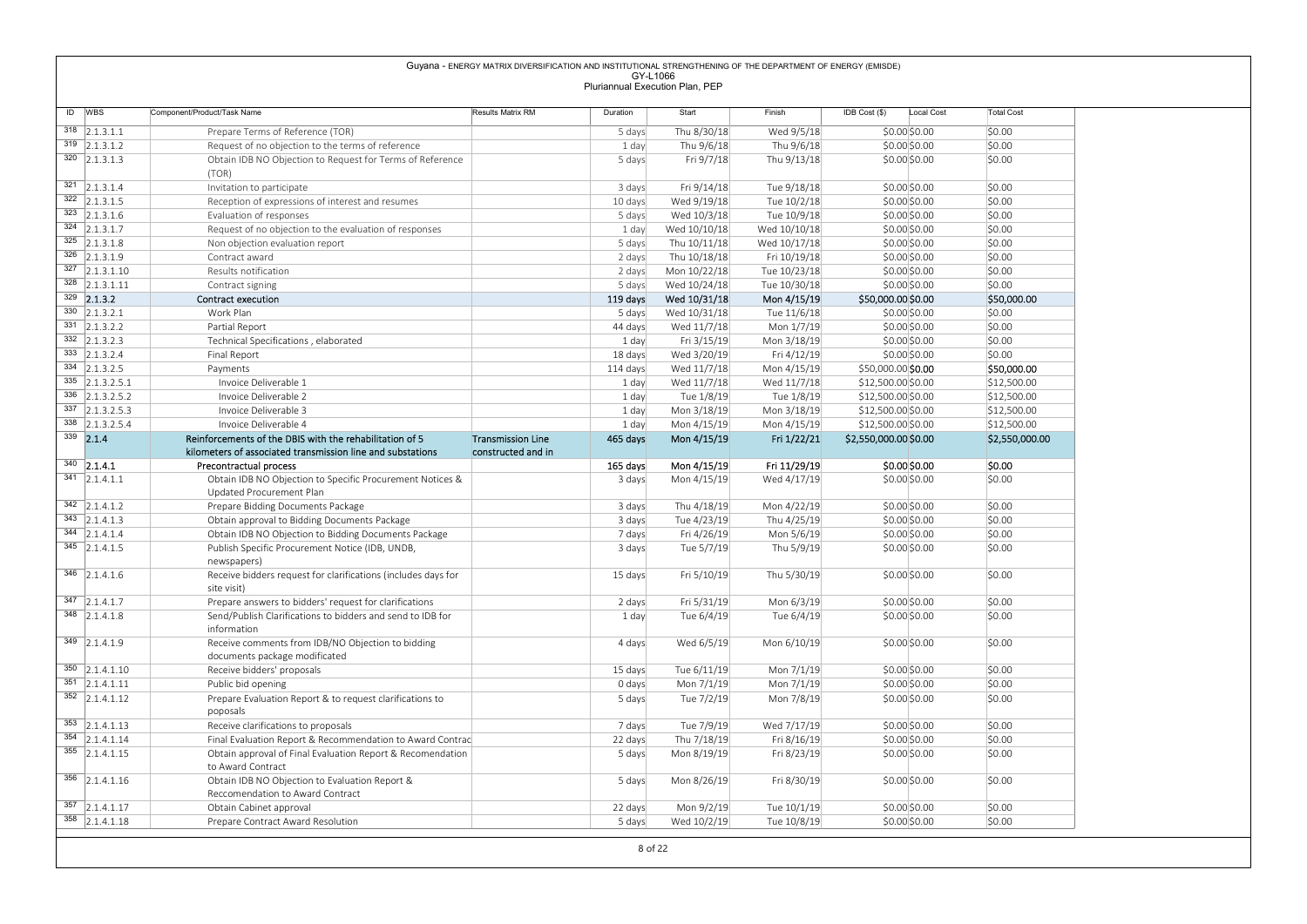|                                      |                                                                                     | Guyana - ENERGY MATRIX DIVERSIFICATION AND INSTITUTIONAL STRENGTHENING OF THE DEPARTMENT OF ENERGY (EMISDE) |                                 |                              |                              |                                              |                                |
|--------------------------------------|-------------------------------------------------------------------------------------|-------------------------------------------------------------------------------------------------------------|---------------------------------|------------------------------|------------------------------|----------------------------------------------|--------------------------------|
|                                      |                                                                                     |                                                                                                             | GY-L1066                        |                              |                              |                                              |                                |
|                                      |                                                                                     |                                                                                                             | Pluriannual Execution Plan, PEP |                              |                              |                                              |                                |
| ID WBS                               | Component/Product/Task Name                                                         | Results Matrix RM                                                                                           | Duration                        | Start                        | Finish                       | IDB Cost (\$)<br>Local Cost                  | <b>Total Cost</b>              |
|                                      |                                                                                     |                                                                                                             |                                 |                              |                              |                                              |                                |
| 359 2.1.4.1.19                       | Notify awardee and other bidders and publish with UNDB                              |                                                                                                             | 3 days                          | Wed 10/9/19                  | Fri 10/11/19                 | \$0.00 \$0.00                                | \$0.00                         |
| 360 2.1.4.1.20<br>$361$ 2.1.4.1.21   | Receive contract supporting documentation from awardee<br>Contract signing          |                                                                                                             | 22 days<br>3 days               | Mon 10/14/19<br>Wed 11/13/19 | Tue 11/12/19<br>Fri 11/15/19 | \$0.00\$0.00<br>\$0.00\$0.00                 | \$0.00<br>\$0.00               |
| 362 2.1.4.1.22                       | Advance payment process                                                             |                                                                                                             | 10 days                         | Mon 11/18/19                 | Fri 11/29/19                 | \$0.00\$0.00                                 | \$0.00                         |
| $363$ 2.1.4.2                        | Contract execution                                                                  | <b>Transmission Line</b>                                                                                    | 310 days                        | Mon 11/18/19                 | Fri 1/22/21                  | \$2,550,000.00 \$0.00                        | \$2,550,000.00                 |
|                                      |                                                                                     | constructed and in                                                                                          |                                 |                              |                              |                                              |                                |
| $364$ 2.1.4.2.1                      | Monthly Physical Progress                                                           |                                                                                                             | 21 days                         | Mon 11/18/19                 | Mon 12/16/19                 | \$0.00\$0.00                                 | \$0.00                         |
| $365$ 2.1.4.2.2                      | Monthly Physical Progress                                                           |                                                                                                             | 24 days                         | Tue 12/17/19                 | Fri 1/17/20                  | \$0.00\$0.00                                 | \$0.00                         |
| $366$ 2.1.4.2.3                      | Monthly Physical Progress                                                           |                                                                                                             | 22 days                         | Mon 1/20/20                  | Tue 2/18/20                  | \$0.00\$0.00                                 | \$0.00                         |
| $367$ 2.1.4.2.4                      | Monthly Physical Progress                                                           |                                                                                                             | 22 days                         | Wed 2/19/20                  | Thu 3/19/20                  | \$0.00\$0.00                                 | \$0.00                         |
| $368$ 2.1.4.2.5                      | Monthly Physical Progress                                                           |                                                                                                             | 22 days                         | Fri 3/20/20                  | Mon 4/20/20                  | \$0.00\$0.00                                 | \$0.00                         |
| $369$ 2.1.4.2.6                      | Monthly Physical Progress                                                           |                                                                                                             | 22 days                         | Tue 4/21/20                  | Wed 5/20/20                  | \$0.00\$0.00                                 | \$0.00                         |
| $370$ 2.1.4.2.7                      | Monthly Physical Progress                                                           |                                                                                                             | 22 days                         | Thu 5/21/20                  | Fri 6/19/20                  | \$0.00\$0.00                                 | \$0.00                         |
| $371$ 2.1.4.2.8                      | Monthly Physical Progress                                                           |                                                                                                             | 22 days                         | Mon 6/22/20                  | Tue 7/21/20                  | \$0.00\$0.00                                 | \$0.00                         |
| $372$ 2.1.4.2.9                      | Monthly Physical Progress                                                           |                                                                                                             | 22 days                         | Wed 7/22/20                  | Thu 8/20/20                  | \$0.00\$0.00                                 | \$0.00                         |
| $373$ 2.1.4.2.10                     | Monthly Physical Progress                                                           |                                                                                                             | 22 days                         | Fri 8/21/20                  | Mon 9/21/20                  | \$0.00\$0.00                                 | \$0.00                         |
| 374 2.1.4.2.11                       | Preliminary work delivery                                                           |                                                                                                             | 22 days                         | Tue 9/22/20                  | Wed 10/21/20                 | $$0.00$ \$0.00                               | \$0.00                         |
| $375$ 2.1.4.2.12<br>$376$ 2.1.4.2.21 | Final work delivery                                                                 |                                                                                                             | 66 days                         | Thu 10/22/20                 | Thu 1/21/21                  | \$0.00\$0.00                                 | \$0.00                         |
| 377 2.1.4.2.21.1                     | Payments<br>Advance of payment (30%)                                                |                                                                                                             | 300 days<br>1 day               | Mon 12/2/19<br>Mon 12/2/19   | Fri 1/22/21<br>Mon 12/2/19   | \$2,550,000.00 \$0.00<br>\$765,000.00 \$0.00 | \$2,550,000.00<br>\$765,000.00 |
| $378$ 2.1.4.2.21.2                   | Monthly invoice reception                                                           |                                                                                                             | 1 day                           | Tue 12/17/19                 | Tue 12/17/19                 | \$153,000.00 \$0.00                          | \$153,000.00                   |
| $379$ 2.1.4.2.21.3                   | Monthly invoice reception                                                           |                                                                                                             | 1 day                           | Mon 1/20/20                  | Mon 1/20/20                  | \$153,000.00 \$0.00                          | \$153,000.00                   |
| 380 2.1.4.2.21.4                     | Monthly invoice reception                                                           |                                                                                                             | 1 day                           | Wed 2/19/20                  | Wed 2/19/20                  | \$153,000.00 \$0.00                          | \$153,000.00                   |
| 381 2.1.4.2.21.5                     | Monthly invoice reception                                                           |                                                                                                             | 1 day                           | Fri 3/20/20                  | Fri 3/20/20                  | \$153,000.00 \$0.00                          | \$153,000.00                   |
| $382$ 2.1.4.2.21.6                   | Monthly invoice reception                                                           |                                                                                                             | 1 day                           | Tue 4/21/20                  | Tue 4/21/20                  | \$153,000.00 \$0.00                          | \$153,000.00                   |
| 383 2.1.4.2.21.7                     | Monthly invoice reception                                                           |                                                                                                             | 1 day                           | Thu 5/21/20                  | Thu 5/21/20                  | \$153,000.00 \$0.00                          | \$153,000.00                   |
| 384 2.1.4.2.21.8                     | Monthly invoice reception                                                           |                                                                                                             | 1 day                           | Mon 6/22/20                  | Mon 6/22/20                  | \$153,000.00 \$0.00                          | \$153,000.00                   |
| 385 2.1.4.2.21.9                     | Monthly invoice reception                                                           |                                                                                                             | 1 day                           | Wed 7/22/20                  | Wed 7/22/20                  | \$153,000.00 \$0.00                          | \$153,000.00                   |
| 386 2.1.4.2.21.10                    | Monthly invoice reception                                                           |                                                                                                             | 1 day                           | Fri 8/21/20                  | Fri 8/21/20                  | \$153,000.00 \$0.00                          | \$153,000.00                   |
| 387 2.1.4.2.21.11                    | Monthly invoice reception                                                           |                                                                                                             | 1 day                           | Tue 9/22/20                  | Tue 9/22/20                  | \$153,000.00 \$0.00                          | \$153,000.00                   |
| $388$ 2.1.4.2.21.12                  | Invoice-Preliminary work delivery (5%)                                              |                                                                                                             | 1 day                           | Thu 10/22/20                 | Thu 10/22/20                 | \$127,500.00 \$0.00                          | \$127,500.00                   |
| 389 2.1.4.2.21.22                    | Invoice-Final work delivery (5%)                                                    |                                                                                                             | 1 day                           | Fri 1/22/21                  | Fri 1/22/21                  | \$127,500.00 \$0.00                          | \$127,500.00                   |
| $390$ 2.2                            | Product 2.2-Completion of reinforcement of New Sophia                               | New Sophia substation                                                                                       | 479 days                        | Mon 3/18/19                  | Thu 1/14/21                  | \$3,250,000.00 \$3,950,000.00                | \$7,200,000.00                 |
|                                      | sub-station                                                                         | reinforced and in                                                                                           |                                 |                              |                              |                                              |                                |
| $391$ 2.2.1                          | Pre-Investment                                                                      |                                                                                                             | 20 days                         | Mon 3/18/19                  | Fri 4/12/19                  | \$0.00 \$0.00                                | \$0.00                         |
| $392$ 2.2.1.1                        | Prior activities to start the procurement processes                                 |                                                                                                             | 20 days                         | Mon 3/18/19                  | Fri 4/12/19                  | \$0.00 \$0.00                                | \$0.00                         |
| $393$ 2.2.1.1.1                      | Budget allocation                                                                   |                                                                                                             | 5 days                          | Mon 3/18/19                  | Fri 3/22/19                  | \$0.00\$0.00                                 | \$0.00                         |
| $394$ 2.2.1.1.2                      | Enviromental studies and permissions, completed                                     |                                                                                                             | 20 days                         | Mon 3/18/19                  | Fri 4/12/19                  | \$0.00\$0.00                                 | \$0.00                         |
| $395$ 2.2.1.1.3                      | Technical Specifications, approved                                                  |                                                                                                             | 20 days                         | Mon 3/18/19                  | Fri 4/12/19                  | \$0.00\$0.00                                 | \$0.00                         |
| $396$ 2.2.2                          | Procurement and installation of reactive power compensation                         | New Sophia substation                                                                                       | 459 days                        | Mon 4/15/19                  | Thu 1/14/21                  | \$3,250,000.00 \$3,950,000.00                | \$7,200,000.00                 |
| $397$ 2.2.2.1                        | equipment in the New Sophia substation                                              | reinforced and in                                                                                           |                                 |                              |                              |                                              |                                |
| $398$ 2.2.2.1.1                      | Precontractual process<br>Obtain IDB NO Objection to Specific Procurement Notices & |                                                                                                             | 165 days<br>3 days              | Mon 4/15/19<br>Mon 4/15/19   | Fri 11/29/19                 | \$0.00 \$0.00                                | \$0.00<br>\$0.00               |
|                                      | Updated Procurement Plan                                                            |                                                                                                             |                                 |                              | Wed 4/17/19                  | \$0.00 \$0.00                                |                                |
| $\overline{399}$ 2.2.2.1.2           | Prepare Bidding Documents Package                                                   |                                                                                                             | 3 days                          | Thu 4/18/19                  | Mon 4/22/19                  | \$0.00\$0.00                                 | \$0.00                         |
| 400 2.2.2.1.3                        | Obtain approval to Bidding Documents Package                                        |                                                                                                             | 3 days                          | Tue 4/23/19                  | Thu 4/25/19                  | \$0.00 \$0.00                                | \$0.00                         |
| 401 2.2.2.1.4                        | Obtain IDB NO Objection to Bidding Documents Package                                |                                                                                                             | 7 days                          | Fri 4/26/19                  | Mon 5/6/19                   | \$0.00\$0.00                                 | \$0.00                         |
| $402$ 2.2.2.1.5                      | Publish Specific Procurement Notice (IDB, UNDB,                                     |                                                                                                             | 3 days                          | Tue 5/7/19                   | Thu 5/9/19                   | \$0.00 \$0.00                                | \$0.00                         |
|                                      | newspapers)                                                                         |                                                                                                             |                                 |                              |                              |                                              |                                |
|                                      | Receive bidders request for clarifications (includes days for                       |                                                                                                             | 15 days                         | Fri 5/10/19                  | Thu 5/30/19                  | \$0.00\$0.00                                 | \$0.00                         |
| $403$ 2.2.2.1.6                      |                                                                                     |                                                                                                             |                                 |                              |                              |                                              |                                |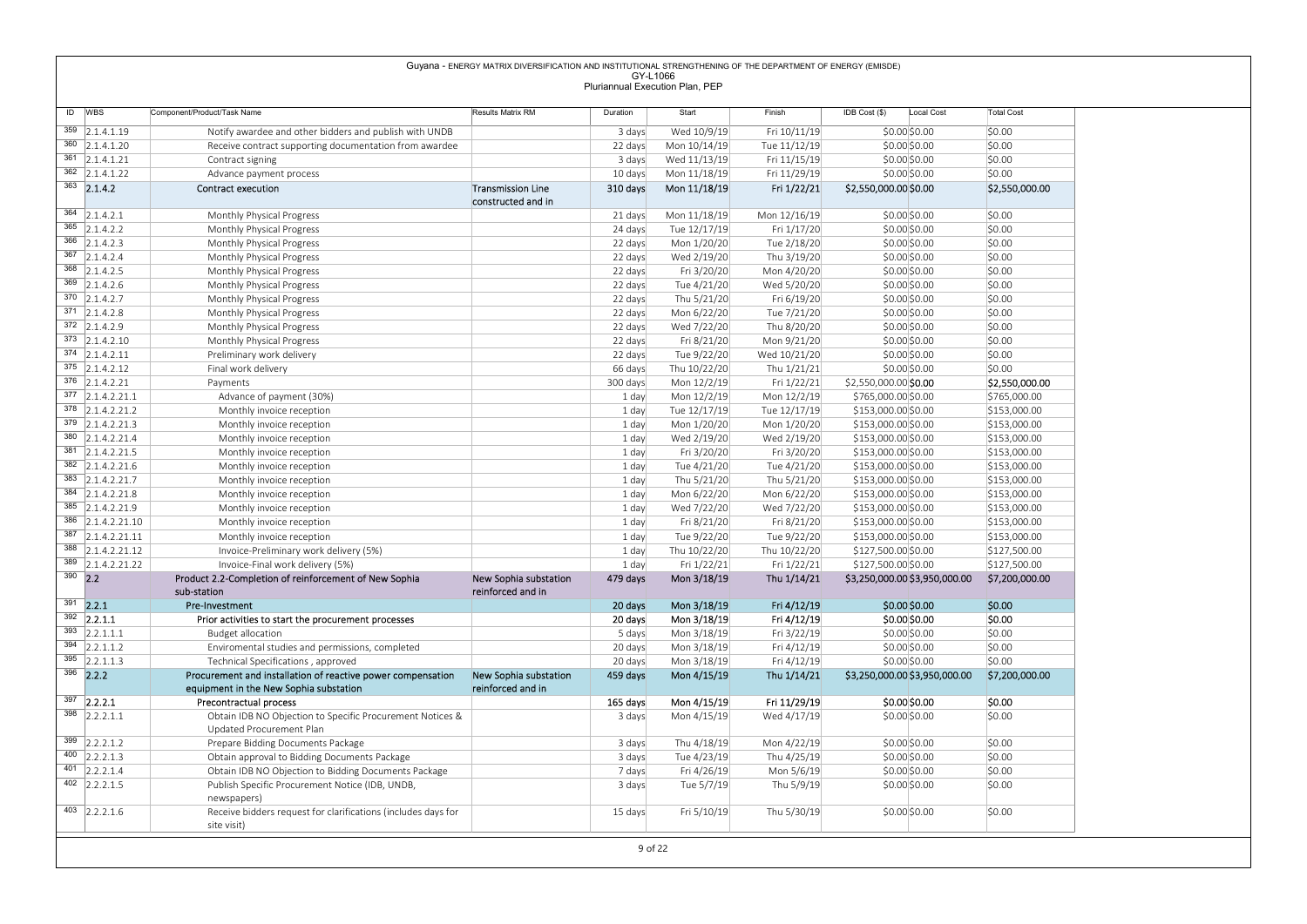|                                                 |                                                                                                          | Guyana - ENERGY MATRIX DIVERSIFICATION AND INSTITUTIONAL STRENGTHENING OF THE DEPARTMENT OF ENERGY (EMISDE) | GY-L1066            |                                 |                             |                                                        |                              |
|-------------------------------------------------|----------------------------------------------------------------------------------------------------------|-------------------------------------------------------------------------------------------------------------|---------------------|---------------------------------|-----------------------------|--------------------------------------------------------|------------------------------|
|                                                 |                                                                                                          |                                                                                                             |                     | Pluriannual Execution Plan, PEP |                             |                                                        |                              |
| ID WBS                                          | Component/Product/Task Name                                                                              | Results Matrix RM                                                                                           | Duration            | Start                           | Finish                      | IDB Cost (\$)<br>Local Cost                            | <b>Total Cost</b>            |
| $\overline{404}$ 2.2.2.1.7                      | Prepare answers to bidders' request for clarifications                                                   |                                                                                                             | 2 days              | Fri 5/31/19                     | Mon 6/3/19                  | $$0.00$ \$0.00                                         | \$0.00                       |
| $\overline{405}$ 2.2.2.1.8                      | Send/Publish Clarifications to bidders and send to IDB for<br>information                                |                                                                                                             | 1 day               | Tue 6/4/19                      | Tue 6/4/19                  | \$0.00 \$0.00                                          | \$0.00                       |
| 406 2.2.2.1.9                                   | Receive comments from IDB/NO Objection to bidding                                                        |                                                                                                             | 4 days              | Wed 6/5/19                      | Mon 6/10/19                 | \$0.00 \$0.00                                          | \$0.00                       |
|                                                 | documents package modificated                                                                            |                                                                                                             |                     |                                 |                             |                                                        |                              |
| $407$ 2.2.2.1.10                                | Receive bidders' proposals                                                                               |                                                                                                             | 15 days             | Tue 6/11/19                     | Mon 7/1/19                  | \$0.00\$0.00                                           | \$0.00                       |
| $\overline{408}$ 2.2.2.1.11<br>$409$ 2.2.2.1.12 | Public bid opening                                                                                       |                                                                                                             | 0 days              | Mon 7/1/19                      | Mon 7/1/19                  | \$0.00 \$0.00                                          | \$0.00<br>\$0.00             |
|                                                 | Prepare Evaluation Report & to request clarifications to<br>poposals                                     |                                                                                                             | 5 days              | Tue 7/2/19                      | Mon 7/8/19                  | \$0.00\$0.00                                           |                              |
| 410 $ 2.2.2.1.13$                               | Receive clarifications to proposals                                                                      |                                                                                                             | 7 days              | Tue 7/9/19                      | Wed 7/17/19                 | \$0.00 \$0.00                                          | \$0.00                       |
| $411$ 2.2.2.1.14                                | Final Evaluation Report & Recommendation to Award Contrac                                                |                                                                                                             | 22 days             | Thu 7/18/19                     | Fri 8/16/19                 | \$0.00 \$0.00                                          | \$0.00                       |
| $412$ 2.2.2.1.15                                | Obtain approval of Final Evaluation Report & Recomendation<br>to Award Contract                          |                                                                                                             | 5 days              | Mon 8/19/19                     | Fri 8/23/19                 | \$0.00 \$0.00                                          | \$0.00                       |
| 413 $ 2.2.2.1.16$                               | Obtain IDB NO Objection to Evaluation Report &                                                           |                                                                                                             | 5 days              | Mon 8/26/19                     | Fri 8/30/19                 | \$0.00\$0.00                                           | \$0.00                       |
|                                                 | Reccomendation to Award Contract                                                                         |                                                                                                             |                     |                                 |                             |                                                        |                              |
| 414 $ 2.2.2.1.17$<br>$415$ 2.2.2.1.18           | Obtain Cabinet approval<br>Prepare Contract Award Resolution                                             |                                                                                                             | 22 days<br>5 days   | Mon 9/2/19<br>Wed 10/2/19       | Tue 10/1/19<br>Tue 10/8/19  | \$0.00 \$0.00<br>\$0.00 \$0.00                         | \$0.00<br>\$0.00             |
| 416 2.2.2.1.19                                  | Notify awardee and other bidders and publish with UNDB                                                   |                                                                                                             | 3 days              | Wed 10/9/19                     | Fri 10/11/19                | \$0.00 \$0.00                                          | \$0.00                       |
| $417$ 2.2.2.1.20                                | Receive contract supporting documentation from awardee                                                   |                                                                                                             | 22 days             | Mon 10/14/19                    | Tue 11/12/19                | \$0.00\$0.00                                           | \$0.00                       |
| $418$ 2.2.2.1.21                                | Contract signing                                                                                         |                                                                                                             | 3 days              | Wed 11/13/19                    | Fri 11/15/19                | \$0.00 \$0.00                                          | \$0.00                       |
| 419 2.2.2.1.22<br>$420$ 2.2.2.2                 | Advance payment process<br>Contract execution                                                            | New Sophia substation                                                                                       | 10 days<br>304 days | Mon 11/18/19<br>Mon 11/18/19    | Fri 11/29/19<br>Thu 1/14/21 | \$0.00 \$0.00<br>\$3,250,000.00 \$3,950,000.00         | \$0.00<br>\$7,200,000.00     |
|                                                 |                                                                                                          | reinforced and in                                                                                           |                     |                                 |                             |                                                        |                              |
| $421$ 2.2.2.2.1                                 | Monthly Physical Progress                                                                                |                                                                                                             | 21 days             | Mon 11/18/19                    | Mon 12/16/19                | \$0.00 \$0.00                                          | \$0.00                       |
| $422$ 2.2.2.2.2                                 | Monthly Physical Progress                                                                                |                                                                                                             | 24 days             | Tue 12/17/19                    | Fri 1/17/20                 | \$0.00 \$0.00                                          | \$0.00                       |
| $423$ 2.2.2.2.3<br>$424$ 2.2.2.2.4              | Monthly Physical Progress<br>Monthly Physical Progress                                                   |                                                                                                             | 22 days<br>22 days  | Mon 1/20/20<br>Wed 2/19/20      | Tue 2/18/20<br>Thu 3/19/20  | \$0.00 \$0.00<br>\$0.00 \$0.00                         | \$0.00<br>\$0.00             |
| $425$ 2.2.2.2.5                                 | Monthly Physical Progress                                                                                |                                                                                                             | 22 days             | Fri 3/20/20                     | Mon 4/20/20                 | \$0.00 \$0.00                                          | \$0.00                       |
| $426$ 2.2.2.2.6                                 | Monthly Physical Progress                                                                                |                                                                                                             | 22 days             | Tue 4/21/20                     | Wed 5/20/20                 | \$0.00\$0.00                                           | \$0.00                       |
| $427$ 2.2.2.2.7                                 | Monthly Physical Progress                                                                                |                                                                                                             | 22 days             | Thu 5/21/20                     | Fri 6/19/20                 | \$0.00 \$0.00                                          | \$0.00                       |
| $428$ 2.2.2.2.8<br>$429$ 2.2.2.2.9              | Monthly Physical Progress                                                                                |                                                                                                             | 22 days             | Mon 6/22/20<br>Wed 7/22/20      | Tue 7/21/20                 | \$0.00\$0.00                                           | \$0.00<br>\$0.00             |
| 430 $ 2.2.2.2.10$                               | Monthly Physical Progress<br>Monthly Physical Progress                                                   |                                                                                                             | 22 days<br>22 days  | Fri 8/21/20                     | Thu 8/20/20<br>Mon 9/21/20  | \$0.00 \$0.00<br>\$0.00\$0.00                          | \$0.00                       |
| $431$ 2.2.2.2.11                                | Preliminary work delivery                                                                                |                                                                                                             | 22 days             | Tue 9/22/20                     | Wed 10/21/20                | \$0.00 \$0.00                                          | \$0.00                       |
| $432$ 2.2.2.2.12                                | Final work delivery                                                                                      |                                                                                                             | 60 days             | Thu 10/22/20                    | Wed 1/13/21                 | \$0.00 \$0.00                                          | \$0.00                       |
| $433$ 2.2.2.2.15                                | Payments                                                                                                 |                                                                                                             | 294 days            | Mon 12/2/19                     | Thu 1/14/21                 | \$3,250,000.00 \$3,950,000.00                          | \$7,200,000.00               |
| 434 2.2.2.2.15.1                                | Advance of payment (30%)                                                                                 |                                                                                                             | 1 day               | Mon 12/2/19                     | Mon 12/2/19                 | \$1,080,000.00 \$1,080,000.00                          | \$2,160,000.00               |
| $435$ 2.2.2.2.15.2<br>436 2.2.2.2.15.3          | Monthly invoice reception<br>Monthly invoice reception                                                   |                                                                                                             | 1 day<br>1 day      | Tue 12/17/19<br>Mon 1/20/20     | Tue 12/17/19<br>Mon 1/20/20 | \$216,000.00 \$216,000.00<br>\$216,000.00 \$216,000.00 | \$432,000.00<br>\$432,000.00 |
| $437$ 2.2.2.2.15.4                              | Monthly invoice reception                                                                                |                                                                                                             | 1 day               | Wed 2/19/20                     | Wed 2/19/20                 | \$216,000.00 \$216,000.00                              | \$432,000.00                 |
| 438 2.2.2.2.15.5                                | Monthly invoice reception                                                                                |                                                                                                             | 1 day               | Fri 3/20/20                     | Fri 3/20/20                 | \$216,000.00 \$216,000.00                              | \$432,000.00                 |
| 439 2.2.2.2.15.6                                | Monthly invoice reception                                                                                |                                                                                                             | 1 day               | Tue 4/21/20                     | Tue 4/21/20                 | \$216,000.00 \$216,000.00                              | \$432,000.00                 |
| 440 2.2.2.2.15.7<br>441 2.2.2.2.15.8            | Monthly invoice reception                                                                                |                                                                                                             | 1 day               | Thu 5/21/20                     | Thu 5/21/20                 | \$216,000.00 \$216,000.00                              | \$432,000.00                 |
| 442 2.2.2.2.15.9                                | Monthly invoice reception<br>Monthly invoice reception                                                   |                                                                                                             | 1 day<br>1 day      | Mon 6/22/20<br>Wed 7/22/20      | Mon 6/22/20<br>Wed 7/22/20  | \$216,000.00 \$216,000.00<br>\$216,000.00 \$216,000.00 | \$432,000.00<br>\$432,000.00 |
| $\overline{443}$ 2.2.2.2.15.10                  | Monthly invoice reception                                                                                |                                                                                                             | 1 day               | Fri 8/21/20                     | Fri 8/21/20                 | \$216,000.00 \$216,000.00                              | \$432,000.00                 |
| 444 2.2.2.2.15.11                               | Monthly invoice reception                                                                                |                                                                                                             | 1 day               | Tue 9/22/20                     | Tue 9/22/20                 | \$216,000.00 \$216,000.00                              | \$432,000.00                 |
| $445$ 2.2.2.2.15.12                             | Invoice-Preliminary work delivery (5%)                                                                   |                                                                                                             | 1 day               | Thu 10/22/20                    | Thu 10/22/20                | \$10,000.00 \$350,000.00                               | \$360,000.00                 |
|                                                 | Invoice-Final work delivery (5%)<br>Product 2.3-Drafting of technical standards for storing, disposition | Technical guideline                                                                                         | 1 day<br>223 days   | Thu 1/14/21<br>Mon 3/18/19      | Thu 1/14/21<br>Wed 1/22/20  | \$0.00 \$360,000.00<br>\$50,000.00 \$0.00              | \$360,000.00<br>\$50,000.00  |
| 446 2.2.2.2.15.13<br>$447$ 2.3                  |                                                                                                          |                                                                                                             |                     |                                 |                             |                                                        |                              |

10 of 22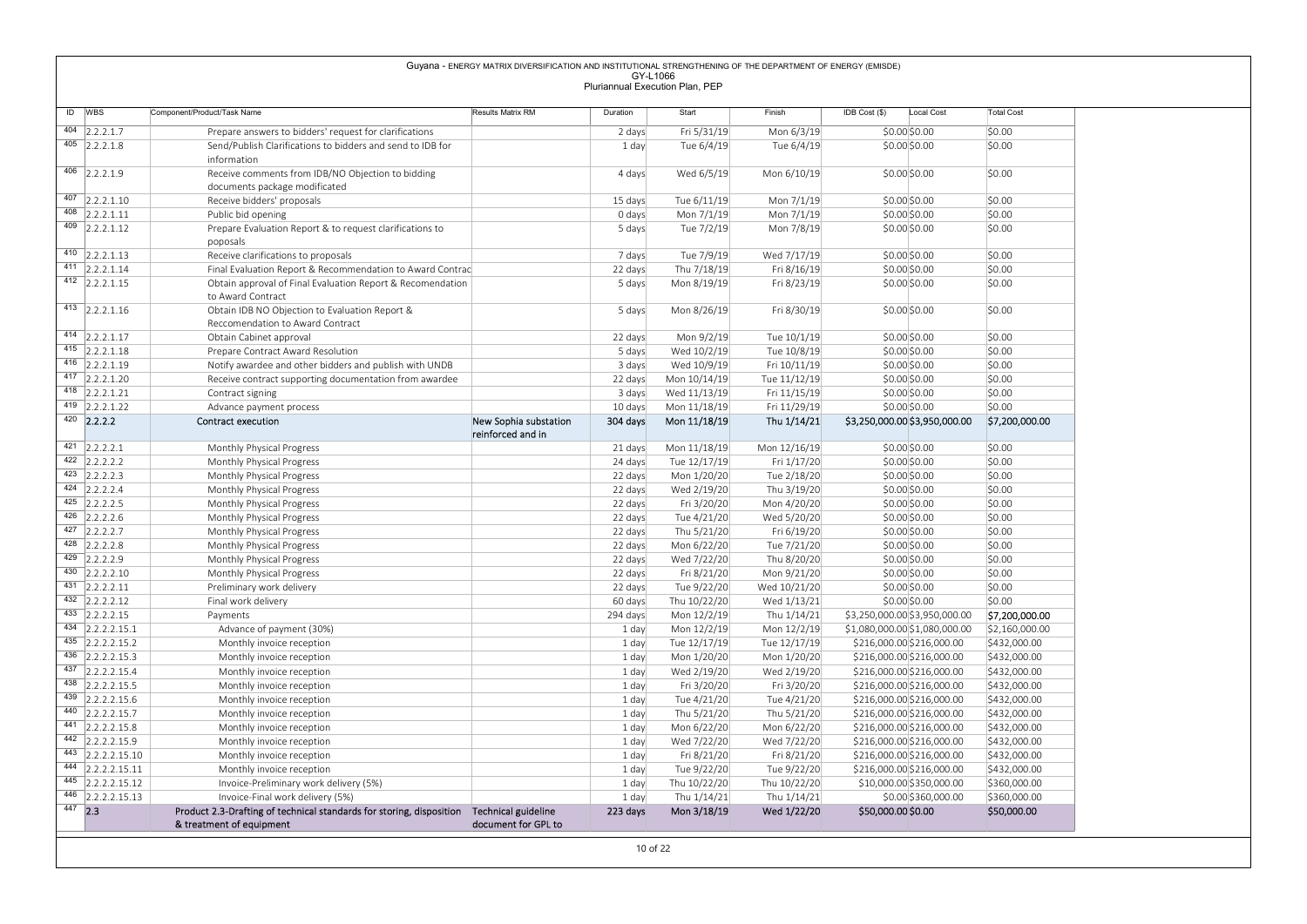# Guyana - ENEROY MATRIX DIVERSIFICATION AND INSTITUTIONAL STRENGTHENING OF THE DEPARTMENT OF ENEROY (EMISOR)<br>
Pluriannual Execution Pina, PEP<br>
MBS Composite Manus Manus Manus Manus Manus Manus Manus Manus Manus Manus Manus Revision and development of a technical guideline document for Technical guideline 179 days<br>GPL to store, dispose and treatment of unused electrical document for GPL to store, dispose and 179 days Fri 5/17/19 Wed 1/22/20 \$50,000.00 \$0.00 \$50,000.00 <sup>453</sup> 2.3.2.1 Precontractual process 41 days Fri 5/17/19 Fri 7/12/19 \$0.00 \$0.00 \$0.00 454 2.3.2.1.1 Prepare Terms of Reference (TOR) 5 days Fri 5/17/19 Thu 5/23/19 \$0.00 \$0.00 \$0.00 \$0.00 \$0.00 \$0.00 \$0.00 \$0.00 \$0.00 \$0.00 \$0.00 \$0.00 \$0.00 \$0.00 \$0.00 \$0.00 \$0.00 \$0.00 \$0.00 \$0.00 \$0.00 \$0.00 \$0.00 \$0.00 455 2.3.2.1.2 Request of no objection to the terms of reference 1 day Fri 5/24/19 Fri 5/24/19 Fri 5/24/19 \$0.00<br>456 2.3.2.1.2 Chtain IDB NO Objection to Request for Terms of Reference 2 2 days Mon 5/27/19 Tue 5/28/19 \$0.00 Obtain IDB NO Objection to Request for Terms of Reference (TOR) 2 days Mon 5/27/19 Tue 5/28/19 \$0.00 \$0.00 \$0.00 <sup>457</sup> 2.3.2.1.4 Invitation to participate 3 days Wed 5/29/19 Fri 5/31/19 \$0.00 \$0.00 \$0.00 458 2.3.2.1.5 Reception of expressions of interest and resumes 10 days Mon 6/3/19 Fri 6/14/19 \$0.00 \$0.00 \$0.00 \$0.00 \$0.00 \$0.00 \$0.00 \$0.00 \$0.00 \$0.00 \$0.00 \$0.00 \$0.00 \$0.00 \$0.00 \$0.00 \$0.00 \$0.00 \$0.00 \$0.00 \$0.00 \$0 <sup>459</sup> 2.3.2.1.6 Evaluation of responses 5 days Mon 6/17/19 Fri 6/21/19 \$0.00 \$0.00 \$0.00 460 2.3.2.1.7 Request of no objection to the evaluation of responses 1 day Mon 6/24/19 Mon 6/24/19 \$0.00 \$0.00 \$0.00 \$0.00 \$0.00 \$0.00 \$0.00 \$0.00 \$0.00 \$0.00 \$0.00 \$0.00 \$0.00 \$0.00 \$0.00 \$0.00 \$0.00 \$0.00 \$0.00 \$0.00 \$0. <sup>461</sup> 2.3.2.1.8 Non objection evaluation report 5 days Tue 6/25/19 Mon 7/1/19 \$0.00 \$0.00 \$0.00 <sup>462</sup> 2.3.2.1.9 Contract award 2 days Tue 7/2/19 Wed 7/3/19 \$0.00 \$0.00 \$0.00 <sup>463</sup> 2.3.2.1.10 Results notification 2 days Thu 7/4/19 Fri 7/5/19 \$0.00 \$0.00 \$0.00 <sup>464</sup> 2.3.2.1.11 Contract signing 5 days Mon 7/8/19 Fri 7/12/19 \$0.00 \$0.00 \$0.00 <sup>465</sup> 2.3.2.30 Contract execution 138 days Mon 7/15/19 Wed 1/22/20 \$50,000.00 \$0.00 \$50,000.00 <sup>466</sup> 2.3.2.30.1 Work plan 5 days Mon 7/15/19 Fri 7/19/19 \$0.00 \$0.00 \$0.00 <sup>467</sup> 2.3.2.30.2 Partial Report 66 days Mon 7/22/19 Mon 10/21/19 \$0.00 \$0.00 \$0.00 <sup>468</sup> 2.3.2.30.3 Final Report 66 days Tue 10/22/19 Tue 1/21/20 \$0.00 \$0.00 \$0.00 469 2.3.2.30.4 Payments Payments Payments Payments Payments Payments (138 days Mon 7/15/19 Wed 1/22/20 \$50,000.00 \$**0.00 \$50,000.00 \$50,000.00 \$** \$50,000 \$50,000 \$50,000 \$50,000 \$50,000 \$ <sup>470</sup> 2.3.2.30.4.1 Advance of Payment (20%) 1 day Mon 7/15/19 Tue 7/16/19 \$10,000.00 \$0.00 \$10,000.00 <sup>471</sup> 2.3.2.30.4.2 Invoice reception- Partial Report (40%) 1 day Tue 10/22/19 Wed 10/23/19 \$20,000.00 \$0.00 \$20,000.00  $\frac{472}{1}$  2.3.2.30.4.3 Invoice reception- Final Report (40%)<br> **22.0.30.4.3** Involved Report (40%) 1 day Wed 1/22/20 Wed 1/22/20 \$20,000.00 \$0.00 \$20,000.00 \$20,000.00 \$50,000.00 \$50,000.00 \$50,000.00 \$50,000.00 \$50,000.  $^{473}$  2.4 Product 2.4-Development of diversity diagnostic and policy proposal GPL Coorporate Gender 279 days Mon 3/18/19 Thu 4/9/20 \$50,000.00 \$0.00 \$50,000.00 \$50,000.00 \$50,000.00 \$50,000.00 \$50,000.00 \$50,000.00 \$50,  $^{474}$  <code>2.4.1 Pre-Investment the state state state to the state of the state of the state of the state of the state of the state of the state of the state of the state of the state of the state of the state of the state </code> 475 2.4.1.1 Prior activities to start the procurement processes 100 days Mon 3/18/19 Fri 8/2/19 \$0.00 \$0.00 \$0.00 \$0.00 \$0.00 \$0.00 \$0.00 \$0.00 \$0.00 \$0.00 \$0.00 \$0.00 \$0.00 \$0.00 \$0.00 \$0.00 \$0.00 \$0.00 \$0.00 \$0.00 \$0.00  $\frac{476}{477}$  2.4.1.1.1 Technical Data to start procurement process 100 days Mon 3/18/19 Fri 8/2/19 \$0.00 \$0.00 \$0.00 \$0.00 \$0.00 \$50,00 \$50,00 \$50,00 \$50,00 \$50,00 \$50,00 \$50,00 \$50,00 \$50,00 \$50,00 \$50,00 \$50,00 \$50,00  $\frac{477}{12}$  2.4.2 Consultancy for Development of GPL Coorporate Gender Policy GPL Coorporate Gender 179 days Mon 8/5/19 Thu 4/9/20 \$50,000.00 \$0.00 \$50,000.00 \$50,000.00 \$50,000.00 \$50,000.00 \$50,000.00 \$50,000.00 \$1,000 <sup>478</sup> 2.4.2.1 Precontractual process 41 days Mon 8/5/19 Mon 9/30/19 \$0.00 \$0.00 \$0.00 <sup>479</sup> 2.4.2.1.1 Prepare Terms of Reference (TOR) 5 days Mon 8/5/19 Fri 8/9/19 \$0.00 \$0.00 \$0.00 480 2.4.2.1.2 Request of no objection to the terms of reference 1 day Mon 8/12/19 Mon 8/12/19 Mon 8/12/19 \$0.00<br>481 2.4.2.1.2 Chrisin IDB NO Objection to Request for Terms of Reference 2 days Tue 8/13/19 Wed 8/14/19 \$0.00 Obtain IDB NO Objection to Request for Terms of Reference (TOR) 2 days Tue 8/13/19 Wed 8/14/19 \$0.00 \$0.00 \$0.00 482 2.4.2.1.4 | Invitation to participate 3 days | 3 days Thu 8/15/19 Mon 8/19/19 \$0.00 \$0.00 \$0.00 \$0.00 \$0.00 483 2.4.2.1.5 Reception of expressions of interest and resumes 10 days Tue 8/20/19 Mon 9/2/19 \$0.00 \$0.00 \$0.00 \$0.00 \$0.00 \$0.00 \$0.00 \$0.00 \$0.00 \$0.00 \$0.00 \$0.00 \$0.00 \$0.00 \$0.00 \$0.00 \$0.00 \$0.00 \$0.00 \$0.00 \$0.00 \$0 <sup>484</sup> 2.4.2.1.6 Evaluation of responses 5 days Tue 9/3/19 Mon 9/9/19 \$0.00 \$0.00 \$0.00 485 2.4.2.1.7 Request of no objection to the evaluation of responses 1 day Tue 9/10/19 Tue 9/10/19 50.00 \$0.00 \$0.00 \$0.00 \$0.00 \$0.00 \$0.00 \$0.00 \$0.00 \$0.00 \$0.00 \$0.00 \$0.00 \$0.00 \$0.00 \$0.00 \$0.00 \$0.00 \$0.00 \$1.00 \$1. 196 2.4.2.1.8 Non objection evaluation report 5 days Wed 9/11/19 Tue 9/17/19 \$0.00 \$0.00 \$0.00 \$0.00 \$0.00 \$0.00 \$0.00 \$0.00 \$0.00 \$0.00 \$0.00 \$0.00 \$0.00 \$0.00 \$0.00 \$0.00 \$0.00 \$0.00 \$0.00 \$0.00 \$0.00 \$0.00 \$0.00 \$0.00 \$ <sup>487</sup> 2.4.2.1.9 Contract award 2 days Wed 9/18/19 Thu 9/19/19 \$0.00 \$0.00 \$0.00 <sup>488</sup> 2.4.2.1.10 Results notification 2 days Fri 9/20/19 Mon 9/23/19 \$0.00 \$0.00 \$0.00 <sup>489</sup> 2.4.2.1.11 Contract signing 5 days Tue 9/24/19 Mon 9/30/19 \$0.00 \$0.00 \$0.00 <sup>490</sup> 2.4.2.2 Contract execution 138 days Tue 10/1/19 Thu 4/9/20 \$50,000.00 \$0.00 \$50,000.00 <sup>491</sup> 2.4.2.2.1 Work plan 5 days Tue 10/1/19 Mon 10/7/19 \$0.00 \$0.00 \$0.00 <sup>492</sup> 2.4.2.2.2 Partial Report 66 days Tue 10/8/19 Tue 1/7/20 \$0.00 \$0.00 \$0.00 Guyana - ENERGY MATRIX DIVERSIFICATION AND INSTITUTIONAL STRENGTHENING OF THE DEPARTMENT OF ENERGY (EMISDE) GY-L1066 Pluriannual Execution Plan, PEP

11 of 22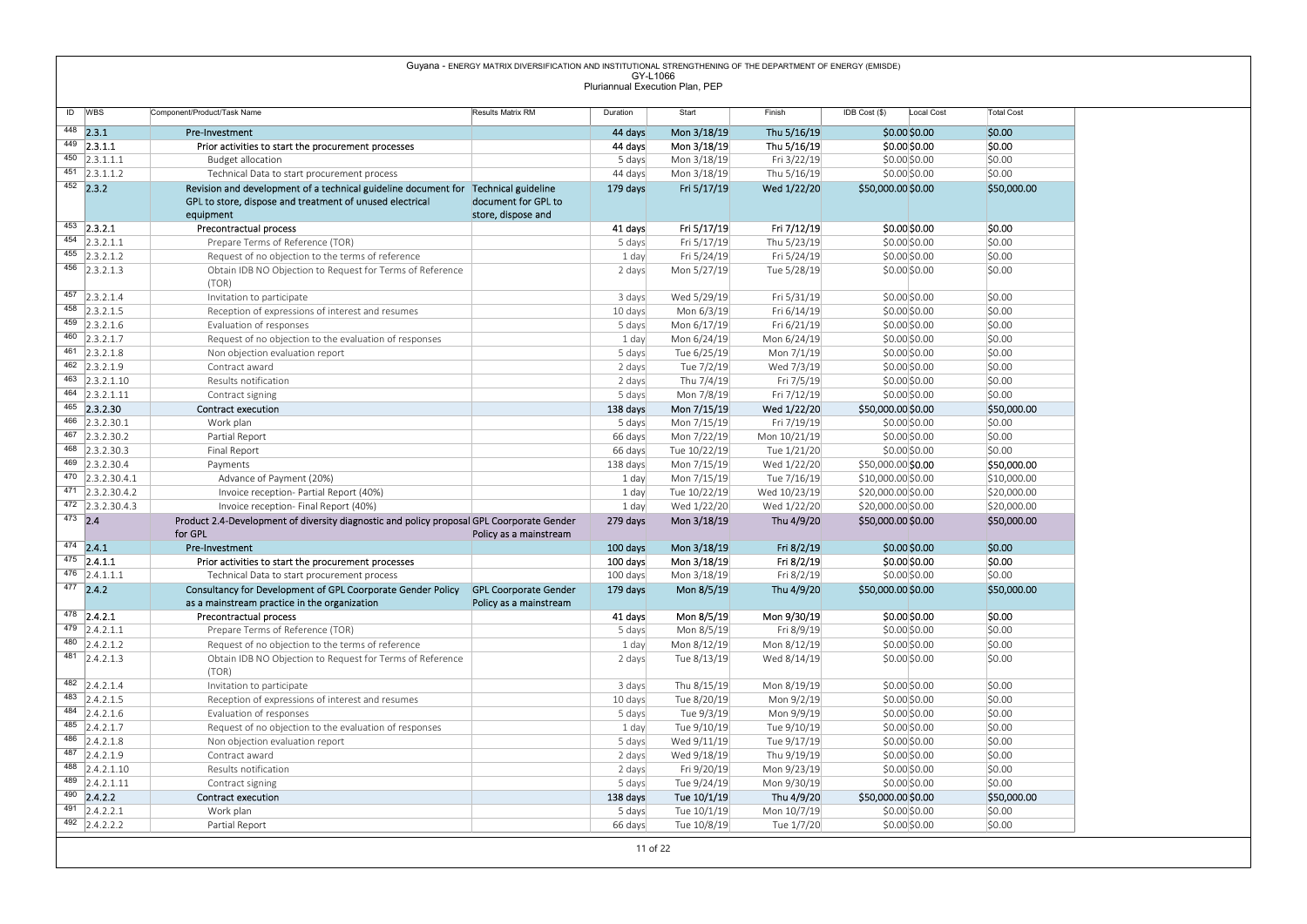|         |                                                              |                                                                                                       | Guyana - ENERGY MATRIX DIVERSIFICATION AND INSTITUTIONAL STRENGTHENING OF THE DEPARTMENT OF ENERGY (EMISDE) |                    |                                 |                            |                                            |                                |                              |
|---------|--------------------------------------------------------------|-------------------------------------------------------------------------------------------------------|-------------------------------------------------------------------------------------------------------------|--------------------|---------------------------------|----------------------------|--------------------------------------------|--------------------------------|------------------------------|
|         |                                                              |                                                                                                       |                                                                                                             | GY-L1066           | Pluriannual Execution Plan, PEP |                            |                                            |                                |                              |
|         |                                                              |                                                                                                       |                                                                                                             |                    |                                 |                            |                                            |                                |                              |
|         | ID WBS                                                       | Component/Product/Task Name                                                                           | Results Matrix RM                                                                                           | Duration           | Start                           | Finish                     | IDB Cost (\$)                              | Local Cost                     | <b>Total Cost</b>            |
|         | $\overline{493}$ 2.4.2.2.3                                   | Final Report                                                                                          |                                                                                                             | 66 days            | Wed 1/8/20                      | Wed 4/8/20                 |                                            | \$0.00 \$0.00                  | \$0.00                       |
|         | $\overline{494}$ 2.4.2.2.4                                   | Payments                                                                                              |                                                                                                             | 138 days           | Tue 10/1/19                     | Thu 4/9/20                 | \$50,000.00 \$0.00                         |                                | \$50,000.00                  |
|         | $\overline{495}$ 2.4.2.2.4.1<br>$\overline{496}$ 2.4.2.2.4.2 | Advance of Payment (20%)<br>Invoice reception- Partial Report (40%)                                   |                                                                                                             | 1 day<br>1 day     | Tue 10/1/19<br>Wed 1/8/20       | Wed 10/2/19<br>Thu 1/9/20  | \$10,000.00 \$0.00<br>\$20,000.00 \$0.00   |                                | \$10,000.00<br>\$20,000.00   |
|         | 497 2.4.2.2.4.3                                              | Invoice reception- Final Report (40%)                                                                 |                                                                                                             | 1 day              | Thu 4/9/20                      | Thu 4/9/20                 | \$20,000.00 \$0.00                         |                                | \$20,000.00                  |
|         | $498$ 2.5                                                    | Component 2. Completed                                                                                |                                                                                                             | 0 days             | Fri 1/22/21                     | Fri 1/22/21                |                                            | \$0.00 \$0.00                  | \$0.00                       |
| $499$ 3 |                                                              | Component 3. Institutional Strengthening and Governance of the                                        |                                                                                                             | 481 days           | Mon 3/18/19                     | Mon 1/18/21                | \$4,500,000.00 \$0.00                      |                                | \$4,500,000.00               |
|         | $500$ 3.1                                                    | <b>Energy Sector</b>                                                                                  |                                                                                                             |                    |                                 |                            |                                            |                                | \$250,000.00                 |
|         |                                                              | Product 3.1-A Regulatory framework for the oil and gas sector is<br>proposed.                         | 1 Regulatory framework,<br>proposed                                                                         | 230 days           | Mon 3/18/19                     | Fri 1/31/20                | \$250,000.00 \$0.00                        |                                |                              |
|         | $501$ 3.1.1                                                  | Pre-Investment                                                                                        |                                                                                                             | 5 days             | Mon 3/18/19                     | Fri 3/22/19                |                                            | $$0.00$$ \$0.00                | \$0.00                       |
|         | $\overline{502}$ 3.1.1.1                                     | Prior activities to start the procurement processes                                                   |                                                                                                             | 5 days             | Mon 3/18/19                     | Fri 3/22/19                |                                            | \$0.00 \$0.00                  | \$0.00                       |
|         | $\overline{503}$ 3.1.1.1.1                                   | Technical Data to start procurement process                                                           |                                                                                                             | 5 days             | Mon 3/18/19                     | Fri 3/22/19                |                                            | \$0.00 \$0.00                  | \$0.00                       |
|         | $504$ 3.1.2                                                  | Consultancy for development of the regulatory framework for<br>the oil and gas sector                 | 1 Regulatory framework,<br>proposed                                                                         | 225 days           | Mon 3/25/19                     | Fri 1/31/20                | \$250,000.00 \$0.00                        |                                | \$250,000.00                 |
|         | $505$ 3.1.2.1                                                | Precontractual process                                                                                |                                                                                                             | 41 days            | Mon 3/25/19                     | Mon 5/20/19                |                                            | \$0.00 \$0.00                  | \$0.00                       |
|         | $\overline{506}$ 3.1.2.1.1                                   | Prepare Terms of Reference (TOR)                                                                      |                                                                                                             | 5 days             | Mon 3/25/19                     | Fri 3/29/19                |                                            | \$0.00 \$0.00                  | \$0.00                       |
|         | $507$ 3.1.2.1.2                                              | Request of no objection to the terms of reference                                                     |                                                                                                             | 1 day              | Mon 4/1/19                      | Mon 4/1/19                 |                                            | \$0.00 \$0.00                  | \$0.00                       |
|         | $508$ 3.1.2.1.3                                              | Obtain IDB NO Objection to Request for Terms of Reference<br>(TOR)                                    |                                                                                                             | 2 days             | Tue 4/2/19                      | Wed 4/3/19                 |                                            | \$0.00 \$0.00                  | \$0.00                       |
|         | $509$ 3.1.2.1.4                                              | Invitation to participate                                                                             |                                                                                                             | 3 days             | Thu 4/4/19                      | Mon 4/8/19                 |                                            | \$0.00 \$0.00                  | \$0.00                       |
|         | $\overline{510}$ 3.1.2.1.5                                   | Reception of expressions of interest and resumes                                                      |                                                                                                             | 10 days            | Tue 4/9/19                      | Mon 4/22/19                |                                            | \$0.00 \$0.00                  | \$0.00                       |
|         | $\overline{511}$ 3.1.2.1.6                                   | Evaluation of responses                                                                               |                                                                                                             | 5 days             | Tue 4/23/19                     | Mon 4/29/19                |                                            | \$0.00 \$0.00                  | \$0.00                       |
|         | $512$ 3.1.2.1.7                                              | Request of no objection to the evaluation of responses                                                |                                                                                                             | 1 day              | Tue 4/30/19                     | Tue 4/30/19                |                                            | \$0.00 \$0.00                  | \$0.00                       |
|         | $513$ 3.1.2.1.8                                              | Non objection evaluation report                                                                       |                                                                                                             | 5 days             | Wed 5/1/19                      | Tue 5/7/19                 |                                            | \$0.00\$0.00                   | \$0.00                       |
|         | $514$ 3.1.2.1.9                                              | Contract award                                                                                        |                                                                                                             | 2 days             | Wed 5/8/19                      | Thu 5/9/19                 |                                            | \$0.00 \$0.00                  | \$0.00                       |
|         | $515$ 3.1.2.1.10                                             | Results notification                                                                                  |                                                                                                             | 2 days             | Fri 5/10/19                     | Mon 5/13/19                |                                            | \$0.00 \$0.00                  | \$0.00                       |
|         | $516$ 3.1.2.1.11                                             | Contract signing                                                                                      |                                                                                                             | 5 days             | Tue 5/14/19                     | Mon 5/20/19                |                                            | \$0.00 \$0.00                  | \$0.00                       |
|         | $517$ 3.1.2.2<br>$518$ 3.1.2.2.1                             | Contract execution<br>Work plan                                                                       |                                                                                                             | 184 days<br>5 days | Tue 5/21/19<br>Tue 5/21/19      | Fri 1/31/20<br>Mon 5/27/19 | \$250,000.00 \$0.00                        | \$0.00 \$0.00                  | \$250,000.00<br>\$0.00       |
|         | $519$ 3.1.2.2.2                                              | Draft Regulatory framework                                                                            |                                                                                                             | 156 days           | Tue 5/28/19                     | Tue 12/31/19               |                                            | \$0.00 \$0.00                  | \$0.00                       |
|         | $520$ 3.1.2.2.3                                              | Final Regulatory framework                                                                            |                                                                                                             | 22 days            | Wed 1/1/20                      | Thu 1/30/20                |                                            | \$0.00 \$0.00                  | \$0.00                       |
|         | $521$ 3.1.2.2.7                                              | Payments                                                                                              |                                                                                                             | 179 days           | Tue 5/28/19                     | Fri 1/31/20                | \$250,000.00 \$0.00                        |                                | \$250,000.00                 |
|         | $522$ 3.1.2.2.7.1<br>$523$ 3.1.2.2.7.2                       | Initial Payment (work plan) 20%                                                                       |                                                                                                             | 1 day              | Tue 5/28/19                     | Tue 5/28/19                | \$50,000.00 \$0.00                         |                                | \$50,000.00                  |
|         | $524$ 3.1.2.2.7.3                                            | Payment 1 (40%)<br>Final Payment (40%)                                                                |                                                                                                             | 1 day<br>1 day     | Wed 1/1/20<br>Fri 1/31/20       | Thu 1/2/20<br>Fri 1/31/20  | \$100,000.00 \$0.00<br>\$100,000.00 \$0.00 |                                | \$100,000.00<br>\$100,000.00 |
|         | $525$ 3.2                                                    | Product 3.2-Production Sharing Agreement (PSA) contract                                               | <b>Contract administration</b>                                                                              | 327 days           | Mon 3/18/19                     | Tue 6/16/20                | \$1,000,000.00 \$0.00                      |                                | \$1,000,000.00               |
|         |                                                              | administration procedures created.                                                                    | procedures created                                                                                          |                    |                                 |                            |                                            |                                |                              |
|         | $526$ 3.2.1                                                  | Pre-Investment                                                                                        |                                                                                                             | 5 days             | Mon 3/18/19                     | Fri 3/22/19                |                                            | \$0.00\$0.00                   | \$0.00                       |
|         | $\overline{527}$ 3.2.1.1<br>$\overline{528}$ 3.2.1.1.1       | Prior activities to start the procurement processes                                                   |                                                                                                             | 5 days             | Mon 3/18/19<br>Mon 3/18/19      | Fri 3/22/19                |                                            | \$0.00 \$0.00<br>\$0.00 \$0.00 | \$0.00<br>\$0.00             |
|         | $\overline{529}$ 3.2.2                                       | Technical Data to start procurement process<br>Consultancy for Development of contract administration |                                                                                                             | 5 days<br>322 days | Mon 3/25/19                     | Fri 3/22/19<br>Tue 6/16/20 | \$1,000,000.00 \$0.00                      |                                | \$1,000,000.00               |
|         |                                                              | procedures                                                                                            |                                                                                                             |                    |                                 |                            |                                            |                                |                              |
|         | $530$ 3.2.2.3                                                | Precontractual process                                                                                |                                                                                                             | 118 days           | Mon 3/25/19                     | Wed 9/4/19                 |                                            | \$0.00 \$0.00                  | \$0.00                       |
|         | $\overline{531}$ 3.2.2.3.30                                  | Prepare Terms of Reference (TOR) & Cost Estimate (Budget)                                             |                                                                                                             | 3 days             | Mon 3/25/19                     | Wed 3/27/19                |                                            | \$0.00 \$0.00                  | \$0.00                       |
|         | $532$ 3.2.2.3.31                                             | Obtain IDB No Objection to TOR                                                                        |                                                                                                             | 5 days             | Thu 3/28/19                     | Wed 4/3/19                 |                                            | \$0.00 \$0.00                  | \$0.00                       |
|         |                                                              | Prepare Request for Expressions of Interest (EOI)                                                     |                                                                                                             | 2 days             | Thu 4/4/19                      | Fri 4/5/19                 |                                            | \$0.00 \$0.00                  | \$0.00                       |
|         | 533 3.2.2.3.32                                               |                                                                                                       |                                                                                                             |                    | Mon 4/8/19                      | Mon 4/8/19                 |                                            | \$0.00 \$0.00                  | \$0.00                       |
|         | $\overline{534}$ 3.2.2.3.33<br>535 3.2.2.3.34                | Request for EOI<br>Receipt EOI and Select the Short List                                              |                                                                                                             | 1 day              |                                 |                            |                                            |                                | \$0.00                       |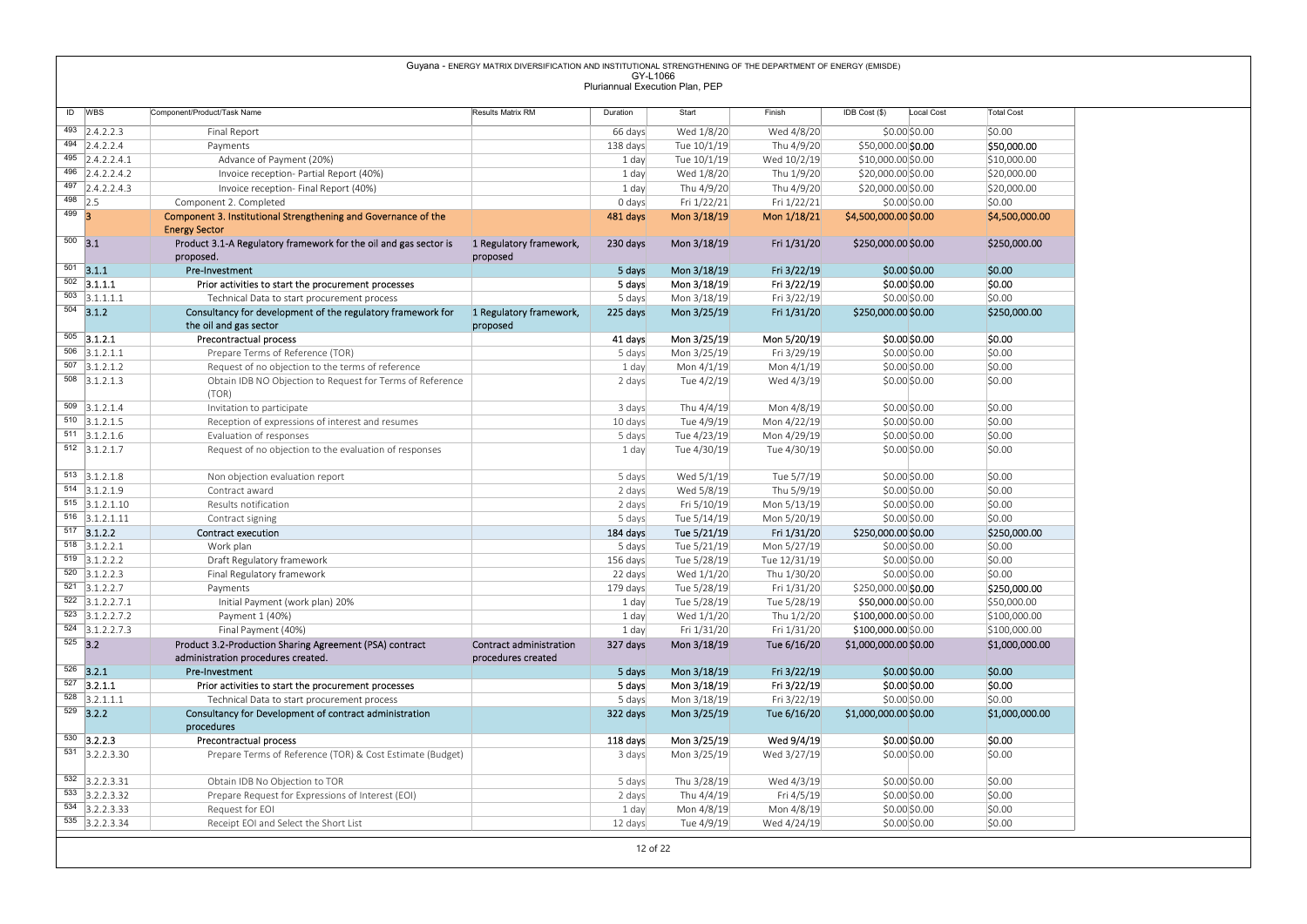|                                               |                                                                                     | Guyana - ENERGY MATRIX DIVERSIFICATION AND INSTITUTIONAL STRENGTHENING OF THE DEPARTMENT OF ENERGY (EMISDE) |                                 |                            |                            |                                |                   |
|-----------------------------------------------|-------------------------------------------------------------------------------------|-------------------------------------------------------------------------------------------------------------|---------------------------------|----------------------------|----------------------------|--------------------------------|-------------------|
|                                               |                                                                                     |                                                                                                             | GY-L1066                        |                            |                            |                                |                   |
|                                               |                                                                                     |                                                                                                             | Pluriannual Execution Plan, PEP |                            |                            |                                |                   |
| ID WBS                                        | Component/Product/Task Name                                                         | Results Matrix RM                                                                                           | Duration                        | Start                      | Finish                     | IDB Cost (\$)<br>Local Cost    | <b>Total Cost</b> |
| 536 3.2.2.3.35                                | Prepare Request for Proposals (RFP)                                                 |                                                                                                             | 5 days                          | Thu 4/25/19                | Wed 5/1/19                 | $$0.00$ \$0.00                 | \$0.00            |
| $\overline{537}$ 3.2.2.3.36                   | Obtain approval to RFP                                                              |                                                                                                             | 2 days                          | Thu 5/2/19                 | Fri 5/3/19                 | \$0.00 \$0.00                  | \$0.00            |
| 538 3.2.2.3.37                                | Obtain IDB No Objection to RFP & short list                                         |                                                                                                             | 5 days                          | Mon 5/6/19                 | Fri 5/10/19                | \$0.00 \$0.00                  | \$0.00            |
| $539$ 3.2.2.3.38                              | Submit RFP to shortlisted bidders & invite to bid                                   |                                                                                                             | 1 day                           | Mon 5/13/19                | Mon 5/13/19                | \$0.00 \$0.00                  | \$0.00            |
| 540 3.2.2.3.39                                | Receive bidders request for clarifications                                          |                                                                                                             | 7 days                          | Tue 5/14/19                | Wed 5/22/19                | \$0.00 \$0.00                  | \$0.00            |
| 541 3.2.2.3.40<br>$\overline{542}$ 3.2.2.3.41 | Prepare answers to bidders' request for clarifications                              |                                                                                                             | 2 days                          | Thu 5/23/19                | Fri 5/24/19<br>Mon 5/27/19 | \$0.00 \$0.00                  | \$0.00<br>\$0.00  |
| 543 3.2.2.3.42                                | Send/Publish Clarifications to bidders<br>Receipt of Proposals                      |                                                                                                             | 1 day<br>12 days                | Mon 5/27/19<br>Tue 5/28/19 | Wed 6/12/19                | \$0.00 \$0.00<br>\$0.00\$0.00  | \$0.00            |
| $\overline{544}$ 3.2.2.3.43                   | Public opening                                                                      |                                                                                                             | 0 days                          | Wed 6/12/19                | Wed 6/12/19                | \$0.00 \$0.00                  | \$0.00            |
| $\overline{545}$ 3.2.2.3.44                   | Preliminar technical evaluation and request for clarifications                      |                                                                                                             | 3 days                          | Thu 6/13/19                | Mon 6/17/19                | \$0.00\$0.00                   | \$0.00            |
|                                               |                                                                                     |                                                                                                             |                                 |                            |                            |                                |                   |
| 546 3.2.2.3.45                                | Receive clarifications from bidders                                                 |                                                                                                             | 5 days                          | Tue 6/18/19                | Mon 6/24/19                | \$0.00\$0.00                   | \$0.00            |
| 547 3.2.2.3.46                                | Prepare Technical Evaluation Report                                                 |                                                                                                             | 3 days                          | Tue 6/25/19                | Thu 6/27/19                | \$0.00 \$0.00                  | \$0.00            |
| 548 3.2.2.3.47                                | Obtain IDB No Objection to Technical Evaluation Report                              |                                                                                                             | 5 days                          | Fri 6/28/19                | Thu 7/4/19                 | \$0.00 \$0.00                  | \$0.00            |
| $549$ 3.2.2.3.48                              | Financial proposal opening                                                          |                                                                                                             | 1 day                           | Fri 7/5/19                 | Fri 7/5/19                 | \$0.00\$0.00                   | \$0.00            |
| $\overline{550}$ 3.2.2.3.49                   | Prepare Combined Quality and Cost Evaluation Report                                 |                                                                                                             | 2 days                          | Mon 7/8/19                 | Tue 7/9/19                 | \$0.00\$0.00                   | \$0.00            |
|                                               |                                                                                     |                                                                                                             |                                 |                            |                            |                                |                   |
| $551$ 3.2.2.3.50                              | Send Combined Quality and Evaluation Report to IDB for                              |                                                                                                             | 1 day                           | Wed 7/10/19                | Wed 7/10/19                | \$0.00 \$0.00                  | \$0.00            |
| 552<br>3.2.2.3.51                             | information                                                                         |                                                                                                             |                                 |                            |                            |                                |                   |
| $\overline{553}$ 3.2.2.3.52                   | Negotiation and Award of Contract<br>Obtain IDB No Objection to Negociated Contract |                                                                                                             | 1 day<br>5 days                 | Thu 7/11/19<br>Fri 7/12/19 | Thu 7/11/19<br>Thu 7/18/19 | \$0.00 \$0.00<br>\$0.00 \$0.00 | \$0.00<br>\$0.00  |
| 554 3.2.2.3.53                                | Obtain Cabinet approval                                                             |                                                                                                             | 22 days                         | Fri 7/19/19                | Mon 8/19/19                | \$0.00 \$0.00                  | \$0.00            |
| 555 3.2.2.3.54                                | Notify awardee and other bidders and publish in UNDB                                |                                                                                                             | 1 day                           | Tue 8/20/19                | Tue 8/20/19                | \$0.00 \$0.00                  | \$0.00            |
|                                               |                                                                                     |                                                                                                             |                                 |                            |                            |                                |                   |
| 556 3.2.2.3.55                                | Receipt contract supporting documentation from awardee                              |                                                                                                             | 7 days                          | Wed 8/21/19                | Thu 8/29/19                | \$0.00 \$0.00                  | \$0.00            |
|                                               |                                                                                     |                                                                                                             |                                 |                            |                            |                                |                   |
| 557 3.2.2.3.56<br>558 3.2.2.3.57              | Contract signing<br>Advance payment process                                         |                                                                                                             | 1 day<br>3 days                 | Fri 8/30/19<br>Mon 9/2/19  | Fri 8/30/19<br>Wed 9/4/19  | \$0.00 \$0.00<br>\$0.00 \$0.00 | \$0.00<br>\$0.00  |
| $559$ 3.2.2.4                                 | <b>Contract execution</b>                                                           |                                                                                                             | 204 days                        | Thu 9/5/19                 | Tue 6/16/20                | \$1,000,000.00 \$0.00          | \$1,000,000.00    |
| $560$ 3.2.2.4.8                               | Work plan                                                                           |                                                                                                             | 5 days                          | Thu 9/5/19                 | Wed 9/11/19                | \$0.00\$0.00                   | \$0.00            |
| $561$ 3.2.2.4.9                               | Draft Report                                                                        |                                                                                                             | 176 days                        | Thu 9/12/19                | Thu 5/14/20                | \$0.00 \$0.00                  | \$0.00            |
| 562 3.2.2.4.10                                | Final Report                                                                        |                                                                                                             | 22 days                         | Fri 5/15/20                | Mon 6/15/20                | \$0.00 \$0.00                  | \$0.00            |
| $563$ 3.2.2.4.14                              | Payments                                                                            |                                                                                                             | 199 days                        | Thu 9/12/19                | Tue 6/16/20                | \$1,000,000.00 \$0.00          | \$1,000,000.00    |
| 564 3.2.2.4.14.7                              | Advance of Payment (20%)                                                            |                                                                                                             | 1 day                           | Thu 9/12/19                | Thu 9/12/19                | \$200,000.00 \$0.00            | \$200,000.00      |
| 565 3.2.2.4.14.8                              | Payment 1 (40%)                                                                     |                                                                                                             | 1 day                           | Fri 5/15/20                | Mon 5/18/20                | \$400,000.00 \$0.00            | \$400,000.00      |
| 566 3.2.2.4.14.9<br>$567$ 3.3                 | Payment 2 (40%)<br>Product 3.3-Oil and Gas Management Strengthening program         | 1 Program executed                                                                                          | 1 day                           | Tue 6/16/20                | Tue 6/16/20                | \$400,000.00 \$0.00            | \$400,000.00      |
|                                               | executed.                                                                           |                                                                                                             | 230 days                        | Mon 3/18/19                | Fri 1/31/20                | \$2,000,000.00 \$0.00          | \$2,000,000.00    |
| 568 3.3.4                                     | Pre-Investment                                                                      |                                                                                                             | 5 days                          | Mon 3/18/19                | Fri 3/22/19                | \$0.00 \$0.00                  | \$0.00            |
| $569$ 3.3.4.2                                 | Prior activities to start the procurement processes                                 |                                                                                                             | 5 days                          | Mon 3/18/19                | Fri 3/22/19                | \$0.00 \$0.00                  | \$0.00            |
| $\overline{570}$ 3.3.4.2.2                    | Technical Data to start procurement process                                         |                                                                                                             | 5 days                          | Mon 3/18/19                | Fri 3/22/19                | \$0.00 \$0.00                  | \$0.00            |
| $571$ 3.3.5                                   | Consultancy for development of the Oil and Gas Management                           | 1 Regulatory framework,                                                                                     | 225 days                        | Mon 3/25/19                | Fri 1/31/20                | \$2,000,000.00 \$0.00          | \$2,000,000.00    |
| $572$ 3.3.5.3                                 | Strengthening program                                                               | proposed                                                                                                    |                                 |                            |                            |                                |                   |
| $573$ 3.3.5.3.30                              | Precontractual process<br>Prepare Terms of Reference (TOR)                          |                                                                                                             | 41 days<br>5 days               | Mon 3/25/19<br>Mon 3/25/19 | Mon 5/20/19<br>Fri 3/29/19 | \$0.00 \$0.00<br>\$0.00 \$0.00 | \$0.00<br>\$0.00  |
| 574 3.3.5.3.31                                | Request of no objection to the terms of reference                                   |                                                                                                             | 1 day                           | Mon 4/1/19                 | Mon 4/1/19                 | \$0.00 \$0.00                  | \$0.00            |
| 575 3.3.5.3.32                                | Obtain IDB NO Objection to Request for Terms of Reference                           |                                                                                                             | 2 days                          | Tue 4/2/19                 | Wed 4/3/19                 | \$0.00 \$0.00                  | \$0.00            |
|                                               | (TOR)                                                                               |                                                                                                             |                                 |                            |                            |                                |                   |
|                                               | Invitation to participate                                                           |                                                                                                             | 3 days                          | Thu 4/4/19                 | Mon 4/8/19                 | \$0.00 \$0.00                  | \$0.00            |
| 576 3.3.5.3.33<br>$\overline{577}$ 3.3.5.3.34 |                                                                                     |                                                                                                             | 10 days                         | Tue 4/9/19                 | Mon 4/22/19                | \$0.00 \$0.00                  | \$0.00            |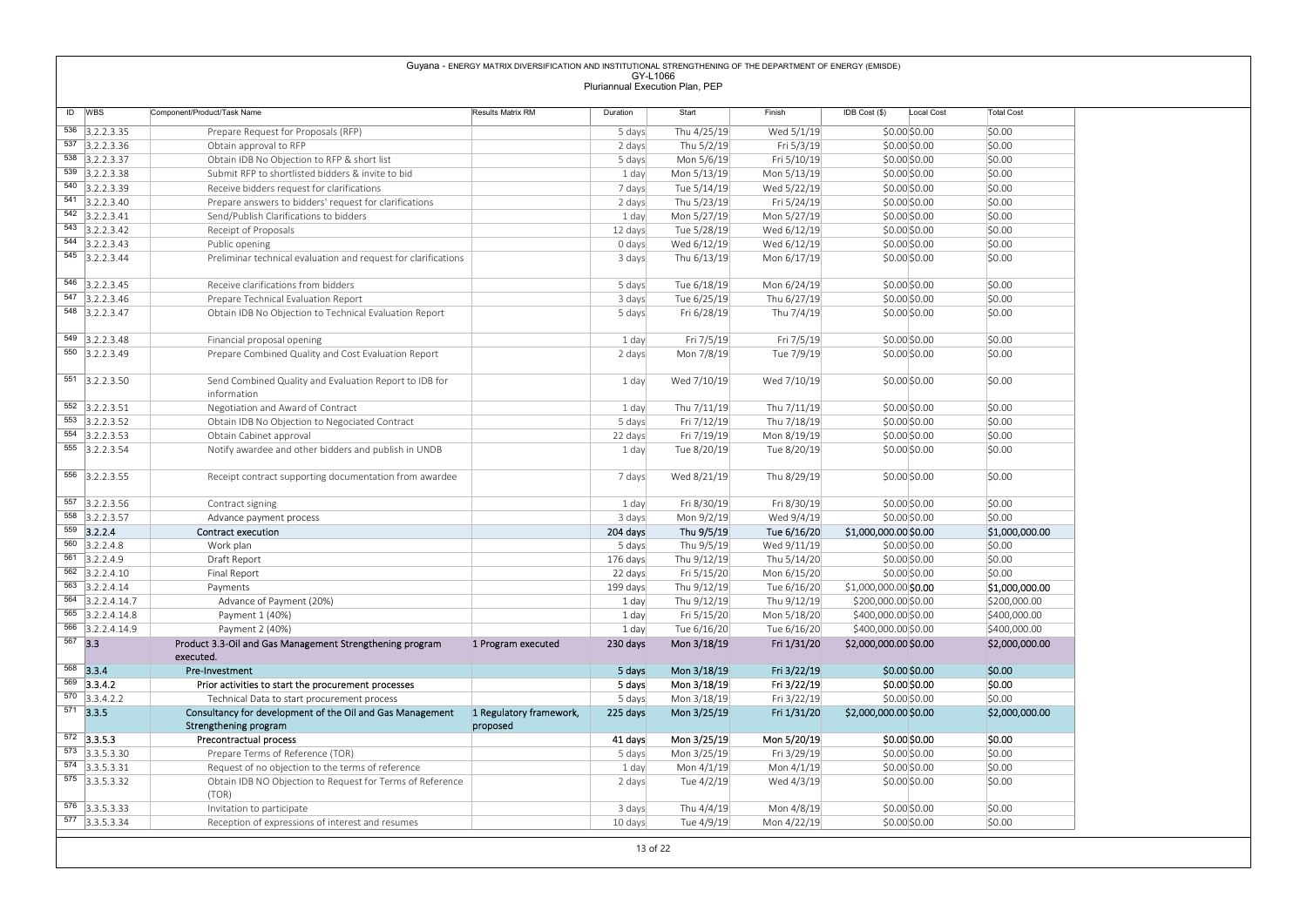|                                                                                                                    |                                                                                                  | Guyana - ENERGY MATRIX DIVERSIFICATION AND INSTITUTIONAL STRENGTHENING OF THE DEPARTMENT OF ENERGY (EMISDE) | GY-L1066                        |                             |                             |                                              |                                |
|--------------------------------------------------------------------------------------------------------------------|--------------------------------------------------------------------------------------------------|-------------------------------------------------------------------------------------------------------------|---------------------------------|-----------------------------|-----------------------------|----------------------------------------------|--------------------------------|
|                                                                                                                    |                                                                                                  |                                                                                                             | Pluriannual Execution Plan, PEP |                             |                             |                                              |                                |
| ID WBS                                                                                                             | Component/Product/Task Name                                                                      | Results Matrix RM                                                                                           | Duration                        | Start                       | Finish                      | $IDB Cost$ (\$)<br>Local Cost                | <b>Total Cost</b>              |
| 578 3.3.5.3.35                                                                                                     |                                                                                                  |                                                                                                             |                                 |                             |                             |                                              |                                |
| 579 3.3.5.3.36                                                                                                     | Evaluation of responses<br>Request of no objection to the evaluation of responses                |                                                                                                             | 5 days<br>1 day                 | Tue 4/23/19<br>Tue 4/30/19  | Mon 4/29/19<br>Tue 4/30/19  | $$0.00$ \$0.00<br>$$0.00$ \$0.00             | \$0.00<br>\$0.00               |
|                                                                                                                    |                                                                                                  |                                                                                                             |                                 |                             |                             |                                              |                                |
| 580 3.3.5.3.37                                                                                                     | Non objection evaluation report                                                                  |                                                                                                             | 5 days                          | Wed 5/1/19                  | Tue 5/7/19                  | \$0.00\$0.00                                 | \$0.00                         |
| 581 3.3.5.3.38<br>582 3.3.5.3.39                                                                                   | Contract award<br>Results notification                                                           |                                                                                                             | 2 days<br>2 days                | Wed 5/8/19<br>Fri 5/10/19   | Thu 5/9/19<br>Mon 5/13/19   | \$0.00\$0.00<br>\$0.00 \$0.00                | \$0.00<br>\$0.00               |
| 583 3.3.5.3.40                                                                                                     | Contract signing                                                                                 |                                                                                                             | 5 days                          | Tue 5/14/19                 | Mon 5/20/19                 | \$0.00 \$0.00                                | \$0.00                         |
| 584 3.3.5.4                                                                                                        | <b>Contract execution</b>                                                                        |                                                                                                             | 184 days                        | Tue 5/21/19                 | Fri 1/31/20                 | \$2,000,000.00 \$0.00                        | \$2,000,000.00                 |
| $585$ 3.3.5.4.8                                                                                                    | Work plan                                                                                        |                                                                                                             | 5 days                          | Tue 5/21/19                 | Mon 5/27/19                 | \$0.00 \$0.00                                | \$0.00                         |
| $586$ 3.3.5.4.9<br>587 3.3.5.4.10                                                                                  | Draft Regulatory framework<br>Final Regulatory framework                                         |                                                                                                             | 156 days<br>22 days             | Tue 5/28/19<br>Wed $1/1/20$ | Tue 12/31/19<br>Thu 1/30/20 | \$0.00 \$0.00<br>\$0.00\$0.00                | \$0.00<br>\$0.00               |
| $588$ 3.3.5.4.11                                                                                                   | Payments                                                                                         |                                                                                                             | 179 days                        | Tue 5/28/19                 | Fri 1/31/20                 | \$2,000,000.00 \$0.00                        | \$2,000,000.00                 |
| 589 3.3.5.4.11.7                                                                                                   | Initial Payment (work plan) 20%                                                                  |                                                                                                             | 1 day                           | Tue 5/28/19                 | Tue 5/28/19                 | \$400,000.00 \$0.00                          | \$400,000.00                   |
| $590$ 3.3.5.4.11.8<br>591 3.3.5.4.11.9                                                                             | Payment 1 (40%)                                                                                  |                                                                                                             | 1 day                           | Wed $1/1/20$                | Thu 1/2/20<br>Fri 1/31/20   | \$800,000.00 \$0.00                          | \$800,000.00                   |
| $592$ 3.4                                                                                                          | Final Payment (40%)<br>Product 3.4-Energy Department Staff teams trained                         | 4 Staff teams trained                                                                                       | 1 day<br>481 days               | Fri 1/31/20<br>Mon 3/18/19  | Mon 1/18/21                 | \$800,000.00 \$0.00<br>\$1,250,000.00 \$0.00 | \$800,000.00<br>\$1,250,000.00 |
| $593$ 3.4.3                                                                                                        | Pre-Investment                                                                                   |                                                                                                             | 5 days                          | Mon 3/18/19                 | Fri 3/22/19                 | $$0.00$$ \$0.00                              | \$0.00                         |
| $594$ 3.4.3.2                                                                                                      | Prior activities to start the procurement processes                                              |                                                                                                             | 5 days                          | Mon 3/18/19                 | Fri 3/22/19                 | \$0.00 \$0.00                                | \$0.00                         |
| $595$ 3.4.3.2.2<br>596 3.4.4                                                                                       | Technical Data to start procurement process                                                      |                                                                                                             | 5 days<br>476 days              | Mon 3/18/19<br>Mon 3/25/19  | Fri 3/22/19<br>Mon 1/18/21  | \$0.00 \$0.00<br>\$1,250,000.00 \$0.00       | \$0.00<br>\$1,250,000.00       |
| $597$ 3.4.4.5                                                                                                      | <b>Training Energy Department Staff Teams</b><br>Precontractual process                          |                                                                                                             | 118 days                        | Mon 3/25/19                 | Wed 9/4/19                  | \$0.00 \$0.00                                | \$0.00                         |
| 598 3.4.4.5.58                                                                                                     | Prepare Terms of Reference (TOR) & Cost Estimate (Budget)                                        |                                                                                                             | 3 days                          | Mon 3/25/19                 | Wed 3/27/19                 | \$0.00 \$0.00                                | \$0.00                         |
| 599 3.4.4.5.59                                                                                                     |                                                                                                  |                                                                                                             |                                 |                             |                             |                                              |                                |
| $\begin{array}{ c c } \hline 600 & 3.4.4.5.60 \end{array}$                                                         | Obtain IDB No Objection to TOR<br>Prepare Request for Expressions of Interest (EOI)              |                                                                                                             | 5 days<br>2 days                | Thu 3/28/19<br>Thu 4/4/19   | Wed 4/3/19<br>Fri 4/5/19    | \$0.00 \$0.00<br>\$0.00 \$0.00               | \$0.00<br>\$0.00               |
| $601$ 3.4.4.5.61                                                                                                   | Request for EOI                                                                                  |                                                                                                             | 1 day                           | Mon 4/8/19                  | Mon 4/8/19                  | \$0.00 \$0.00                                | \$0.00                         |
| $602$ 3.4.4.5.62                                                                                                   | Receipt EOI and Select the Short List                                                            |                                                                                                             | 12 days                         | Tue 4/9/19                  | Wed 4/24/19                 | \$0.00 \$0.00                                | \$0.00                         |
| $603$ 3.4.4.5.63<br>$604$ 3.4.4.5.64                                                                               | Prepare Request for Proposals (RFP)<br>Obtain approval to RFP                                    |                                                                                                             | 5 days                          | Thu 4/25/19<br>Thu 5/2/19   | Wed 5/1/19<br>Fri 5/3/19    | \$0.00 \$0.00<br>\$0.00 \$0.00               | \$0.00<br>\$0.00               |
| $605$ 3.4.4.5.65                                                                                                   | Obtain IDB No Objection to RFP & short list                                                      |                                                                                                             | 2 days<br>5 days                | Mon 5/6/19                  | Fri 5/10/19                 | \$0.00 \$0.00                                | \$0.00                         |
| $\begin{array}{ c c } \hline 606 & 3.4.4.5.66 \hline \end{array}$                                                  | Submit RFP to shortlisted bidders & invite to bid                                                |                                                                                                             | 1 day                           | Mon 5/13/19                 | Mon 5/13/19                 | \$0.00 \$0.00                                | \$0.00                         |
| $607$ 3.4.4.5.67                                                                                                   | Receive bidders request for clarifications                                                       |                                                                                                             | 7 days                          | Tue 5/14/19                 | Wed 5/22/19                 | \$0.00 \$0.00                                | \$0.00                         |
| $608$ 3.4.4.5.68<br>$\begin{array}{ c c } \hline 609 & 3.4.4.5.69 \end{array}$                                     | Prepare answers to bidders' request for clarifications<br>Send/Publish Clarifications to bidders |                                                                                                             | 2 days<br>1 day                 | Thu 5/23/19<br>Mon 5/27/19  | Fri 5/24/19<br>Mon 5/27/19  | \$0.00 \$0.00<br>\$0.00 \$0.00               | \$0.00<br>\$0.00               |
| $610$ 3.4.4.5.70                                                                                                   | Receipt of Proposals                                                                             |                                                                                                             | 12 days                         | Tue 5/28/19                 | Wed 6/12/19                 | \$0.00 \$0.00                                | \$0.00                         |
| $\begin{array}{ c c c } \hline 611 & 3.4.4.5.71 \end{array}$                                                       | Public opening                                                                                   |                                                                                                             | 0 days                          | Wed 6/12/19                 | Wed 6/12/19                 | \$0.00 \$0.00                                | \$0.00                         |
|                                                                                                                    | Preliminar technical evaluation and request for clarifications                                   |                                                                                                             | 3 days                          | Thu 6/13/19                 | Mon 6/17/19                 | \$0.00 \$0.00                                | \$0.00                         |
| $612$ 3.4.4.5.72                                                                                                   | Receive clarifications from bidders                                                              |                                                                                                             | 5 days                          | Tue 6/18/19                 | Mon 6/24/19                 | \$0.00 \$0.00                                | \$0.00                         |
|                                                                                                                    | Prepare Technical Evaluation Report                                                              |                                                                                                             | 3 days                          | Tue 6/25/19                 | Thu 6/27/19                 | \$0.00 \$0.00                                | \$0.00                         |
| 613 3.4.4.5.73<br>$614$ 3.4.4.5.74                                                                                 | Obtain IDB No Objection to Technical Evaluation Report                                           |                                                                                                             | 5 days                          | Fri 6/28/19                 | Thu 7/4/19                  | \$0.00 \$0.00                                | \$0.00                         |
| 615 3.4.4.5.75                                                                                                     |                                                                                                  |                                                                                                             | 1 day                           | Fri 7/5/19                  | Fri 7/5/19                  | \$0.00 \$0.00                                | \$0.00                         |
|                                                                                                                    |                                                                                                  |                                                                                                             |                                 |                             |                             |                                              |                                |
| $616$ 3.4.4.5.76                                                                                                   | Financial proposal opening<br>Prepare Combined Quality and Cost Evaluation Report                |                                                                                                             | 2 days                          | Mon 7/8/19                  | Tue 7/9/19                  | \$0.00 \$0.00                                | \$0.00                         |
|                                                                                                                    |                                                                                                  |                                                                                                             |                                 |                             |                             |                                              |                                |
|                                                                                                                    | Send Combined Quality and Evaluation Report to IDB for                                           |                                                                                                             | 1 day                           | Wed 7/10/19                 | Wed 7/10/19                 | \$0.00 \$0.00                                | \$0.00                         |
|                                                                                                                    | information                                                                                      |                                                                                                             |                                 |                             |                             |                                              |                                |
| $\overline{617}$ 3.4.4.5.77<br>618 3.4.4.5.78<br>$619$ 3.4.4.5.79<br>620 3.4.4.5.80<br>$\overline{621}$ 3.4.4.5.81 | Negotiation and Award of Contract<br>Obtain IDB No Objection to Negociated Contract              |                                                                                                             | 1 day<br>5 days                 | Thu 7/11/19<br>Fri 7/12/19  | Thu 7/11/19<br>Thu 7/18/19  | \$0.00\$0.00<br>\$0.00 \$0.00                | \$0.00<br>\$0.00               |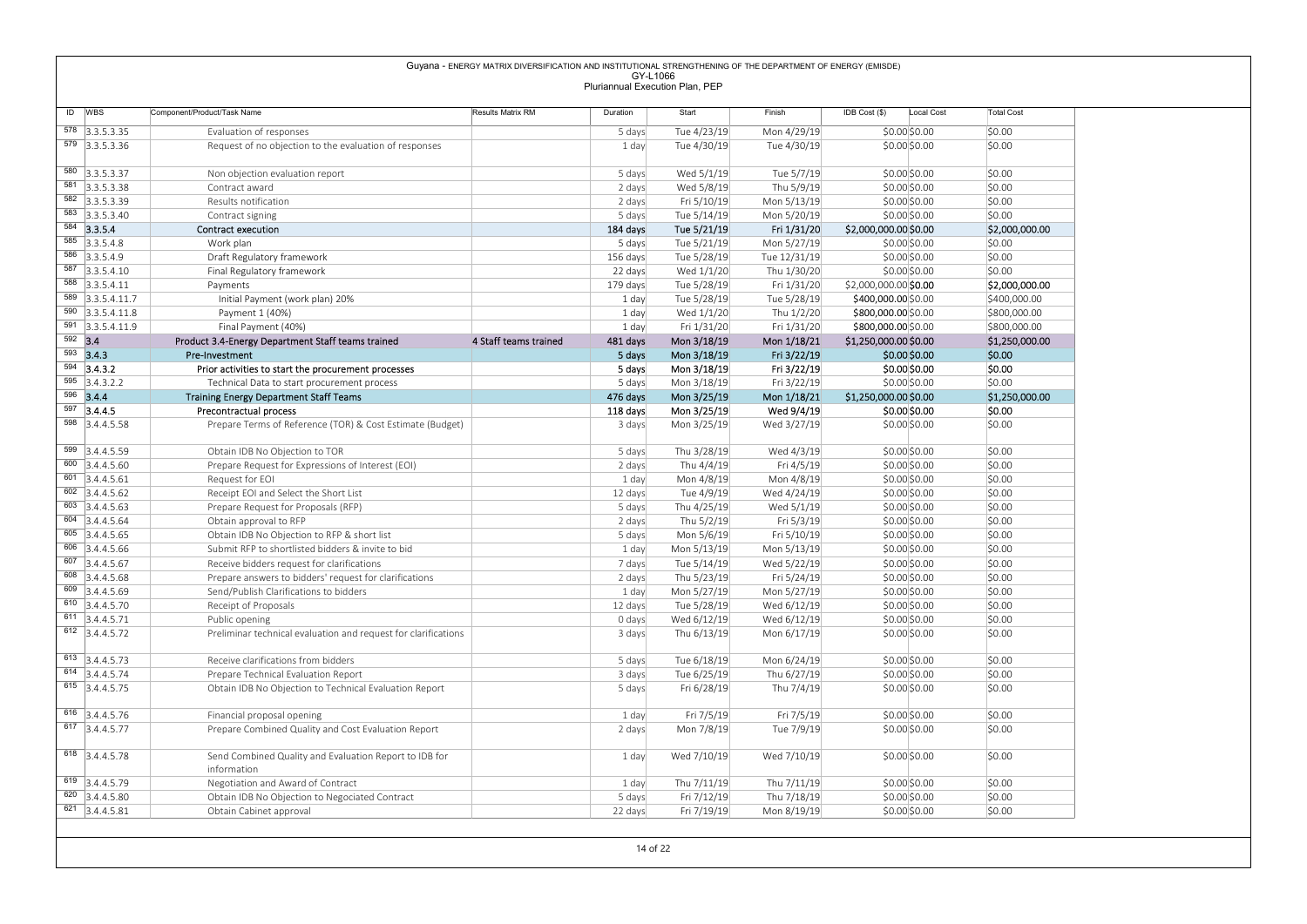|                                                                                         |                                                                                   | Guyana - ENERGY MATRIX DIVERSIFICATION AND INSTITUTIONAL STRENGTHENING OF THE DEPARTMENT OF ENERGY (EMISDE) | GY-L1066                        |                              |                              |                                            |                                |                             |
|-----------------------------------------------------------------------------------------|-----------------------------------------------------------------------------------|-------------------------------------------------------------------------------------------------------------|---------------------------------|------------------------------|------------------------------|--------------------------------------------|--------------------------------|-----------------------------|
|                                                                                         |                                                                                   |                                                                                                             | Pluriannual Execution Plan, PEP |                              |                              |                                            |                                |                             |
| ID WBS                                                                                  | Component/Product/Task Name                                                       | Results Matrix RM                                                                                           | Duration                        | Start                        | Finish                       | IDB Cost (\$)                              | Local Cost                     | <b>Total Cost</b>           |
| $622$ 3.4.4.5.82                                                                        | Notify awardee and other bidders and publish in UNDB                              |                                                                                                             | 1 day                           | Tue 8/20/19                  | Tue 8/20/19                  |                                            | $$0.00$ \$0.00                 | \$0.00                      |
|                                                                                         |                                                                                   |                                                                                                             |                                 |                              |                              |                                            |                                |                             |
| $623$ 3.4.4.5.83                                                                        | Receipt contract supporting documentation from awardee                            |                                                                                                             | 7 days                          | Wed 8/21/19                  | Thu 8/29/19                  |                                            | \$0.00 \$0.00                  | \$0.00                      |
|                                                                                         |                                                                                   |                                                                                                             |                                 |                              |                              |                                            |                                |                             |
| $624$ 3.4.4.5.84<br>$625$ 3.4.4.5.85                                                    | Contract signing                                                                  |                                                                                                             | 1 day                           | Fri 8/30/19                  | Fri 8/30/19                  |                                            | \$0.00 \$0.00                  | \$0.00                      |
| $626$ 3.4.4.6                                                                           | Advance payment process<br>Contract execution                                     |                                                                                                             | 3 days<br>358 days              | Mon 9/2/19<br>Thu 9/5/19     | Wed 9/4/19<br>Mon 1/18/21    | \$1,250,000.00 \$0.00                      | \$0.00 \$0.00                  | \$0.00<br>\$1,250,000.00    |
| $\overline{627}$ 3.4.4.6.15                                                             | Work plan                                                                         |                                                                                                             | 5 days                          | Thu 9/5/19                   | Wed 9/11/19                  |                                            | \$0.00 \$0.00                  | \$0.00                      |
| $\overline{628}$ 3.4.4.6.16                                                             | Training 1 (2 staff team trained)                                                 |                                                                                                             | 176 days                        | Thu 9/12/19                  | Thu 5/14/20                  |                                            | \$0.00 \$0.00                  | \$0.00                      |
| $629$ 3.4.4.6.17                                                                        | Training 2 (2 staff team trained)                                                 |                                                                                                             | 176 days                        | Fri 5/15/20                  | Fri 1/15/21                  |                                            | \$0.00 \$0.00                  | \$0.00                      |
| $\begin{array}{ c c } \hline 630 & \multicolumn{1}{ }{3.4.4.6.18} \\\hline \end{array}$ | Payments                                                                          |                                                                                                             | 353 days                        | Thu 9/12/19                  | Mon 1/18/21                  | \$1,250,000.00 \$0.00                      |                                | \$1,250,000.00              |
| $\overline{631}$ 3.4.4.6.18.13                                                          | Advance of Payment (20%)                                                          |                                                                                                             | 1 day                           | Thu 9/12/19                  | Thu 9/12/19                  | \$250,000.00 \$0.00                        |                                | \$250,000.00                |
| $\begin{array}{ c c } \hline 632 & 3.4.4.6.18.14 \\ \hline \end{array}$                 | Payment 1 (40%)                                                                   |                                                                                                             | 1 day                           | Fri 5/15/20                  | Mon 5/18/20                  | \$500,000.00 \$0.00                        |                                | \$500,000.00                |
| $\overline{633}$ 3.4.4.6.18.15<br>$634$ 3.5                                             | Payment 2 (40%)                                                                   |                                                                                                             | 1 day                           | Mon 1/18/21                  | Mon 1/18/21                  | \$500,000.00 \$0.00                        |                                | \$500,000.00                |
| $635 \quad 4$                                                                           | Component 3. Completed<br><b>Project Management and Other Costs</b>               |                                                                                                             | 0 days<br>1140 days             | Mon 1/18/21<br>Mon 12/3/18   | Mon 1/18/21<br>Fri 4/14/23   | \$2,060,000.00 \$0.00                      | \$0.00 \$0.00                  | \$0.00<br>\$2,060,000.00    |
| $636$ 4.1                                                                               | Project Management                                                                |                                                                                                             | 1140 days                       | Mon 12/3/18                  | Fri 4/14/23                  | \$1,750,000.00 \$0.00                      |                                | \$1,750,000.00              |
| $637$ 4.1.1                                                                             | Project Management GEA                                                            |                                                                                                             | 1139 days                       | Mon 12/3/18                  | Thu 4/13/23                  | \$720,000.00 \$0.00                        |                                | \$720,000.00                |
| $638$ 4.1.1.7                                                                           | Coordination and Monitoring team GEA (Includes consultant                         |                                                                                                             | 1139 days                       | Mon 12/3/18                  | Thu 4/13/23                  | \$480,000.00 \$0.00                        |                                | \$480,000.00                |
|                                                                                         | team: Component Coordinator, technical and Fiduciary                              |                                                                                                             |                                 |                              |                              |                                            |                                |                             |
| $639$ 4.1.1.7.3                                                                         | support consultants)<br>Precontractual process                                    |                                                                                                             | 69 days                         | Mon 12/3/18                  | Thu 3/7/19                   |                                            | \$0.00 \$0.00                  | \$0.00                      |
| $\overline{640}$ 4.1.1.7.3.13                                                           | Prepare Terms of Reference (TOR)                                                  |                                                                                                             | 5 days                          | Mon 12/3/18                  | Fri 12/7/18                  |                                            | \$0.00 \$0.00                  | \$0.00                      |
| $641$ 4.1.1.7.3.14                                                                      | Request of no objection to the terms of reference                                 |                                                                                                             | 1 day                           | Mon 12/10/18                 | Mon 12/10/18                 |                                            | \$0.00 \$0.00                  | \$0.00                      |
| $642$ 4.1.1.7.3.15                                                                      | Obtain IDB NO Objection to Request for Terms of                                   |                                                                                                             | 2 days                          | Tue 12/11/18                 | Wed 12/12/18                 |                                            | \$0.00 \$0.00                  | \$0.00                      |
|                                                                                         | Reference (TOR)                                                                   |                                                                                                             |                                 |                              |                              |                                            |                                |                             |
| $643$ 4.1.1.7.3.16                                                                      | Invitation to participate                                                         |                                                                                                             | 3 days                          | Thu 12/13/18                 | Mon 12/17/18                 |                                            | \$0.00 \$0.00                  | \$0.00                      |
| 644 4.1.1.7.3.17<br>$645$ 4.1.1.7.3.18                                                  | Reception of expressions of interest and resumes                                  |                                                                                                             | 15 days                         | Tue 12/18/18                 | Mon 1/7/19                   |                                            | \$0.00 \$0.00                  | \$0.00                      |
| 646 4.1.1.7.3.19                                                                        | Evaluation of responses<br>Request of no objection to the evaluation of responses |                                                                                                             | 5 days<br>2 days                | Tue 1/8/19<br>Tue 1/15/19    | Mon 1/14/19<br>Wed 1/16/19   |                                            | \$0.00 \$0.00<br>\$0.00 \$0.00 | \$0.00<br>\$0.00            |
|                                                                                         |                                                                                   |                                                                                                             |                                 |                              |                              |                                            |                                |                             |
| $647$ 4.1.1.7.3.20                                                                      | Non objection evaluation report                                                   |                                                                                                             | 5 days                          | Thu 1/17/19                  | Wed 1/23/19                  |                                            | \$0.00 \$0.00                  | \$0.00                      |
| $648$ 4.1.1.7.3.21                                                                      | Cabinet approval                                                                  |                                                                                                             | 22 days                         | Thu 1/24/19                  | Fri 2/22/19                  |                                            | \$0.00 \$0.00                  | \$0.00                      |
| $649$ 4.1.1.7.3.22                                                                      | Contract award                                                                    |                                                                                                             | 2 days                          | Mon 2/25/19                  | Tue 2/26/19                  |                                            | \$0.00 \$0.00                  | \$0.00                      |
| 650 $ 4.1.1.7.3.23$                                                                     | Results notification                                                              |                                                                                                             | 2 days                          | Wed 2/27/19                  | Thu 2/28/19                  |                                            | \$0.00 \$0.00                  | \$0.00                      |
| $651$ 4.1.1.7.3.24<br>$652$ 4.1.1.7.4                                                   | Contract signing<br><b>Contract execution</b>                                     |                                                                                                             | 5 days<br>1070 days             | Fri 3/1/19<br>Fri 3/8/19     | Thu 3/7/19<br>Thu 4/13/23    | \$480,000.00 \$0.00                        | \$0.00 \$0.00                  | \$0.00<br>\$480,000.00      |
| $653$ 4.1.1.7.4.7                                                                       | 2019                                                                              |                                                                                                             | 207 days                        | Fri 3/15/19                  | Mon 12/30/19                 |                                            | \$0.00 \$0.00                  | \$0.00                      |
| $654$ 4.1.1.7.4.8                                                                       | 2020                                                                              |                                                                                                             | 262 days                        | Tue 12/31/19                 | Wed 12/30/20                 |                                            | \$0.00 \$0.00                  | \$0.00                      |
| $655$ 4.1.1.7.4.9                                                                       | 2021                                                                              |                                                                                                             | 261 days                        | Thu 12/31/20                 | Thu 12/30/21                 |                                            | \$0.00 \$0.00                  | \$0.00                      |
| 656 4.1.1.7.4.10                                                                        | 2022                                                                              |                                                                                                             | 260 days                        | Fri 12/31/21                 | Thu 12/29/22                 |                                            | \$0.00 \$0.00                  | \$0.00                      |
| $\overline{657}$ 4.1.1.7.4.11                                                           | 2023                                                                              |                                                                                                             | 75 days                         | Fri 12/30/22                 | Thu 4/13/23                  |                                            | \$0.00 \$0.00                  | \$0.00                      |
| $658$ 4.1.1.7.4.12                                                                      | Payments                                                                          |                                                                                                             | 1070 days                       | Fri 3/8/19                   | Thu 4/13/23                  | \$480,000.00 \$0.00                        |                                | \$480,000.00                |
| $\overline{659}$ 4.1.1.7.4.12.34<br>660 4.1.1.7.4.12.35                                 | 2019<br>2020                                                                      |                                                                                                             | 207 days                        | Fri 3/8/19                   | Mon 12/23/19                 | \$90,000.00 \$0.00                         |                                | \$90,000.00<br>\$120,000.00 |
| $661$ 4.1.1.7.4.12.36                                                                   | 2021                                                                              |                                                                                                             | 262 days<br>261 days            | Tue 12/31/19<br>Thu 12/31/20 | Wed 12/30/20<br>Thu 12/30/21 | \$120,000.00 \$0.00<br>\$120,000.00 \$0.00 |                                | \$120,000.00                |
| 662 4.1.1.7.4.12.37                                                                     | 2022                                                                              |                                                                                                             | 260 days                        | Fri 12/31/21                 | Thu 12/29/22                 | \$120,000.00 \$0.00                        |                                | \$120,000.00                |
| 663 4.1.1.7.4.12.38                                                                     | 2023                                                                              |                                                                                                             | 75 days                         | Fri 12/30/22                 | Thu 4/13/23                  | \$30,000.00 \$0.00                         |                                | \$30,000.00                 |
| $664$ 4.1.1.8                                                                           | Consultancy for Mid-term evaluation GEA                                           |                                                                                                             | 91 days                         | Tue 1/7/20                   | Tue 5/12/20                  | \$30,000.00 \$0.00                         |                                | \$30,000.00                 |
|                                                                                         | Precontractual process                                                            |                                                                                                             | 41 days                         | Tue 1/7/20                   | Tue 3/3/20                   |                                            | \$0.00 \$0.00                  | \$0.00                      |
| $665$ 4.1.1.8.3<br>$\overline{666}$ 4.1.1.8.3.15                                        | Prepare Terms of Reference (TOR)                                                  |                                                                                                             | 5 days                          | Tue 1/7/20                   | Mon 1/13/20                  |                                            | \$0.00 \$0.00                  | \$0.00                      |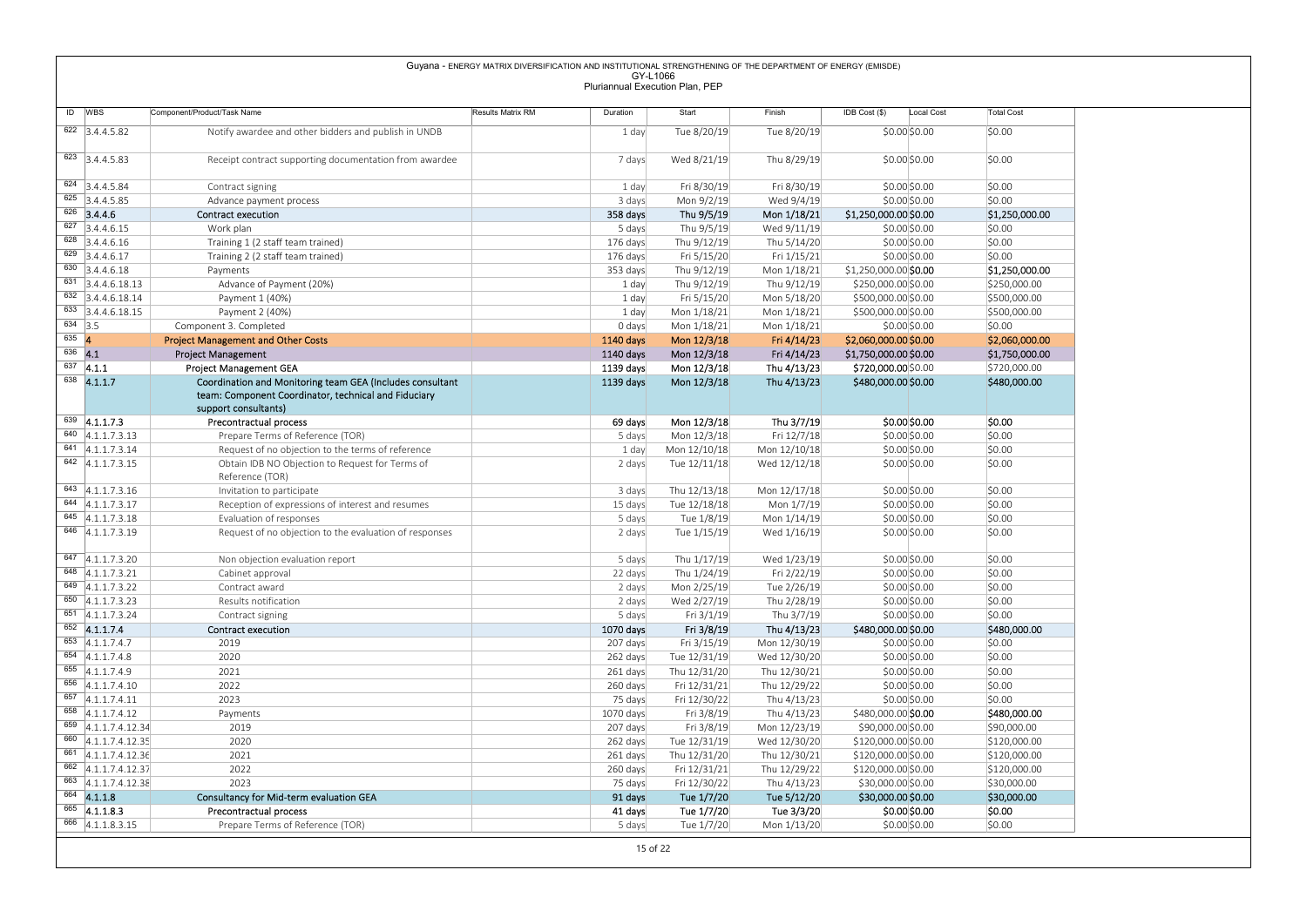|                                                                |                                                                             | Guyana - ENERGY MATRIX DIVERSIFICATION AND INSTITUTIONAL STRENGTHENING OF THE DEPARTMENT OF ENERGY (EMISDE) | GY-L1066            |                                 |                              |                                          |                            |
|----------------------------------------------------------------|-----------------------------------------------------------------------------|-------------------------------------------------------------------------------------------------------------|---------------------|---------------------------------|------------------------------|------------------------------------------|----------------------------|
|                                                                |                                                                             |                                                                                                             |                     | Pluriannual Execution Plan, PEP |                              |                                          |                            |
| ID WBS                                                         | Component/Product/Task Name                                                 | Results Matrix RM                                                                                           | Duration            | Start                           | Finish                       | IDB Cost (\$)<br>Local Cost              | <b>Total Cost</b>          |
| $\overline{667}$ 4.1.1.8.3.16                                  | Request of no objection to the terms of reference                           |                                                                                                             | 1 day               | Tue 1/14/20                     | Tue 1/14/20                  | \$0.00 \$0.00                            | \$0.00                     |
| $668$ 4.1.1.8.3.17                                             | Obtain IDB NO Objection to Request for Terms of                             |                                                                                                             | 2 days              | Wed 1/15/20                     | Thu 1/16/20                  | \$0.00 \$0.00                            | \$0.00                     |
| 669 4.1.1.8.3.18                                               | Reference (TOR)<br>Invitation to participate                                |                                                                                                             | 3 days              | Fri 1/17/20                     | Tue 1/21/20                  | \$0.00 \$0.00                            | \$0.00                     |
| 670 4.1.1.8.3.19                                               | Reception of expressions of interest and resumes                            |                                                                                                             | 10 days             | Wed 1/22/20                     | Tue 2/4/20                   | \$0.00 \$0.00                            | \$0.00                     |
| $671$ 4.1.1.8.3.20<br>$672$ 4.1.1.8.3.21                       | Evaluation of responses                                                     |                                                                                                             | 5 days<br>1 day     | Wed 2/5/20<br>Wed 2/12/20       | Tue 2/11/20<br>Wed 2/12/20   | \$0.00\$0.00<br>\$0.00 \$0.00            | \$0.00<br>\$0.00           |
|                                                                | Request of no objection to the evaluation of responses                      |                                                                                                             |                     |                                 |                              |                                          |                            |
| $\overline{673}$ 4.1.1.8.3.22                                  | Non objection evaluation report                                             |                                                                                                             | 5 days              | Thu 2/13/20                     | Wed 2/19/20                  | \$0.00 \$0.00                            | \$0.00                     |
| $\overline{674}$ 4.1.1.8.3.23<br>$\overline{675}$ 4.1.1.8.3.24 | Contract award<br>Results notification                                      |                                                                                                             | 2 days<br>2 days    | Thu 2/20/20<br>Mon 2/24/20      | Fri 2/21/20<br>Tue 2/25/20   | \$0.00\$0.00<br>\$0.00\$0.00             | \$0.00<br>\$0.00           |
| $\overline{676}$ 4.1.1.8.3.25                                  | Contract signing                                                            |                                                                                                             | 5 days              | Wed 2/26/20                     | Tue 3/3/20                   | \$0.00\$0.00                             | \$0.00                     |
| $677$ 4.1.1.8.4                                                | Contract execution                                                          |                                                                                                             | 50 days             | Wed 3/4/20                      | Tue 5/12/20                  | \$30,000.00 \$0.00                       | \$30,000.00                |
| $678$ 4.1.1.8.4.5<br>$\overline{679}$ 4.1.1.8.4.6              | Work plan<br>Partial Report                                                 |                                                                                                             | 5 days<br>22 days   | Wed 3/4/20<br>Wed 3/11/20       | Tue 3/10/20<br>Thu 4/9/20    | \$0.00\$0.00<br>\$0.00 \$0.00            | \$0.00<br>\$0.00           |
| $680$ 4.1.1.8.4.7                                              | Final Report                                                                |                                                                                                             | 22 days             | Fri 4/10/20                     | Mon 5/11/20                  | \$0.00 \$0.00                            | \$0.00                     |
| $\overline{681}$ 4.1.1.8.4.8<br>$\overline{682}$ 4.1.1.8.4.8.4 | Payments                                                                    |                                                                                                             | 50 days<br>1 day    | Wed 3/4/20<br>Wed 3/4/20        | Tue 5/12/20<br>Thu 3/5/20    | \$30,000.00 \$0.00<br>\$6,000.00 \$0.00  | \$30,000.00<br>\$6,000.00  |
| $\overline{683}$ 4.1.1.8.4.8.5                                 | Advance of Payment (20%)<br>Invoice reception- Partial Report (40%)         |                                                                                                             | 1 day               | Fri 4/10/20                     | Mon 4/13/20                  | \$12,000.00 \$0.00                       | \$12,000.00                |
| $684$ 4.1.1.8.4.8.6                                            | Invoice reception- Final Report (40%)                                       |                                                                                                             | 1 day               | Tue 5/12/20                     | Tue 5/12/20                  | \$12,000.00 \$0.00                       | \$12,000.00                |
| 685 4.1.1.9<br>686 4.1.1.9.3                                   | Consultancy for Final evaluation GEA<br>Precontractual process              |                                                                                                             | 113 days<br>41 days | Tue 11/8/22<br>Tue 11/8/22      | Thu 4/13/23<br>Tue 1/3/23    | \$60,000.00 \$0.00<br>\$0.00\$0.00       | \$60,000.00<br>\$0.00      |
| $\overline{687}$ 4.1.1.9.3.28                                  | Prepare Terms of Reference (TOR)                                            |                                                                                                             | 5 days              | Tue 11/8/22                     | Mon 11/14/22                 | \$0.00\$0.00                             | \$0.00                     |
| 688 4.1.1.9.3.29                                               | Request of no objection to the terms of reference                           |                                                                                                             | 1 day               | Tue 11/15/22                    | Tue 11/15/22                 | \$0.00 \$0.00                            | \$0.00                     |
| $\overline{689}$ 4.1.1.9.3.30                                  | Obtain IDB NO Objection to Request for Terms of<br>Reference (TOR)          |                                                                                                             | 2 days              | Wed 11/16/22                    | Thu 11/17/22                 | \$0.00\$0.00                             | \$0.00                     |
| 690 4.1.1.9.3.31                                               | Invitation to participate                                                   |                                                                                                             | 3 days              | Fri 11/18/22                    | Tue 11/22/22                 | \$0.00 \$0.00                            | \$0.00                     |
| 691 4.1.1.9.3.32<br>692 4.1.1.9.3.33                           | Reception of expressions of interest and resumes<br>Evaluation of responses |                                                                                                             | 10 days<br>5 days   | Wed 11/23/22<br>Wed 12/7/22     | Tue 12/6/22<br>Tue 12/13/22  | \$0.00 \$0.00<br>\$0.00 \$0.00           | \$0.00<br>\$0.00           |
| 693 4.1.1.9.3.34                                               | Request of no objection to the evaluation of responses                      |                                                                                                             | 1 day               | Wed 12/14/22                    | Wed 12/14/22                 | \$0.00 \$0.00                            | \$0.00                     |
| $694$ 4.1.1.9.3.35                                             | Non objection evaluation report                                             |                                                                                                             |                     |                                 |                              |                                          |                            |
| $\overline{695}$ 4.1.1.9.3.36                                  | Contract award                                                              |                                                                                                             | 5 days<br>2 days    | Thu 12/15/22<br>Thu 12/22/22    | Wed 12/21/22<br>Fri 12/23/22 | \$0.00 \$0.00<br>\$0.00 \$0.00           | \$0.00<br>\$0.00           |
| $\overline{696}$ 4.1.1.9.3.37                                  | Results notification                                                        |                                                                                                             | 2 days              | Mon 12/26/22                    | Tue 12/27/22                 | \$0.00 \$0.00                            | \$0.00                     |
| $\overline{697}$ 4.1.1.9.3.38<br>$698$ 4.1.1.9.4               | Contract signing<br>Contract execution                                      |                                                                                                             | 5 days<br>72 days   | Wed 12/28/22<br>Wed 1/4/23      | Tue 1/3/23<br>Thu 4/13/23    | \$0.00 \$0.00<br>\$60,000.00 \$0.00      | \$0.00<br>\$60,000.00      |
| $\overline{699}$ 4.1.1.9.4.5                                   | Work plan                                                                   |                                                                                                             | 5 days              | Wed 1/4/23                      | Tue 1/10/23                  | \$0.00 \$0.00                            | \$0.00                     |
| $700$ 4.1.1.9.4.6                                              | Partial Report                                                              |                                                                                                             | 22 days             | Wed 1/11/23                     | Thu 2/9/23                   | \$0.00 \$0.00                            | \$0.00                     |
| $701$ 4.1.1.9.4.7<br>$\overline{702}$ 4.1.1.9.4.8              | Final Report<br>Payments                                                    |                                                                                                             | 44 days<br>72 days  | Fri 2/10/23<br>Wed 1/4/23       | Wed 4/12/23<br>Thu 4/13/23   | \$0.00 \$0.00<br>\$60,000.00 \$0.00      | \$0.00<br>\$60,000.00      |
| $703$ 4.1.1.9.4.8.4                                            | Advance of Payment (20%)                                                    |                                                                                                             | 1 day               | Wed 1/4/23                      | Thu 1/5/23                   | \$12,000.00 \$0.00                       | \$12,000.00                |
| $704$ 4.1.1.9.4.8.5                                            | Invoice reception- Partial Report (40%)                                     |                                                                                                             | 1 day               | Fri 2/10/23                     | Mon 2/13/23                  | \$24,000.00 \$0.00                       | \$24,000.00                |
| $705$ 4.1.1.9.4.8.6<br>$706$ 4.1.1.10                          | Invoice reception- Final Report (40%)<br><b>Annual Audits GEA</b>           |                                                                                                             | 1 day<br>921 days   | Thu 4/13/23<br>Wed 8/14/19      | Thu 4/13/23<br>Wed 2/22/23   | \$24,000.00 \$0.00<br>\$60,000.00 \$0.00 | \$24,000.00<br>\$60,000.00 |
| $\overline{707}$ 4.1.1.10.3                                    | Precontractual process                                                      |                                                                                                             | 81 days             | Wed 8/14/19                     | Wed 12/4/19                  | \$0.00 \$0.00                            | \$0.00                     |
| $708$ 4.1.1.10.3.25                                            | Prepare Terms of Reference (TOR) & Cost Estimate<br>(Budget)                |                                                                                                             | 3 days              | Wed 8/14/19                     | Fri 8/16/19                  | \$0.00 \$0.00                            | \$0.00                     |
|                                                                | Obtain IDB No Objection to TOR & short list                                 |                                                                                                             | 5 days              | Mon 8/19/19                     | Fri 8/23/19                  | \$0.00 \$0.00                            | \$0.00                     |
| 709 4.1.1.10.3.26                                              |                                                                             |                                                                                                             |                     |                                 |                              | \$0.00 \$0.00                            | \$0.00                     |
|                                                                | Prepare Request for Proposals (RFP)                                         |                                                                                                             | 5 days              | Mon 8/26/19                     | Fri 8/30/19                  |                                          |                            |
| 710 4.1.1.10.3.27<br>711 4.1.1.10.3.28<br>$712$ 4.1.1.10.3.29  | Obtain approval to RFP<br>Obtain IDB No Objection to RFP & short list       |                                                                                                             | 2 days<br>5 days    | Mon 9/2/19<br>Wed 9/4/19        | Tue 9/3/19<br>Tue 9/10/19    | \$0.00 \$0.00<br>\$0.00 \$0.00           | \$0.00<br>\$0.00           |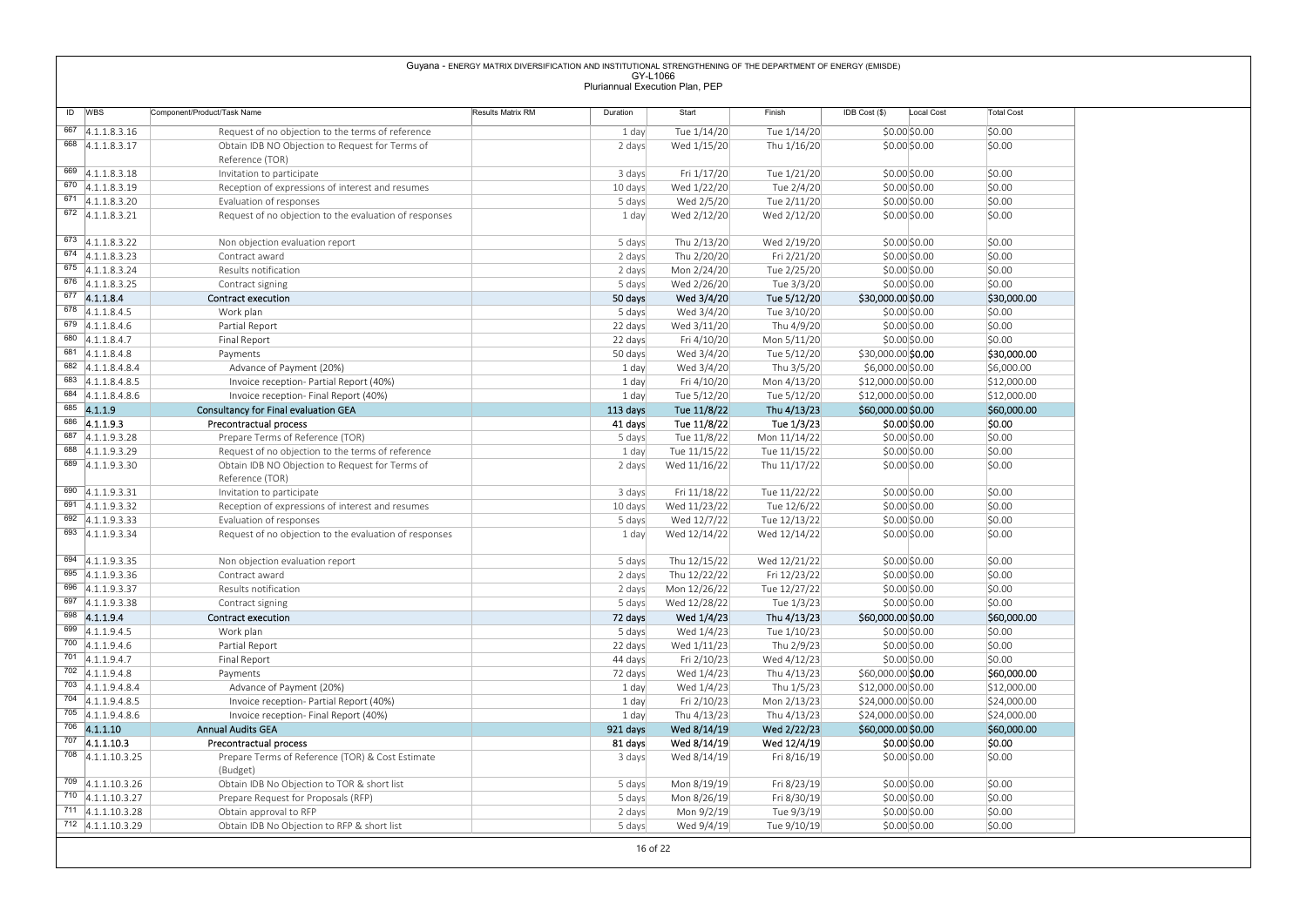|                                              |                                                                                                      | Guyana - ENERGY MATRIX DIVERSIFICATION AND INSTITUTIONAL STRENGTHENING OF THE DEPARTMENT OF ENERGY (EMISDE) |                     |                                 |                              |                                          |                            |
|----------------------------------------------|------------------------------------------------------------------------------------------------------|-------------------------------------------------------------------------------------------------------------|---------------------|---------------------------------|------------------------------|------------------------------------------|----------------------------|
|                                              |                                                                                                      |                                                                                                             | GY-L1066            | Pluriannual Execution Plan, PEP |                              |                                          |                            |
|                                              |                                                                                                      |                                                                                                             |                     |                                 |                              |                                          |                            |
| ID WBS                                       | Component/Product/Task Name                                                                          | Results Matrix RM                                                                                           | Duration            | Start                           | Finish                       | IDB Cost (\$)<br>Local Cost              | <b>Total Cost</b>          |
| $713$ 4.1.1.10.3.30                          | Submit RFP to shortlisted bidders & invite to bid                                                    |                                                                                                             | 1 day               | Wed 9/11/19                     | Wed 9/11/19                  | \$0.00 \$0.00                            | \$0.00                     |
| $714$ 4.1.1.10.3.31<br>$715$ 4.1.1.10.3.32   | Receive bidders request for clarifications<br>Prepare answers to bidders' request for clarifications |                                                                                                             | 7 days<br>2 days    | Thu 9/12/19<br>Mon 9/23/19      | Fri 9/20/19<br>Tue 9/24/19   | \$0.00\$0.00<br>\$0.00\$0.00             | \$0.00<br>\$0.00           |
|                                              |                                                                                                      |                                                                                                             |                     |                                 |                              |                                          |                            |
| $716$ 4.1.1.10.3.33                          | Send/Publish Clarifications to bidders                                                               |                                                                                                             | 1 day               | Wed 9/25/19                     | Wed 9/25/19                  | \$0.00\$0.00                             | \$0.00                     |
| $717$ 4.1.1.10.3.34                          | Receipt of Proposals                                                                                 |                                                                                                             | 12 days             | Thu 9/26/19                     | Fri 10/11/19                 | \$0.00\$0.00                             | \$0.00                     |
| 718 4.1.1.10.3.35                            | Public opening                                                                                       |                                                                                                             | 0 days              | Fri 10/11/19                    | Fri 10/11/19                 | $$0.00$ \$0.00                           | \$0.00                     |
| $719$ 4.1.1.10.3.36                          | Preliminar technical evaluation and request for<br>clarifications                                    |                                                                                                             | 3 days              | Mon 10/14/19                    | Wed 10/16/19                 | $$0.00$ \$0.00                           | \$0.00                     |
| $720$ 4.1.1.10.3.37                          | Receive clarifications from bidders                                                                  |                                                                                                             | 5 days              | Thu 10/17/19                    | Wed 10/23/19                 | \$0.00\$0.00                             | \$0.00                     |
| $721$ 4.1.1.10.3.38                          | Prepare Technical Evaluation Report                                                                  |                                                                                                             | 3 days              | Thu 10/24/19                    | Mon 10/28/19                 | \$0.00\$0.00                             | \$0.00                     |
| $722$ 4.1.1.10.3.39                          | Obtain IDB No Objection to Technical Evaluation Report                                               |                                                                                                             | 5 days              | Tue 10/29/19                    | Mon 11/4/19                  | \$0.00\$0.00                             | \$0.00                     |
| $723$ 4.1.1.10.3.40                          | Financial proposal opening                                                                           |                                                                                                             | 1 day               | Tue 11/5/19                     | Tue 11/5/19                  | \$0.00\$0.00                             | \$0.00                     |
| $724$ 4.1.1.10.3.41                          | Prepare Combined Quality and Cost Evaluation Report                                                  |                                                                                                             | 2 days              | Wed 11/6/19                     | Thu 11/7/19                  | \$0.00\$0.00                             | \$0.00                     |
|                                              |                                                                                                      |                                                                                                             |                     |                                 |                              |                                          |                            |
| $725$ 4.1.1.10.3.42                          | Send Combined Quality and Evaluation Report to IDB for                                               |                                                                                                             | 1 day               | Fri 11/8/19                     | Fri 11/8/19                  | \$0.00\$0.00                             | \$0.00                     |
| $726$ 4.1.1.10.3.43                          | information                                                                                          |                                                                                                             |                     |                                 |                              |                                          |                            |
| $727$ 4.1.1.10.3.44                          | Negotiation and Award of Contract<br>Obtain IDB No Objection to Negociated Contract                  |                                                                                                             | 1 day<br>5 days     | Mon 11/11/19<br>Tue 11/12/19    | Mon 11/11/19<br>Mon 11/18/19 | \$0.00\$0.00<br>\$0.00 \$0.00            | \$0.00<br>\$0.00           |
| 728 4.1.1.10.3.45                            | Notify awardee and other bidders and publish in UNDB                                                 |                                                                                                             | 1 day               | Tue 11/19/19                    | Tue 11/19/19                 | \$0.00 \$0.00                            | \$0.00                     |
|                                              |                                                                                                      |                                                                                                             |                     |                                 |                              |                                          |                            |
| 729 4.1.1.10.3.46                            | Receipt contract supporting documentation from awardee                                               |                                                                                                             | 7 days              | Wed 11/20/19                    | Thu 11/28/19                 | \$0.00 \$0.00                            | \$0.00                     |
| $730$ 4.1.1.10.3.47                          | Contract signing                                                                                     |                                                                                                             | 1 day               | Fri 11/29/19                    | Fri 11/29/19                 | \$0.00\$0.00                             | \$0.00                     |
| $731 \overline{)4.1.1.10.3.48}$              | Advance Payment Process                                                                              |                                                                                                             | 3 days              | Mon 12/2/19                     | Wed 12/4/19                  | \$0.00\$0.00                             | \$0.00                     |
| 732 4.1.1.10.4                               | Contract execution                                                                                   |                                                                                                             | 840 days            | Thu 12/5/19                     | Wed 2/22/23                  | \$60,000.00 \$0.00                       | \$60,000.00                |
| $733$ 4.1.1.10.4.7                           | Work plan                                                                                            |                                                                                                             | 5 days              | Thu 12/5/19                     | Wed 12/11/19                 | \$0.00\$0.00                             | \$0.00                     |
| $734$ 4.1.1.10.4.8<br>$735$ 4.1.1.10.4.9     | 2019<br>2020                                                                                         |                                                                                                             | 41 days<br>261 days | Thu 12/12/19<br>Fri 2/7/20      | Thu 2/6/20<br>Fri 2/5/21     | \$0.00\$0.00<br>\$0.00\$0.00             | \$0.00<br>\$0.00           |
| $736$ 4.1.1.10.4.10                          | 2021                                                                                                 |                                                                                                             | 261 days            | Mon 2/8/21                      | Mon 2/7/22                   | \$0.00\$0.00                             | \$0.00                     |
| $737$ 4.1.1.10.4.11                          | 2022                                                                                                 |                                                                                                             | 271 days            | Tue 2/8/22                      | Tue 2/21/23                  | \$0.00\$0.00                             | \$0.00                     |
| $738$ 4.1.1.10.4.12                          | Payments                                                                                             |                                                                                                             | 840 days            | Thu 12/5/19                     | Wed 2/22/23                  | \$60,000.00 \$0.00                       | \$60,000.00                |
| 739 4.1.1.10.4.12.7                          | Advance of Payment (10%)                                                                             |                                                                                                             | 1 day               | Thu 12/5/19                     | Thu 12/5/19                  | \$6,000.00 \$0.00                        | \$6,000.00                 |
| 740 4.1.1.10.4.12.8<br>$741$ 4.1.1.10.4.12.9 | Payments 2019<br>Payments 2020                                                                       |                                                                                                             | 1 day<br>1 day      | Fri 2/7/20<br>Mon 2/8/21        | Fri 2/7/20<br>Mon 2/8/21     | \$13,500.00 \$0.00<br>\$13,500.00 \$0.00 | \$13,500.00<br>\$13,500.00 |
| 742 4.1.1.10.4.12.1                          | Payments 2021                                                                                        |                                                                                                             | 1 day               | Tue 2/8/22                      | Tue 2/8/22                   | \$13,500.00 \$0.00                       | \$13,500.00                |
| $743$ 4.1.1.10.4.12.1                        | Payments 2022 & 2023                                                                                 |                                                                                                             | 1 day               | Wed 2/22/23                     | Wed 2/22/23                  | \$13,500.00 \$0.00                       | \$13,500.00                |
| $744$ 4.1.1.11                               | Procurement of laptops, printers and office equipment GEA                                            |                                                                                                             | 81 days             | Mon 3/18/19                     | Mon 7/8/19                   | \$50,000.00 \$0.00                       | \$50,000.00                |
| $\overline{745}$ 4.1.1.11.3                  |                                                                                                      |                                                                                                             |                     |                                 |                              |                                          |                            |
| 746 4.1.1.11.3.19                            | Precontractual process<br>Obtain IDB NO Objection to Specific Procurement Notices                    |                                                                                                             | 53 days<br>3 days   | Mon 3/18/19<br>Mon 3/18/19      | Wed 5/29/19<br>Wed 3/20/19   | \$0.00 \$0.00<br>\$0.00 \$0.00           | \$0.00<br>\$0.00           |
|                                              | & Updated Procurement Plan                                                                           |                                                                                                             |                     |                                 |                              |                                          |                            |
| $747$ 4.1.1.11.3.20                          | Prepare Technical Specifications                                                                     |                                                                                                             | 5 days              | Thu 3/21/19                     | Wed 3/27/19                  | \$0.00\$0.00                             | \$0.00                     |
| $748$ 4.1.1.11.3.21                          | Prepare Request of quotations                                                                        |                                                                                                             | 5 days              | Thu 3/28/19                     | Wed 4/3/19                   | \$0.00 \$0.00                            | \$0.00                     |
| $749$ 4.1.1.11.3.22<br>750 4.1.1.11.3.23     | Obtain IDB NO Objection to request of quotation                                                      |                                                                                                             | 3 days              | Thu 4/4/19                      | Mon 4/8/19                   | \$0.00\$0.00                             | \$0.00                     |
| $751$ 4.1.1.11.3.24                          | Referral of the request for quotations<br>Clarifications and / or amendments to the request for      |                                                                                                             | 5 days<br>1 day     | Tue 4/9/19<br>Tue 4/16/19       | Mon 4/15/19<br>Tue 4/16/19   | \$0.00 \$0.00<br>\$0.00\$0.00            | \$0.00<br>\$0.00           |
|                                              | quotations                                                                                           |                                                                                                             |                     |                                 |                              |                                          |                            |
|                                              |                                                                                                      | Referral of clarifications and / or amendments to potential                                                 | 1 day               | Wed 4/17/19                     | Wed 4/17/19                  | \$0.00 \$0.00                            | \$0.00                     |

17 of 22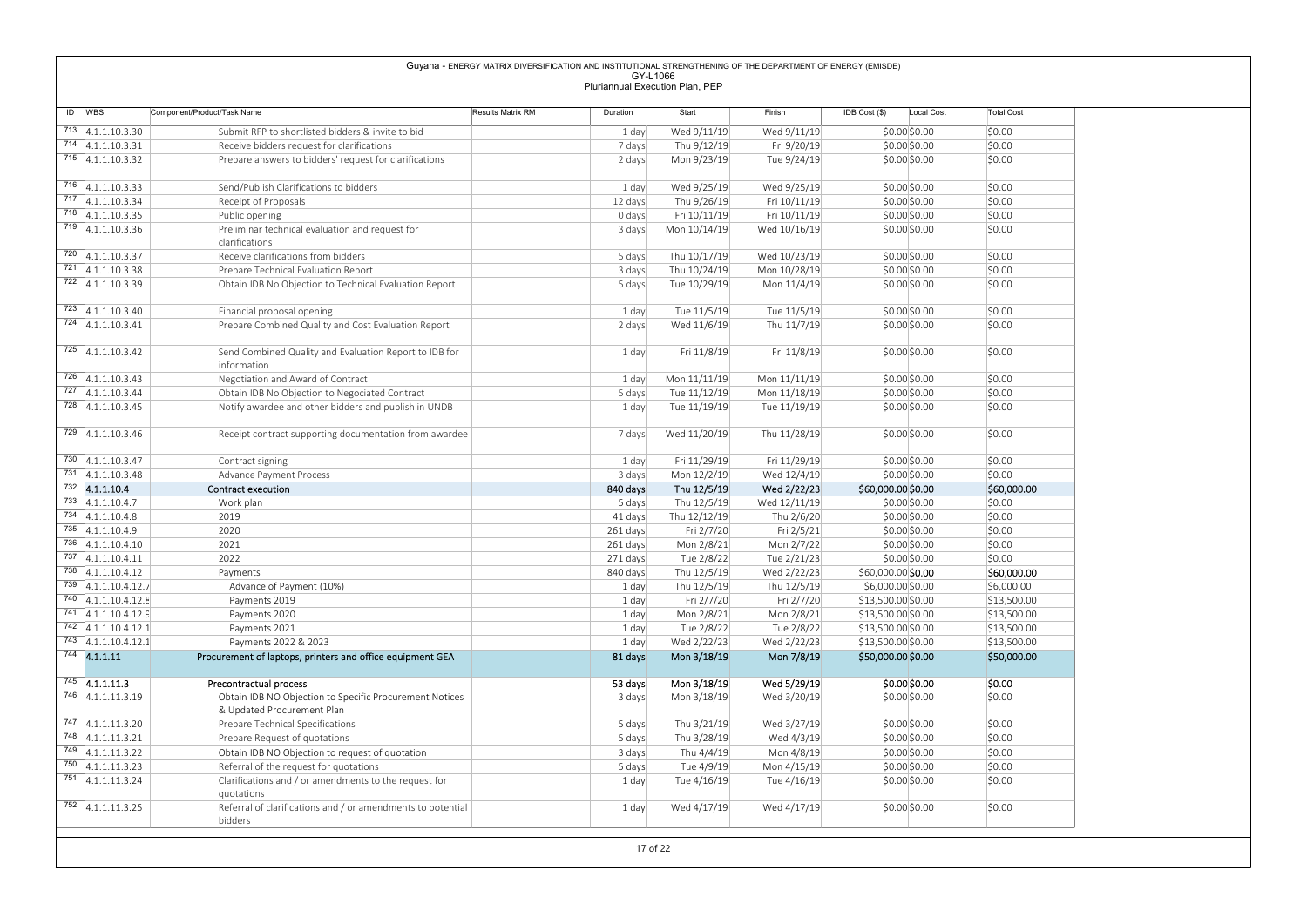|                                                                                                                                                                                                                                                                                                                |                                                                                     | Guyana - ENERGY MATRIX DIVERSIFICATION AND INSTITUTIONAL STRENGTHENING OF THE DEPARTMENT OF ENERGY (EMISDE) | GY-L1066                        |                              |                              |                                           |                             |
|----------------------------------------------------------------------------------------------------------------------------------------------------------------------------------------------------------------------------------------------------------------------------------------------------------------|-------------------------------------------------------------------------------------|-------------------------------------------------------------------------------------------------------------|---------------------------------|------------------------------|------------------------------|-------------------------------------------|-----------------------------|
|                                                                                                                                                                                                                                                                                                                |                                                                                     |                                                                                                             | Pluriannual Execution Plan, PEP |                              |                              |                                           |                             |
| ID WBS                                                                                                                                                                                                                                                                                                         | Component/Product/Task Name                                                         | Results Matrix RM                                                                                           | Duration                        | Start                        | Finish                       | IDB Cost (\$)<br>Local Cost               | <b>Total Cost</b>           |
| $753$ 4.1.1.11.3.26                                                                                                                                                                                                                                                                                            | Send clarifications to IDB/Obtain IDB NO Objection to                               |                                                                                                             | 5 days                          | Thu 4/18/19                  | Wed 4/24/19                  | \$0.00 \$0.00                             | \$0.00                      |
|                                                                                                                                                                                                                                                                                                                | amendments                                                                          |                                                                                                             |                                 |                              |                              |                                           |                             |
| 754 4.1.1.11.3.27                                                                                                                                                                                                                                                                                              | Receipt of quotations                                                               |                                                                                                             | 0 days                          | Wed 4/24/19                  | Wed 4/24/19                  | \$0.00 \$0.00                             | \$0.00                      |
| 755 4.1.1.11.3.28                                                                                                                                                                                                                                                                                              | Evaluation of quotations                                                            |                                                                                                             | 5 days                          | Thu 4/25/19                  | Wed 5/1/19                   | \$0.00 \$0.00                             | \$0.00                      |
| 756 4.1.1.11.3.29<br>757 4.1.1.11.3.30                                                                                                                                                                                                                                                                         | Obtain IDB NO Objection to Evaluation Report                                        |                                                                                                             | 7 days                          | Thu 5/2/19<br>Mon 5/13/19    | Fri 5/10/19<br>Fri 5/17/19   | \$0.00 \$0.00                             | \$0.00<br>\$0.00            |
| 758 4.1.1.11.3.31                                                                                                                                                                                                                                                                                              | Contract award or purchase order<br>Publish of the contract award or purchase order |                                                                                                             | 5 days<br>3 days                | Mon 5/20/19                  | Wed 5/22/19                  | \$0.00\$0.00<br>\$0.00 \$0.00             | \$0.00                      |
| 759 4.1.1.11.3.32                                                                                                                                                                                                                                                                                              | Contract Signing or issuance of the purchase order                                  |                                                                                                             | 5 days                          | Thu 5/23/19                  | Wed 5/29/19                  | \$0.00\$0.00                              | \$0.00                      |
| $760$ 4.1.1.11.4                                                                                                                                                                                                                                                                                               | <b>Contract execution</b>                                                           |                                                                                                             | 28 days                         | Thu 5/30/19                  | Mon 7/8/19                   | \$50,000.00 \$0.00                        | \$50,000.00                 |
| $761$ 4.1.1.11.4.4                                                                                                                                                                                                                                                                                             | Start Contract                                                                      |                                                                                                             | 5 days                          | Thu 5/30/19                  | Wed 6/5/19                   | \$0.00\$0.00                              | \$0.00                      |
| $762$ 4.1.1.11.4.5                                                                                                                                                                                                                                                                                             | Goods Delivery                                                                      |                                                                                                             | 22 days                         | Thu 6/6/19                   | Fri 7/5/19                   | \$0.00 \$0.00                             | \$0.00                      |
| $763$ 4.1.1.11.4.6<br>$764$ 4.1.1.11.4.6.3                                                                                                                                                                                                                                                                     | Payments<br>Advance of Payment (30%)                                                |                                                                                                             | 28 days<br>1 day                | Thu 5/30/19<br>Thu 5/30/19   | Mon 7/8/19<br>Thu 5/30/19    | \$50,000.00 \$0.00<br>\$15,000.00 \$0.00  | \$50,000.00<br>\$15,000.00  |
| 765 4.1.1.11.4.6.4                                                                                                                                                                                                                                                                                             | Invoice (70%)                                                                       |                                                                                                             | 1 day                           | Mon 7/8/19                   | Mon 7/8/19                   | \$35,000.00 \$0.00                        | \$35,000.00                 |
| 766 4.1.1.12                                                                                                                                                                                                                                                                                                   | <b>Operative Costs GEA</b>                                                          |                                                                                                             | 835 days                        | Mon 3/18/19                  | Fri 5/27/22                  | \$40,000.00 \$0.00                        | \$40,000.00                 |
| $767$ 4.1.1.12.13                                                                                                                                                                                                                                                                                              | 2019                                                                                |                                                                                                             | 41 days                         | Mon 3/18/19                  | Mon 5/13/19                  | \$0.00\$0.00                              | \$0.00                      |
| 768 4.1.1.12.14                                                                                                                                                                                                                                                                                                | 2020                                                                                |                                                                                                             | 261 days                        | Tue 5/14/19                  | Tue 5/12/20                  | \$0.00 \$0.00                             | \$0.00                      |
| 769 4.1.1.12.15<br>$770$ 4.1.1.12.16                                                                                                                                                                                                                                                                           | 2021<br>2022                                                                        |                                                                                                             | 261 days<br>271 days            | Wed 5/13/20<br>Thu 5/13/21   | Wed 5/12/21<br>Thu 5/26/22   | \$0.00\$0.00<br>\$0.00 \$0.00             | \$0.00<br>\$0.00            |
| $771$ 4.1.1.12.17                                                                                                                                                                                                                                                                                              | Payments                                                                            |                                                                                                             | 794 days                        | Tue 5/14/19                  | Fri 5/27/22                  | \$40,000.00 \$0.00                        | \$40,000.00                 |
| 772 4.1.1.12.17.12                                                                                                                                                                                                                                                                                             | Payments 2019                                                                       |                                                                                                             | 1 day                           | Tue 5/14/19                  | Tue 5/14/19                  | \$10,000.00 \$0.00                        | \$10,000.00                 |
| 773 4.1.1.12.17.13                                                                                                                                                                                                                                                                                             | Payments 2020                                                                       |                                                                                                             | 1 day                           | Wed 5/13/20                  | Wed 5/13/20                  | \$10,000.00 \$0.00                        | \$10,000.00                 |
| 774 4.1.1.12.17.14                                                                                                                                                                                                                                                                                             | Payments 2021                                                                       |                                                                                                             | 1 day                           | Thu 5/13/21                  | Thu 5/13/21                  | \$10,000.00 \$0.00                        | \$10,000.00                 |
| 775 4.1.1.12.17.15<br>$776$ 4.1.2                                                                                                                                                                                                                                                                              | Payments 2022 & 2023<br><b>Project Management GPL</b>                               |                                                                                                             | 1 day<br>1139 days              | Fri 5/27/22<br>Mon 12/3/18   | Fri 5/27/22<br>Thu 4/13/23   | \$10,000.00 \$0.00<br>\$482,000.00 \$0.00 | \$10,000.00<br>\$482,000.00 |
| $777$ 4.1.2.7                                                                                                                                                                                                                                                                                                  | Coordination and Monitoring team GPL                                                |                                                                                                             | 1139 days                       | Mon 12/3/18                  | Thu 4/13/23                  | \$312,000.00 \$0.00                       | \$312,000.00                |
| $778$ 4.1.2.7.3                                                                                                                                                                                                                                                                                                | Precontractual process                                                              |                                                                                                             | 69 days                         | Mon 12/3/18                  | Thu 3/7/19                   | \$0.00\$0.00                              | \$0.00                      |
| $779$ 4.1.2.7.3.13                                                                                                                                                                                                                                                                                             | Prepare Terms of Reference (TOR)                                                    |                                                                                                             | 5 days                          | Mon 12/3/18                  | Fri 12/7/18                  | \$0.00 \$0.00                             | \$0.00                      |
| 780 4.1.2.7.3.14                                                                                                                                                                                                                                                                                               | Request of no objection to the terms of reference                                   |                                                                                                             | 1 day                           | Mon 12/10/18                 | Mon 12/10/18                 | \$0.00 \$0.00                             | \$0.00                      |
| 781 4.1.2.7.3.15                                                                                                                                                                                                                                                                                               | Obtain IDB NO Objection to Request for Terms of<br>Reference (TOR)                  |                                                                                                             | 2 days                          | Tue 12/11/18                 | Wed 12/12/18                 | \$0.00 \$0.00                             | \$0.00                      |
| $782$ 4.1.2.7.3.16                                                                                                                                                                                                                                                                                             | Invitation to participate                                                           |                                                                                                             | 3 days                          | Thu 12/13/18                 | Mon 12/17/18                 | \$0.00 \$0.00                             | \$0.00                      |
| $783$ 4.1.2.7.3.17                                                                                                                                                                                                                                                                                             | Reception of expressions of interest and resumes                                    |                                                                                                             | 15 days                         | Tue 12/18/18                 | Mon 1/7/19                   | \$0.00 \$0.00                             | \$0.00                      |
| $784$ 4.1.2.7.3.18                                                                                                                                                                                                                                                                                             | Evaluation of responses                                                             |                                                                                                             | 5 days                          | Tue 1/8/19                   | Mon 1/14/19                  | \$0.00\$0.00                              | \$0.00                      |
| $785$ 4.1.2.7.3.19                                                                                                                                                                                                                                                                                             | Request of no objection to the evaluation of responses                              |                                                                                                             | 2 days                          | Tue 1/15/19                  | Wed 1/16/19                  | \$0.00\$0.00                              | \$0.00                      |
|                                                                                                                                                                                                                                                                                                                | Non objection evaluation report                                                     |                                                                                                             | 5 days                          | Thu 1/17/19                  | Wed 1/23/19                  | \$0.00 \$0.00                             | \$0.00                      |
|                                                                                                                                                                                                                                                                                                                | Cabinet approval                                                                    |                                                                                                             | 22 days                         | Thu 1/24/19                  | Fri 2/22/19                  | \$0.00 \$0.00                             | \$0.00                      |
|                                                                                                                                                                                                                                                                                                                | Contract award                                                                      |                                                                                                             | 2 days                          | Mon 2/25/19                  | Tue 2/26/19                  | \$0.00 \$0.00                             | \$0.00                      |
|                                                                                                                                                                                                                                                                                                                |                                                                                     |                                                                                                             | 2 days                          | Wed 2/27/19                  | Thu 2/28/19                  | \$0.00 \$0.00                             | \$0.00                      |
|                                                                                                                                                                                                                                                                                                                | Results notification                                                                |                                                                                                             | 5 days                          | Fri 3/1/19                   | Thu 3/7/19                   | \$0.00 \$0.00                             | \$0.00                      |
|                                                                                                                                                                                                                                                                                                                | Contract signing                                                                    |                                                                                                             |                                 |                              |                              |                                           |                             |
|                                                                                                                                                                                                                                                                                                                | <b>Contract execution</b>                                                           |                                                                                                             | 1065 days                       | Fri 3/15/19                  | Thu 4/13/23                  | \$312,000.00 \$0.00                       | \$312,000.00                |
|                                                                                                                                                                                                                                                                                                                | 2019                                                                                |                                                                                                             | 207 days                        | Fri 3/15/19                  | Mon 12/30/19                 | \$0.00 \$0.00                             | \$0.00                      |
|                                                                                                                                                                                                                                                                                                                | 2020                                                                                |                                                                                                             | 262 days                        | Tue 12/31/19                 | Wed 12/30/20                 | \$0.00 \$0.00                             | \$0.00<br>\$0.00            |
|                                                                                                                                                                                                                                                                                                                | 2021<br>2022                                                                        |                                                                                                             | 261 days<br>260 days            | Thu 12/31/20<br>Fri 12/31/21 | Thu 12/30/21<br>Thu 12/29/22 | \$0.00 \$0.00<br>\$0.00 \$0.00            | \$0.00                      |
|                                                                                                                                                                                                                                                                                                                | 2023                                                                                |                                                                                                             | 75 days                         | Fri 12/30/22                 | Thu 4/13/23                  | \$0.00 \$0.00                             | \$0.00                      |
|                                                                                                                                                                                                                                                                                                                | Payments                                                                            |                                                                                                             | 1065 days                       | Fri 3/15/19                  | Thu 4/13/23                  | \$312,000.00 \$0.00                       | \$312,000.00                |
|                                                                                                                                                                                                                                                                                                                | 2019                                                                                |                                                                                                             | 207 days                        | Fri 3/15/19                  | Mon 12/30/19                 | \$57,306.12 \$0.00                        | \$57,306.12                 |
| 786 4.1.2.7.3.20<br>787 4.1.2.7.3.21<br>788 4.1.2.7.3.22<br>789 4.1.2.7.3.23<br>790 4.1.2.7.3.24<br>$791$ 4.1.2.7.4<br>792 4.1.2.7.4.7<br>793 4.1.2.7.4.8<br>$794$ 4.1.2.7.4.9<br>795 4.1.2.7.4.10<br>796 4.1.2.7.4.11<br>$797$ 4.1.2.7.4.12<br>798 4.1.2.7.4.12.6<br>799 4.1.2.7.4.12.7<br>800 4.1.2.7.4.12.8 | 2020<br>2021                                                                        |                                                                                                             | 262 days<br>261 days            | Tue 12/31/19<br>Thu 12/31/20 | Wed 12/30/20<br>Thu 12/30/21 | \$76,408.16 \$0.00<br>\$76,408.16 \$0.00  | \$76,408.16<br>\$76,408.16  |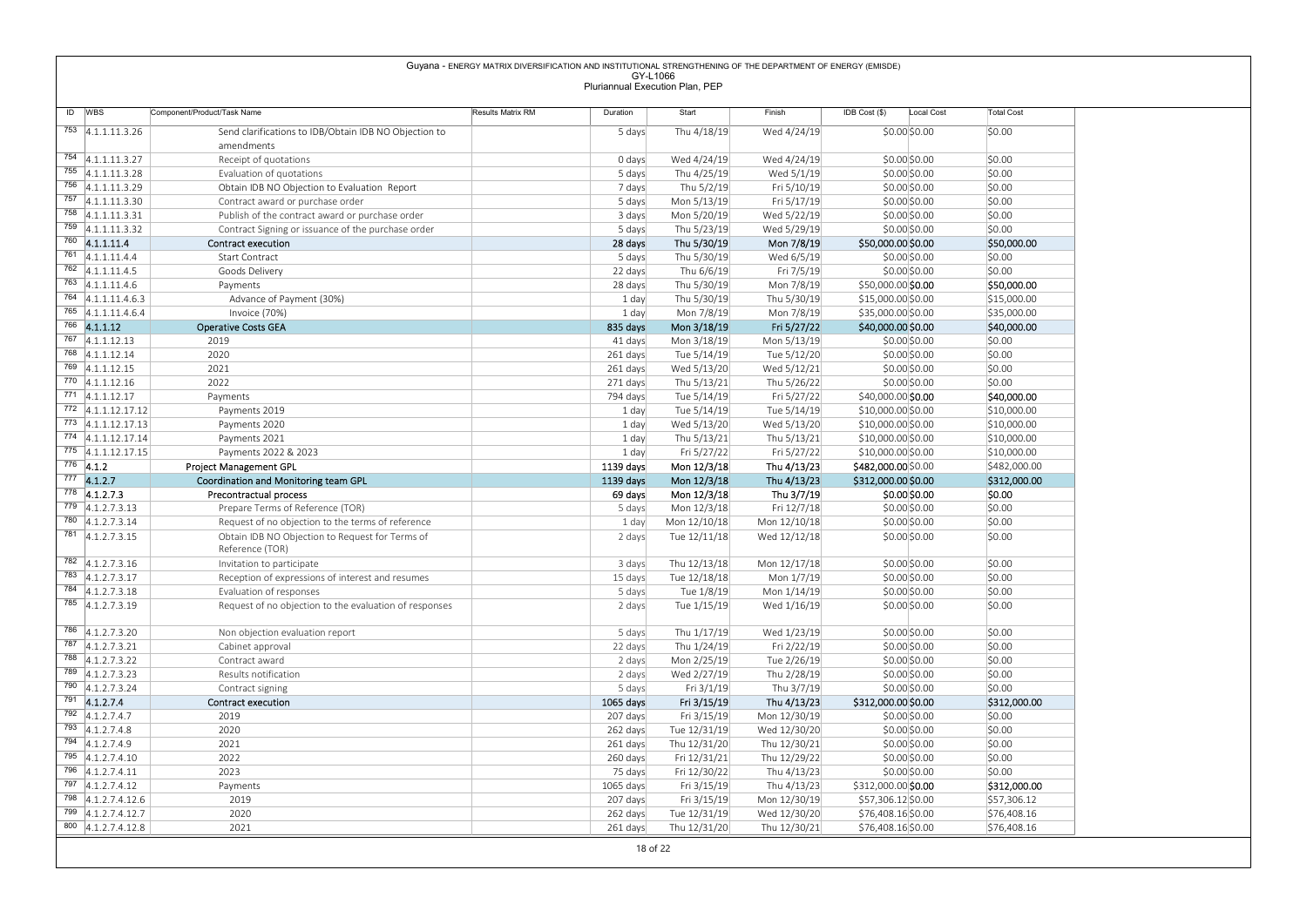| 824 4.1.2.9      |                                                   |                                                                               |                                                                                                             |                                             |                              |                             |                                          |                            |
|------------------|---------------------------------------------------|-------------------------------------------------------------------------------|-------------------------------------------------------------------------------------------------------------|---------------------------------------------|------------------------------|-----------------------------|------------------------------------------|----------------------------|
|                  |                                                   |                                                                               |                                                                                                             |                                             |                              |                             |                                          |                            |
|                  |                                                   |                                                                               |                                                                                                             |                                             |                              |                             |                                          |                            |
|                  |                                                   |                                                                               |                                                                                                             |                                             |                              |                             |                                          |                            |
|                  |                                                   |                                                                               |                                                                                                             |                                             |                              |                             |                                          |                            |
|                  |                                                   |                                                                               |                                                                                                             |                                             |                              |                             |                                          |                            |
|                  |                                                   |                                                                               |                                                                                                             |                                             |                              |                             |                                          |                            |
|                  |                                                   |                                                                               |                                                                                                             |                                             |                              |                             |                                          |                            |
|                  |                                                   |                                                                               |                                                                                                             |                                             |                              |                             |                                          |                            |
|                  |                                                   |                                                                               |                                                                                                             |                                             |                              |                             |                                          |                            |
|                  |                                                   |                                                                               |                                                                                                             |                                             |                              |                             |                                          |                            |
|                  |                                                   |                                                                               |                                                                                                             |                                             |                              |                             |                                          |                            |
|                  |                                                   |                                                                               |                                                                                                             |                                             |                              |                             |                                          |                            |
|                  |                                                   |                                                                               |                                                                                                             |                                             |                              |                             |                                          |                            |
|                  |                                                   |                                                                               |                                                                                                             |                                             |                              |                             |                                          |                            |
|                  |                                                   |                                                                               |                                                                                                             |                                             |                              |                             |                                          |                            |
|                  |                                                   |                                                                               |                                                                                                             |                                             |                              |                             |                                          |                            |
|                  |                                                   |                                                                               |                                                                                                             |                                             |                              |                             |                                          |                            |
|                  |                                                   |                                                                               | Guyana - ENERGY MATRIX DIVERSIFICATION AND INSTITUTIONAL STRENGTHENING OF THE DEPARTMENT OF ENERGY (EMISDE) |                                             |                              |                             |                                          |                            |
|                  |                                                   |                                                                               |                                                                                                             | GY-L1066<br>Pluriannual Execution Plan, PEP |                              |                             |                                          |                            |
|                  | ID WBS                                            | Component/Product/Task Name                                                   | Results Matrix RM                                                                                           | Duration                                    | Start                        | Finish                      | IDB Cost (\$)<br>Local Cost              | <b>Total Cost</b>          |
|                  | $\overline{801}$ 4.1.2.7.4.12.9                   | 2022                                                                          |                                                                                                             | 260 days                                    | Fri 12/31/21                 | Thu 12/29/22                | \$76,408.16 \$0.00                       | \$76,408.16                |
|                  | $\overline{802}$ 4.1.2.7.4.12.10                  | 2023                                                                          |                                                                                                             | 75 days                                     | Fri 12/30/22                 | Thu 4/13/23                 | \$25,469.40 \$0.00                       | \$25,469.40                |
|                  | $\overline{803}$ 4.1.2.8                          | Consultancy for Mid-term evaluation GPL                                       |                                                                                                             | 91 days                                     | Tue 1/7/20                   | Tue 5/12/20                 | \$30,000.00 \$0.00                       | \$30,000.00                |
|                  | $804$ 4.1.2.8.3                                   | Precontractual process                                                        |                                                                                                             | 41 days                                     | Tue 1/7/20                   | Tue 3/3/20                  | \$0.00 \$0.00                            | \$0.00                     |
|                  | $805$ 4.1.2.8.3.12                                | Prepare Terms of Reference (TOR)                                              |                                                                                                             | 5 days                                      | Tue 1/7/20                   | Mon 1/13/20                 | \$0.00 \$0.00                            | \$0.00                     |
|                  | $\overline{806}$ 4.1.2.8.3.13                     | Request of no objection to the terms of reference                             |                                                                                                             | 1 day                                       | Tue 1/14/20                  | Tue 1/14/20                 | \$0.00\$0.00                             | \$0.00                     |
|                  | $\overline{807}$ 4.1.2.8.3.14                     | Obtain IDB NO Objection to Request for Terms of<br>Reference (TOR)            |                                                                                                             | 2 days                                      | Wed 1/15/20                  | Thu 1/16/20                 | \$0.00 \$0.00                            | \$0.00                     |
|                  | 808 4.1.2.8.3.15                                  | Invitation to participate                                                     |                                                                                                             | 3 days                                      | Fri 1/17/20                  | Tue 1/21/20                 | \$0.00\$0.00                             | \$0.00                     |
|                  | 809 4.1.2.8.3.16                                  | Reception of expressions of interest and resumes                              |                                                                                                             | 10 days                                     | Wed 1/22/20                  | Tue 2/4/20                  | \$0.00\$0.00                             | \$0.00                     |
|                  | 810 4.1.2.8.3.17                                  | Evaluation of responses                                                       |                                                                                                             | 5 days                                      | Wed 2/5/20                   | Tue 2/11/20                 | \$0.00\$0.00                             | \$0.00                     |
|                  | $811$ 4.1.2.8.3.18                                | Request of no objection to the evaluation of responses                        |                                                                                                             | 1 day                                       | Wed 2/12/20                  | Wed 2/12/20                 | \$0.00\$0.00                             | \$0.00                     |
|                  | $812$ 4.1.2.8.3.19                                | Non objection evaluation report                                               |                                                                                                             | 5 days                                      | Thu 2/13/20                  | Wed 2/19/20                 | \$0.00\$0.00                             | \$0.00                     |
|                  | $813$ 4.1.2.8.3.20                                | Contract award                                                                |                                                                                                             | 2 days                                      | Thu 2/20/20                  | Fri 2/21/20                 | \$0.00 \$0.00                            | \$0.00                     |
|                  | $814$ 4.1.2.8.3.21                                | Results notification                                                          |                                                                                                             | 2 days                                      | Mon 2/24/20                  | Tue 2/25/20                 | \$0.00\$0.00                             | \$0.00                     |
|                  | $815$ 4.1.2.8.3.22                                | Contract signing                                                              |                                                                                                             | 5 days                                      | Wed 2/26/20                  | Tue 3/3/20                  | \$0.00 \$0.00                            | \$0.00                     |
|                  | 816 4.1.2.8.4                                     | Contract execution                                                            |                                                                                                             | 50 days                                     | Wed 3/4/20                   | Tue 5/12/20                 | \$30,000.00 \$0.00                       | \$30,000.00                |
|                  | $\overline{817}$ 4.1.2.8.4.5<br>818 4.1.2.8.4.6   | Work plan                                                                     |                                                                                                             | 5 days                                      | Wed 3/4/20<br>Wed 3/11/20    | Tue 3/10/20                 | \$0.00 \$0.00                            | \$0.00<br>\$0.00           |
|                  | $819$ 4.1.2.8.4.7                                 | Partial Report<br>Final Report                                                |                                                                                                             | 22 days<br>22 days                          | Fri 4/10/20                  | Thu 4/9/20<br>Mon 5/11/20   | \$0.00 \$0.00<br>\$0.00\$0.00            | \$0.00                     |
|                  | $820$ 4.1.2.8.4.8                                 | Payments                                                                      |                                                                                                             | 50 days                                     | Wed 3/4/20                   | Tue 5/12/20                 | \$30,000.00 \$0.00                       | \$30,000.00                |
|                  | $821$ 4.1.2.8.4.8.4                               | Advance of Payment (20%)                                                      |                                                                                                             | 1 day                                       | Wed 3/4/20                   | Thu 3/5/20                  | \$6,000.00 \$0.00                        | \$6,000.00                 |
|                  | 822 4.1.2.8.4.8.5                                 | Invoice reception- Partial Report (40%)                                       |                                                                                                             | 1 day                                       | Fri 4/10/20                  | Mon 4/13/20                 | \$12,000.00 \$0.00                       | \$12,000.00                |
|                  | 823 4.1.2.8.4.8.6                                 | Invoice reception- Final Report (40%)                                         |                                                                                                             | 1 day                                       | Tue 5/12/20                  | Tue 5/12/20                 | \$12,000.00 \$0.00                       | \$12,000.00                |
|                  | $825$ 4.1.2.9.3                                   | Consultancy for Final evaluation GPL<br>Precontractual process                |                                                                                                             | 113 days<br>41 days                         | Tue 11/8/22<br>Tue 11/8/22   | Thu 4/13/23<br>Tue 1/3/23   | \$60,000.00 \$0.00<br>\$0.00 \$0.00      | \$60,000.00<br>\$0.00      |
|                  | 826 4.1.2.9.3.12                                  | Prepare Terms of Reference (TOR)                                              |                                                                                                             | 5 days                                      | Tue 11/8/22                  | Mon 11/14/22                | \$0.00 \$0.00                            | \$0.00                     |
|                  | $\overline{827}$ 4.1.2.9.3.13                     | Request of no objection to the terms of reference                             |                                                                                                             | 1 day                                       | Tue 11/15/22                 | Tue 11/15/22                | \$0.00 \$0.00                            | \$0.00                     |
|                  | 828 4.1.2.9.3.14                                  | Obtain IDB NO Objection to Request for Terms of                               |                                                                                                             | 2 days                                      | Wed 11/16/22                 | Thu 11/17/22                | \$0.00\$0.00                             | \$0.00                     |
|                  |                                                   | Reference (TOR)                                                               |                                                                                                             |                                             |                              |                             |                                          |                            |
|                  | 829 4.1.2.9.3.15<br>830 4.1.2.9.3.16              | Invitation to participate<br>Reception of expressions of interest and resumes |                                                                                                             | 3 days<br>10 days                           | Fri 11/18/22<br>Wed 11/23/22 | Tue 11/22/22<br>Tue 12/6/22 | \$0.00 \$0.00<br>\$0.00 \$0.00           | \$0.00<br>\$0.00           |
|                  | 831 4.1.2.9.3.17                                  | Evaluation of responses                                                       |                                                                                                             | 5 days                                      | Wed 12/7/22                  | Tue 12/13/22                | \$0.00 \$0.00                            | \$0.00                     |
|                  | 832 4.1.2.9.3.18                                  | Request of no objection to the evaluation of responses                        |                                                                                                             | 1 day                                       | Wed 12/14/22                 | Wed 12/14/22                | \$0.00 \$0.00                            | \$0.00                     |
|                  | $\overline{833}$ 4.1.2.9.3.19                     | Non objection evaluation report                                               |                                                                                                             | 5 days                                      | Thu 12/15/22                 | Wed 12/21/22                | \$0.00 \$0.00                            | \$0.00                     |
|                  | $\overline{834}$ 4.1.2.9.3.20                     | Contract award                                                                |                                                                                                             | 2 days                                      | Thu 12/22/22                 | Fri 12/23/22                | \$0.00 \$0.00                            | \$0.00                     |
|                  | $835$ 4.1.2.9.3.21                                | Results notification                                                          |                                                                                                             | 2 days                                      | Mon 12/26/22                 | Tue 12/27/22                | \$0.00 \$0.00                            | \$0.00                     |
|                  | $\overline{836}$ 4.1.2.9.3.22                     | Contract signing                                                              |                                                                                                             | 5 days                                      | Wed 12/28/22                 | Tue 1/3/23                  | \$0.00 \$0.00                            | \$0.00                     |
|                  | $\overline{837}$ 4.1.2.9.4                        | Contract execution                                                            |                                                                                                             | 72 days                                     | Wed 1/4/23                   | Thu 4/13/23                 | \$60,000.00 \$0.00                       | \$60,000.00                |
|                  | $838$ 4.1.2.9.4.5<br>$\overline{839}$ 4.1.2.9.4.6 | Work plan<br>Partial Report                                                   |                                                                                                             | 5 days<br>22 days                           | Wed 1/4/23<br>Wed 1/11/23    | Tue 1/10/23<br>Thu 2/9/23   | \$0.00\$0.00<br>\$0.00 \$0.00            | \$0.00<br>\$0.00           |
|                  | $\overline{840}$ 4.1.2.9.4.7                      | Final Report                                                                  |                                                                                                             | 44 days                                     | Fri 2/10/23                  | Wed 4/12/23                 | \$0.00 \$0.00                            | \$0.00                     |
|                  | $\overline{841}$ 4.1.2.9.4.8                      | Payments                                                                      |                                                                                                             | 72 days                                     | Wed 1/4/23                   | Thu 4/13/23                 | \$60,000.00 \$0.00                       | \$60,000.00                |
|                  | $842$ 4.1.2.9.4.8.4                               | Advance of Payment (20%)                                                      |                                                                                                             | 1 day                                       | Wed 1/4/23                   | Thu 1/5/23                  | \$12,000.00 \$0.00                       | \$12,000.00                |
|                  | 843 4.1.2.9.4.8.5                                 | Invoice reception- Partial Report (40%)                                       |                                                                                                             | 1 day                                       | Fri 2/10/23                  | Mon 2/13/23                 | \$24,000.00 \$0.00                       | \$24,000.00                |
|                  |                                                   | Invoice reception- Final Report (40%)<br><b>Annual Audits GPL</b>             |                                                                                                             | 1 day<br>921 days                           | Thu 4/13/23<br>Wed 8/14/19   | Thu 4/13/23<br>Wed 2/22/23  | \$24,000.00 \$0.00<br>\$60,000.00 \$0.00 | \$24,000.00<br>\$60,000.00 |
| $846$ 4.1.2.10.3 | $\overline{844}$ 4.1.2.9.4.8.6<br>$845$ 4.1.2.10  |                                                                               |                                                                                                             | 81 days                                     | Wed 8/14/19                  | Wed 12/4/19                 | \$0.00 \$0.00                            | \$0.00                     |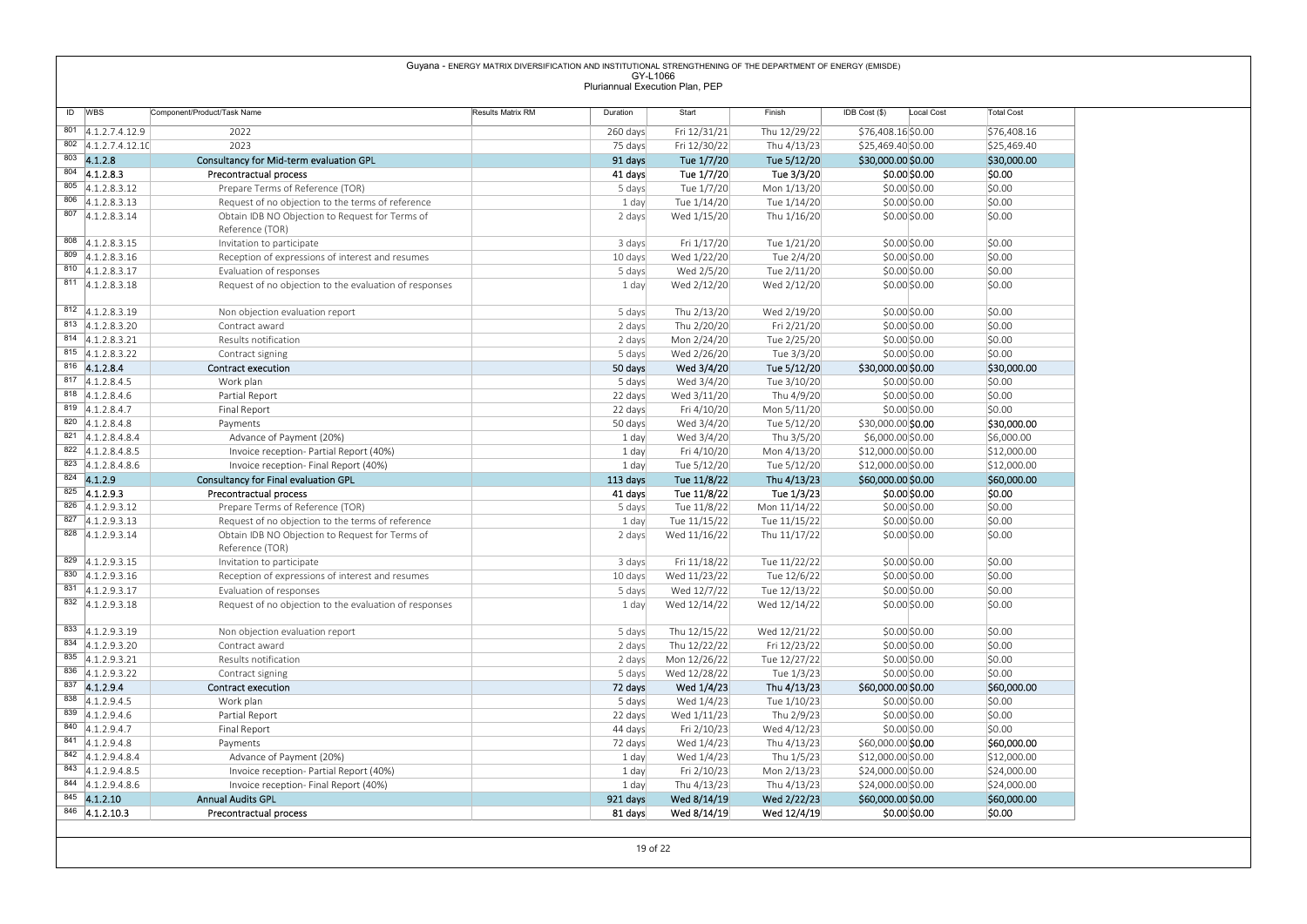|                                            |                                                                       | Guyana - ENERGY MATRIX DIVERSIFICATION AND INSTITUTIONAL STRENGTHENING OF THE DEPARTMENT OF ENERGY (EMISDE) |                                             |              |              |                             |                   |
|--------------------------------------------|-----------------------------------------------------------------------|-------------------------------------------------------------------------------------------------------------|---------------------------------------------|--------------|--------------|-----------------------------|-------------------|
|                                            |                                                                       |                                                                                                             | GY-L1066<br>Pluriannual Execution Plan, PEP |              |              |                             |                   |
|                                            |                                                                       |                                                                                                             |                                             |              |              |                             |                   |
| ID WBS                                     | Component/Product/Task Name                                           | Results Matrix RM                                                                                           | Duration                                    | Start        | Finish       | IDB Cost (\$)<br>Local Cost | <b>Total Cost</b> |
| 847 4.1.2.10.3.29                          | Prepare Terms of Reference (TOR) & Cost Estimate                      |                                                                                                             | 3 days                                      | Wed 8/14/19  | Fri 8/16/19  | \$0.00\$0.00                | \$0.00            |
|                                            | (Budget)                                                              |                                                                                                             |                                             |              |              |                             |                   |
| 848 4.1.2.10.3.30                          | Obtain IDB No Objection to TOR & short list                           |                                                                                                             | 5 days                                      | Mon 8/19/19  | Fri 8/23/19  | \$0.00\$0.00                | \$0.00            |
| 849 4.1.2.10.3.31                          | Prepare Request for Proposals (RFP)                                   |                                                                                                             | 5 days                                      | Mon 8/26/19  | Fri 8/30/19  | \$0.00\$0.00                | \$0.00            |
| 850 4.1.2.10.3.32                          | Obtain approval to RFP                                                |                                                                                                             | 2 days                                      | Mon 9/2/19   | Tue 9/3/19   | \$0.00 \$0.00               | \$0.00            |
| $851$ 4.1.2.10.3.33                        | Obtain IDB No Objection to RFP & short list                           |                                                                                                             | 5 days                                      | Wed 9/4/19   | Tue 9/10/19  | \$0.00\$0.00                | \$0.00            |
| 852 4.1.2.10.3.34                          | Submit RFP to shortlisted bidders & invite to bid                     |                                                                                                             | 1 day                                       | Wed 9/11/19  | Wed 9/11/19  | \$0.00\$0.00                | \$0.00            |
| 853 4.1.2.10.3.35                          | Receive bidders request for clarifications                            |                                                                                                             | 7 days                                      | Thu 9/12/19  | Fri 9/20/19  | \$0.00\$0.00                | \$0.00            |
| 854 4.1.2.10.3.36                          | Prepare answers to bidders' request for clarifications                |                                                                                                             | 2 days                                      | Mon 9/23/19  | Tue 9/24/19  | \$0.00\$0.00                | \$0.00            |
|                                            |                                                                       |                                                                                                             |                                             |              |              |                             |                   |
| $855$ 4.1.2.10.3.37                        | Send/Publish Clarifications to bidders                                |                                                                                                             | 1 day                                       | Wed 9/25/19  | Wed 9/25/19  | \$0.00\$0.00                | \$0.00            |
| $856$ 4.1.2.10.3.38                        | Receipt of Proposals                                                  |                                                                                                             | 12 days                                     | Thu 9/26/19  | Fri 10/11/19 | \$0.00\$0.00                | \$0.00            |
| $857$ 4.1.2.10.3.39                        | Public opening                                                        |                                                                                                             | 0 days                                      | Fri 10/11/19 | Fri 10/11/19 | \$0.00\$0.00                | \$0.00            |
| $858$ 4.1.2.10.3.40                        | Preliminar technical evaluation and request for                       |                                                                                                             | 3 days                                      | Mon 10/14/19 | Wed 10/16/19 | \$0.00\$0.00                | \$0.00            |
|                                            | clarifications                                                        |                                                                                                             |                                             |              |              |                             |                   |
| 859 4.1.2.10.3.41                          | Receive clarifications from bidders                                   |                                                                                                             | 5 days                                      | Thu 10/17/19 | Wed 10/23/19 | \$0.00\$0.00                | \$0.00            |
| 860 4.1.2.10.3.42                          | Prepare Technical Evaluation Report                                   |                                                                                                             | 3 days                                      | Thu 10/24/19 | Mon 10/28/19 | \$0.00\$0.00                | \$0.00            |
| 861 4.1.2.10.3.43                          | Obtain IDB No Objection to Technical Evaluation Report                |                                                                                                             | 5 days                                      | Tue 10/29/19 | Mon 11/4/19  | \$0.00\$0.00                | \$0.00            |
|                                            |                                                                       |                                                                                                             |                                             |              |              |                             |                   |
| $862$ 4.1.2.10.3.44                        | Financial proposal opening                                            |                                                                                                             | 1 day                                       | Tue 11/5/19  | Tue 11/5/19  | \$0.00 \$0.00               | \$0.00            |
| 863 4.1.2.10.3.45                          | Prepare Combined Quality and Cost Evaluation Report                   |                                                                                                             | 2 days                                      | Wed 11/6/19  | Thu 11/7/19  | \$0.00 \$0.00               | \$0.00            |
| $864$ 4.1.2.10.3.46                        |                                                                       |                                                                                                             |                                             | Fri 11/8/19  | Fri 11/8/19  |                             | \$0.00            |
|                                            | Send Combined Quality and Evaluation Report to IDB for<br>information |                                                                                                             | 1 day                                       |              |              | \$0.00 \$0.00               |                   |
| $865$ 4.1.2.10.3.47                        | Negotiation and Award of Contract                                     |                                                                                                             | 1 day                                       | Mon 11/11/19 | Mon 11/11/19 | \$0.00 \$0.00               | \$0.00            |
| 866 4.1.2.10.3.48                          | Obtain IDB No Objection to Negociated Contract                        |                                                                                                             | 5 days                                      | Tue 11/12/19 | Mon 11/18/19 | \$0.00 \$0.00               | \$0.00            |
| 867 4.1.2.10.3.49                          | Notify awardee and other bidders and publish in UNDB                  |                                                                                                             | 1 day                                       | Tue 11/19/19 | Tue 11/19/19 | \$0.00 \$0.00               | \$0.00            |
|                                            |                                                                       |                                                                                                             |                                             |              |              |                             |                   |
| 868 4.1.2.10.3.50                          | Receipt contract supporting documentation from awardee                |                                                                                                             | 7 days                                      | Wed 11/20/19 | Thu 11/28/19 | \$0.00 \$0.00               | \$0.00            |
|                                            |                                                                       |                                                                                                             |                                             |              |              |                             |                   |
| 869 4.1.2.10.3.51                          | Contract signing                                                      |                                                                                                             | 1 day                                       | Fri 11/29/19 | Fri 11/29/19 | \$0.00 \$0.00               | \$0.00            |
| 870 4.1.2.10.3.52                          | Advance Payment Process                                               |                                                                                                             | 3 days                                      | Mon 12/2/19  | Wed 12/4/19  | \$0.00 \$0.00               | \$0.00            |
| $871$ 4.1.2.10.4                           | <b>Contract execution</b>                                             |                                                                                                             | 840 days                                    | Thu 12/5/19  | Wed 2/22/23  | \$60,000.00 \$0.00          | \$60,000.00       |
| 872 4.1.2.10.4.7                           | Work plan                                                             |                                                                                                             | 5 days                                      | Thu 12/5/19  | Wed 12/11/19 | \$0.00 \$0.00               | \$0.00            |
| 873 4.1.2.10.4.8                           | 2019                                                                  |                                                                                                             | 41 days                                     | Thu 12/12/19 | Thu 2/6/20   | \$0.00 \$0.00               | \$0.00            |
| 874 4.1.2.10.4.9                           | 2020                                                                  |                                                                                                             | 261 days                                    | Fri 2/7/20   | Fri 2/5/21   | \$0.00 \$0.00               | \$0.00            |
| 875 4.1.2.10.4.10                          | 2021                                                                  |                                                                                                             | 261 days                                    | Mon 2/8/21   | Mon 2/7/22   | \$0.00 \$0.00               | \$0.00            |
| $\overline{876}$ 4.1.2.10.4.11             | 2022                                                                  |                                                                                                             | 271 days                                    | Tue 2/8/22   | Tue 2/21/23  | \$0.00 \$0.00               | \$0.00            |
| $877$ 4.1.2.10.4.12                        | Payments                                                              |                                                                                                             | 840 days                                    | Thu 12/5/19  | Wed 2/22/23  | \$60,000.00 \$0.00          | \$60,000.00       |
| 878 4.1.2.10.4.12.6                        | Advance of Payment (10%)                                              |                                                                                                             | 1 day                                       | Thu 12/5/19  | Thu 12/5/19  | \$6,000.00 \$0.00           | \$6,000.00        |
| 879 4.1.2.10.4.12.7                        | Payments 2019                                                         |                                                                                                             | 1 day                                       | Fri 2/7/20   | Fri 2/7/20   | \$13,500.00 \$0.00          | \$13,500.00       |
| 880 4.1.2.10.4.12.8                        | Payments 2020                                                         |                                                                                                             | 1 day                                       | Mon 2/8/21   | Mon 2/8/21   | \$13,500.00 \$0.00          | \$13,500.00       |
| 881 4.1.2.10.4.12.9<br>882 4.1.2.10.4.12.1 | Payments 2021                                                         |                                                                                                             | 1 day                                       | Tue 2/8/22   | Tue 2/8/22   | \$13,500.00 \$0.00          | \$13,500.00       |
|                                            | Payments 2022 & 2023                                                  |                                                                                                             | 1 day                                       | Wed 2/22/23  | Wed 2/22/23  | \$13,500.00 \$0.00          | \$13,500.00       |
| 883 4.1.2.11                               | Procurement of laptops, printers and office equipment GPL             |                                                                                                             | 81 days                                     | Mon 3/18/19  | Mon 7/8/19   | \$10,000.00 \$0.00          | \$10,000.00       |
| $884$ 4.1.2.11.3                           | Precontractual process                                                |                                                                                                             | 53 days                                     | Mon 3/18/19  | Wed 5/29/19  | \$0.00 \$0.00               | \$0.00            |
| 885 4.1.2.11.3.15                          | Obtain IDB NO Objection to Specific Procurement Notices               |                                                                                                             | 3 days                                      | Mon 3/18/19  | Wed 3/20/19  | \$0.00 \$0.00               | \$0.00            |
|                                            | & Updated Procurement Plan                                            |                                                                                                             |                                             |              |              |                             |                   |
|                                            |                                                                       |                                                                                                             |                                             |              |              |                             |                   |
| 886 4.1.2.11.3.16                          | Prepare Technical Specifications                                      |                                                                                                             | 10 days                                     | Thu 3/21/19  | Wed 4/3/19   | \$0.00 \$0.00               | \$0.00            |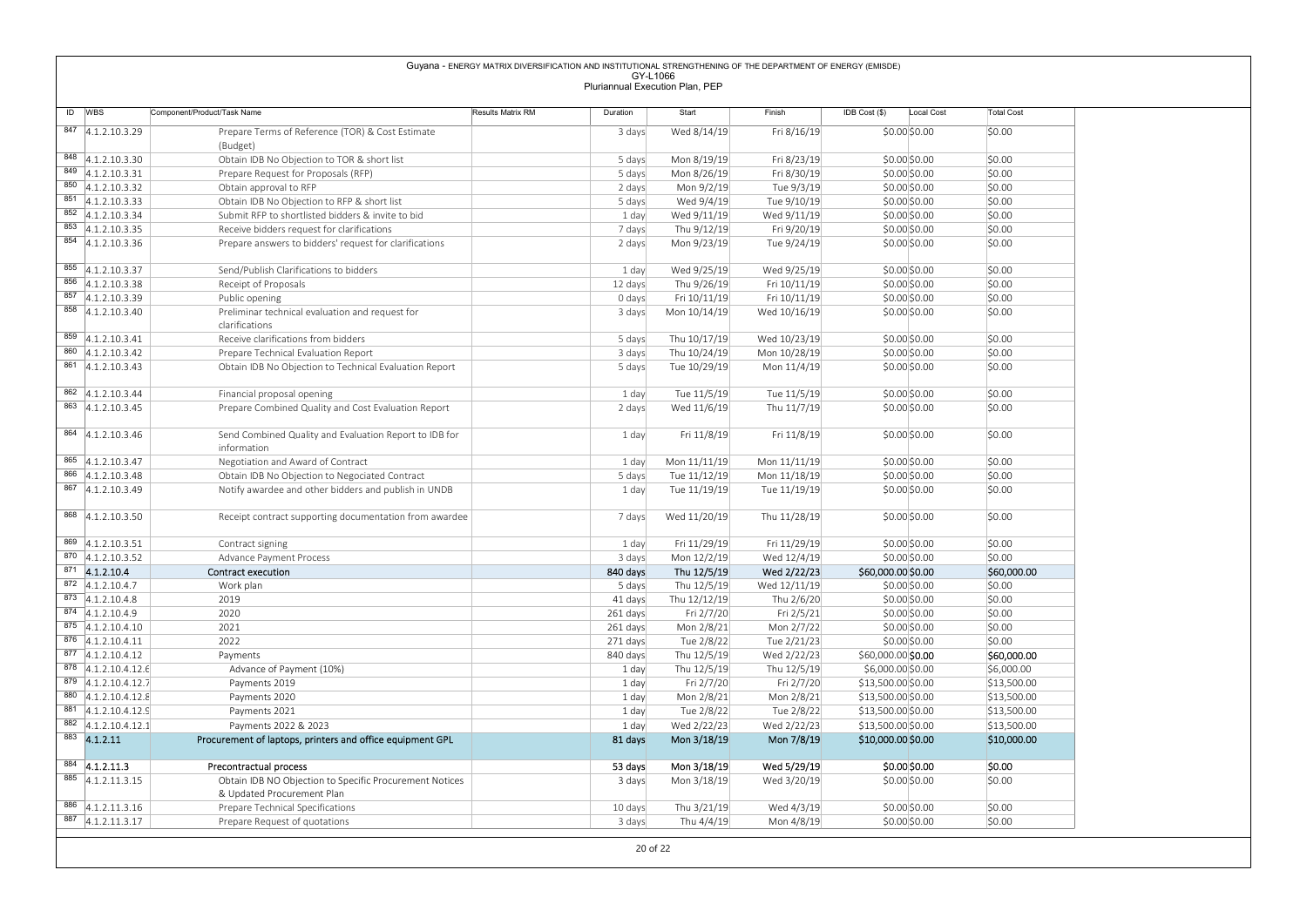|                                              |                                                                                   | Guyana - ENERGY MATRIX DIVERSIFICATION AND INSTITUTIONAL STRENGTHENING OF THE DEPARTMENT OF ENERGY (EMISDE) |                                             |                            |                              |                                        |                          |
|----------------------------------------------|-----------------------------------------------------------------------------------|-------------------------------------------------------------------------------------------------------------|---------------------------------------------|----------------------------|------------------------------|----------------------------------------|--------------------------|
|                                              |                                                                                   |                                                                                                             | GY-L1066<br>Pluriannual Execution Plan, PEP |                            |                              |                                        |                          |
| ID WBS                                       | Component/Product/Task Name                                                       | Results Matrix RM                                                                                           | Duration                                    | Start                      | Finish                       | IDB Cost (\$)<br>Local Cost            | <b>Total Cost</b>        |
| 888 4.1.2.11.3.18                            | Obtain IDB NO Objection to request of quotation                                   |                                                                                                             | 5 days                                      | Tue 4/9/19                 | Mon 4/15/19                  | $$0.00$ $$0.00$                        | \$0.00                   |
| 889 4.1.2.11.3.19                            | Referral of the request for quotations                                            |                                                                                                             | 1 day                                       | Tue 4/16/19                | Tue 4/16/19                  | \$0.00\$0.00                           | \$0.00                   |
| $\overline{890}$ 4.1.2.11.3.20               | Clarifications and / or amendments to the request for                             |                                                                                                             | 3 days                                      | Wed 4/17/19                | Fri 4/19/19                  | \$0.00\$0.00                           | \$0.00                   |
| 891 4.1.2.11.3.21                            | quotations<br>Referral of clarifications and / or amendments to potential         |                                                                                                             | 2 days                                      | Mon 4/22/19                | Tue 4/23/19                  | \$0.00\$0.00                           | \$0.00                   |
| $\overline{892}$ 4.1.2.11.3.22               | bidders<br>Send clarifications to IDB/Obtain IDB NO Objection to                  |                                                                                                             | 2 days                                      | Wed 4/24/19                | Thu 4/25/19                  | \$0.00\$0.00                           | \$0.00                   |
|                                              | amendments                                                                        |                                                                                                             |                                             |                            |                              |                                        |                          |
| 893 4.1.2.11.3.23                            | Receipt of quotations                                                             |                                                                                                             | 1 day                                       | Fri 4/26/19                | Fri 4/26/19                  | \$0.00\$0.00                           | \$0.00                   |
| 894 4.1.2.11.3.24<br>895 4.1.2.11.3.25       | Evaluation of quotations<br>Obtain IDB NO Objection to Evaluation Report          |                                                                                                             | 10 days<br>5 days                           | Mon 4/29/19<br>Mon 5/13/19 | Fri 5/10/19<br>Fri 5/17/19   | \$0.00\$0.00<br>\$0.00\$0.00           | \$0.00<br>\$0.00         |
| 896 4.1.2.11.3.26                            | Contract award or purchase order                                                  |                                                                                                             | 2 days                                      | Mon 5/20/19                | Tue 5/21/19                  | \$0.00\$0.00                           | \$0.00                   |
| 897 4.1.2.11.3.27                            | Publish of the contract award or purchase order                                   |                                                                                                             | 1 day                                       | Wed 5/22/19                | Wed 5/22/19                  | \$0.00\$0.00                           | \$0.00                   |
| 898 4.1.2.11.3.28                            | Contract Signing or issuance of the purchase order                                |                                                                                                             | 5 days                                      | Thu 5/23/19                | Wed 5/29/19                  | \$0.00\$0.00                           | \$0.00                   |
| 899 4.1.2.11.4<br>900 4.1.2.11.4.4           | <b>Contract execution</b><br>Start Contract                                       |                                                                                                             | 28 days<br>5 days                           | Thu 5/30/19<br>Thu 5/30/19 | Mon 7/8/19<br>Wed 6/5/19     | \$10,000.00 \$0.00<br>\$0.00\$0.00     | \$10,000.00<br>\$0.00    |
| $901$ 4.1.2.11.4.5                           | Goods Delivery                                                                    |                                                                                                             | 22 days                                     | Thu 6/6/19                 | Fri 7/5/19                   | \$0.00\$0.00                           | \$0.00                   |
| $902$ 4.1.2.11.4.6                           | Payments                                                                          |                                                                                                             | 28 days                                     | Thu 5/30/19                | Mon 7/8/19                   | \$10,000.00 \$0.00                     | \$10,000.00              |
| $903$ 4.1.2.11.4.6.3<br>$904$ 4.1.2.11.4.6.4 | Advance of Payment (30%)<br>Invoice (70%)                                         |                                                                                                             | 1 day<br>1 day                              | Thu 5/30/19<br>Mon 7/8/19  | Thu 5/30/19<br>Mon 7/8/19    | \$3,000.00 \$0.00<br>\$7,000.00 \$0.00 | \$3,000.00<br>\$7,000.00 |
| $905$ 4.1.2.12                               | <b>Operative Costs GPL</b>                                                        |                                                                                                             | 835 days                                    | Mon 3/18/19                | Fri 5/27/22                  | \$10,000.00 \$0.00                     | \$10,000.00              |
| $906$ 4.1.2.12.18                            | 2019                                                                              |                                                                                                             | 41 days                                     | Mon 3/18/19                | Mon 5/13/19                  | \$0.00 \$0.00                          | \$0.00                   |
| $907$ 4.1.2.12.19                            | 2020                                                                              |                                                                                                             | 261 days                                    | Tue 5/14/19                | Tue 5/12/20                  | \$0.00 \$0.00                          | \$0.00                   |
| 908 $ 4.1.2.12.20$<br>909 $4.1.2.12.21$      | 2021<br>2022                                                                      |                                                                                                             | 261 days<br>271 days                        | Wed 5/13/20<br>Thu 5/13/21 | Wed 5/12/21<br>Thu 5/26/22   | \$0.00 \$0.00<br>\$0.00 \$0.00         | \$0.00<br>\$0.00         |
| $910$ 4.1.2.12.22                            | Payments                                                                          |                                                                                                             | 794 days                                    | Tue 5/14/19                | Fri 5/27/22                  | \$10,000.00 \$0.00                     | \$10,000.00              |
| $911$ 4.1.2.12.22.16                         | Payments 2019                                                                     |                                                                                                             | 1 day                                       | Tue 5/14/19                | Tue 5/14/19                  | \$2,500.00 \$0.00                      | \$2,500.00               |
| 912 4.1.2.12.22.17                           | Payments 2020                                                                     |                                                                                                             | 1 day                                       | Wed 5/13/20                | Wed 5/13/20                  | \$2,500.00 \$0.00                      | \$2,500.00               |
| 913 4.1.2.12.22.18<br>914 4.1.2.12.22.19     | Payments 2021<br>Payments 2022 & 2023                                             |                                                                                                             | 1 day<br>1 day                              | Thu 5/13/21<br>Fri 5/27/22 | Thu 5/13/21<br>Fri 5/27/22   | \$2,500.00 \$0.00<br>\$2,500.00 \$0.00 | \$2,500.00<br>\$2,500.00 |
| $915$ 4.1.3                                  | Project Management C3.                                                            |                                                                                                             | 1065 days                                   | Mon 3/18/19                | Fri 4/14/23                  | \$548,000.00 \$0.00                    | \$548,000.00             |
|                                              | Coordination and Monitoring team C3 (Includes: Oil&Gas                            |                                                                                                             | 1065 days                                   | Mon 3/18/19                | Fri 4/14/23                  | \$548,000.00 \$0.00                    | \$548,000.00             |
| $916$ 4.1.3.6                                |                                                                                   |                                                                                                             |                                             | Mon 3/18/19                | Mon 5/20/19                  | \$0.00 \$0.00                          | \$0.00                   |
| $\overline{917}$ 4.1.3.6.3                   | Expert)<br>Precontractual process                                                 |                                                                                                             | 46 days                                     |                            |                              |                                        |                          |
| $918$ 4.1.3.6.3.13                           | Prepare Terms of Reference (TOR)                                                  |                                                                                                             | 5 days                                      | Mon 3/18/19                | Fri 3/22/19                  | \$0.00 \$0.00                          | \$0.00                   |
| $\overline{919}$ 4.1.3.6.3.14                | Request of no objection to the terms of reference                                 |                                                                                                             | 1 day                                       | Mon 3/25/19                | Mon 3/25/19                  | \$0.00 \$0.00                          | \$0.00                   |
| $\overline{920}$ 4.1.3.6.3.15                | Obtain IDB NO Objection to Request for Terms of<br>Reference (TOR)                |                                                                                                             | 2 days                                      | Tue 3/26/19                | Wed 3/27/19                  | \$0.00 \$0.00                          | \$0.00                   |
| $921 \quad 4.1.3.6.3.16$                     | Invitation to participate                                                         |                                                                                                             | 3 days                                      | Thu 3/28/19                | Mon 4/1/19                   | \$0.00 \$0.00                          | \$0.00                   |
| 922 4.1.3.6.3.17                             | Reception of expressions of interest and resumes                                  |                                                                                                             | 10 days                                     | Tue 4/2/19                 | Mon 4/15/19                  | \$0.00 \$0.00                          | \$0.00                   |
| 923 4.1.3.6.3.18<br>$924$ 4.1.3.6.3.19       | Evaluation of responses<br>Request of no objection to the evaluation of responses |                                                                                                             | 5 days<br>1 day                             | Tue 4/16/19<br>Tue 4/23/19 | Mon 4/22/19<br>Tue 4/23/19   | \$0.00 \$0.00<br>\$0.00 \$0.00         | \$0.00<br>\$0.00         |
| $925$ 4.1.3.6.3.20                           | Non objection evaluation report                                                   |                                                                                                             | 5 days                                      | Wed 4/24/19                | Tue 4/30/19                  | $$0.00$ \$0.00                         | \$0.00                   |
| $926$ 4.1.3.6.3.21                           | Cabinet approval                                                                  |                                                                                                             | 2 days                                      | Wed 5/1/19                 | Thu 5/2/19                   | \$0.00 \$0.00                          | \$0.00                   |
| $\overline{927}$ 4.1.3.6.3.22                | Contract award                                                                    |                                                                                                             | 2 days                                      | Fri 5/3/19                 | Mon 5/6/19                   | \$0.00 \$0.00                          | \$0.00                   |
| $928$ 4.1.3.6.3.23<br>929 4.1.3.6.3.24       | Results notification<br>Contract signing                                          |                                                                                                             | 5 days<br>5 days                            | Tue 5/7/19<br>Tue 5/14/19  | Mon 5/13/19<br>Mon 5/20/19   | \$0.00 \$0.00<br>\$0.00\$0.00          | \$0.00<br>\$0.00         |
| $930$ 4.1.3.6.4                              | Contract execution                                                                |                                                                                                             | 1019 days                                   | Tue 5/21/19                | Fri 4/14/23                  | \$548,000.00 \$0.00                    | \$548,000.00             |
| 931 $ 4.1.3.6.4.7$<br>$932$ 4.1.3.6.4.8      | 2019<br>2020                                                                      |                                                                                                             | 161 days<br>262 days                        | Tue 5/21/19<br>Wed 1/1/20  | Tue 12/31/19<br>Thu 12/31/20 | \$0.00 \$0.00<br>\$0.00 \$0.00         | \$0.00<br>\$0.00         |